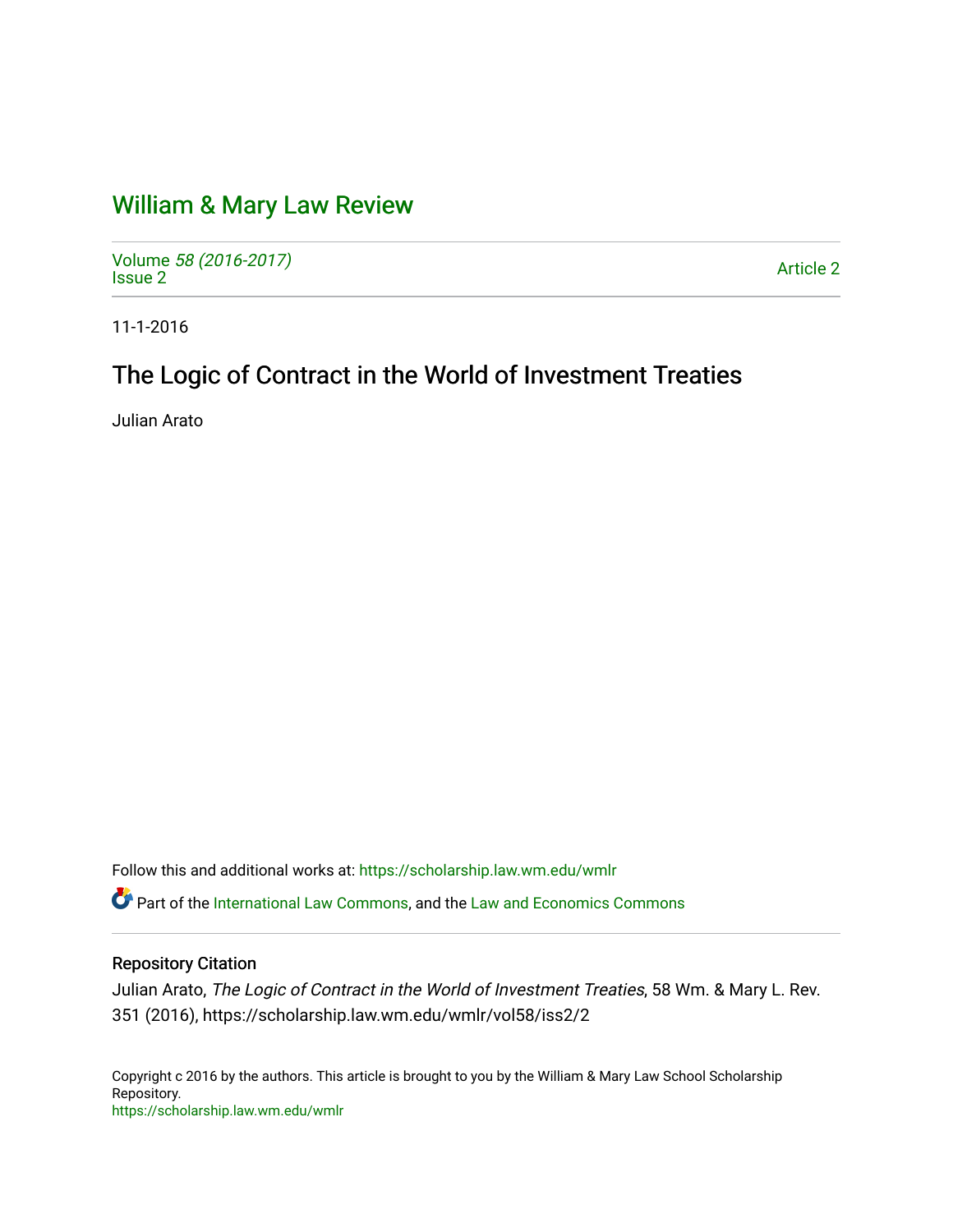# William & Mary Law Review

| VOLUME 58 | No. 2, 2016 |
|-----------|-------------|
|-----------|-------------|

# THE LOGIC OF CONTRACT IN THE WORLD OF INVESTMENT TREATIES

# JULIAN ARATO\*

#### ABSTRACT

*Investment treaties protect foreign investors who contract with sovereign states. It remains unclear, however, whether parties are free to contract around these treaty rules, or whether treaty provisions should be understood as mandatory terms that constrain party choice. While investment treaties clearly apply to contracts in some way, they are silent as to how these instruments ultimately interact. Moreover, arbitral jurisprudence has varied wildly on this point,*

<sup>\*</sup> Assistant Professor of Law, Brooklyn Law School. I am grateful to Katharina Pistor, Eyal Benvenisti, Michael Heller, Hanoch Dagan, Robert Howse, Gráinne de Búrca, Benedict Kingsbury, and Joseph Weiler for invaluable comments and discussion, as well as Carlos Vásquez, Itamar Mann, Greg Klass, and the participants in the 2016 Georgetown International Law Colloquium. Further thanks are due to Miriam Baer, Simon Batifort, Pamela Bookman, Neil Cohen, Sarah Dadush, Mihailis Diamantis, Melissa Durkee, Robin Effron, Jean Galbraith, Farshad Ghodoosi, Ben Heath, Rebecca Ingber, Ted Janger, Brian Lee, Lucas Lixinski, Gregg Macey, Paul Mertenskoetter, James Nelson, Kish Parella, Sabeel Rahman, Brandon Ruben, Jocelyn Simonson, Ryan Scoville, Christina Skinner, Thomas Streinz, Nelson Tebbe, David Zaring, and Wentong Zheng. As always, my deepest thanks to Julianne Marley—for everything.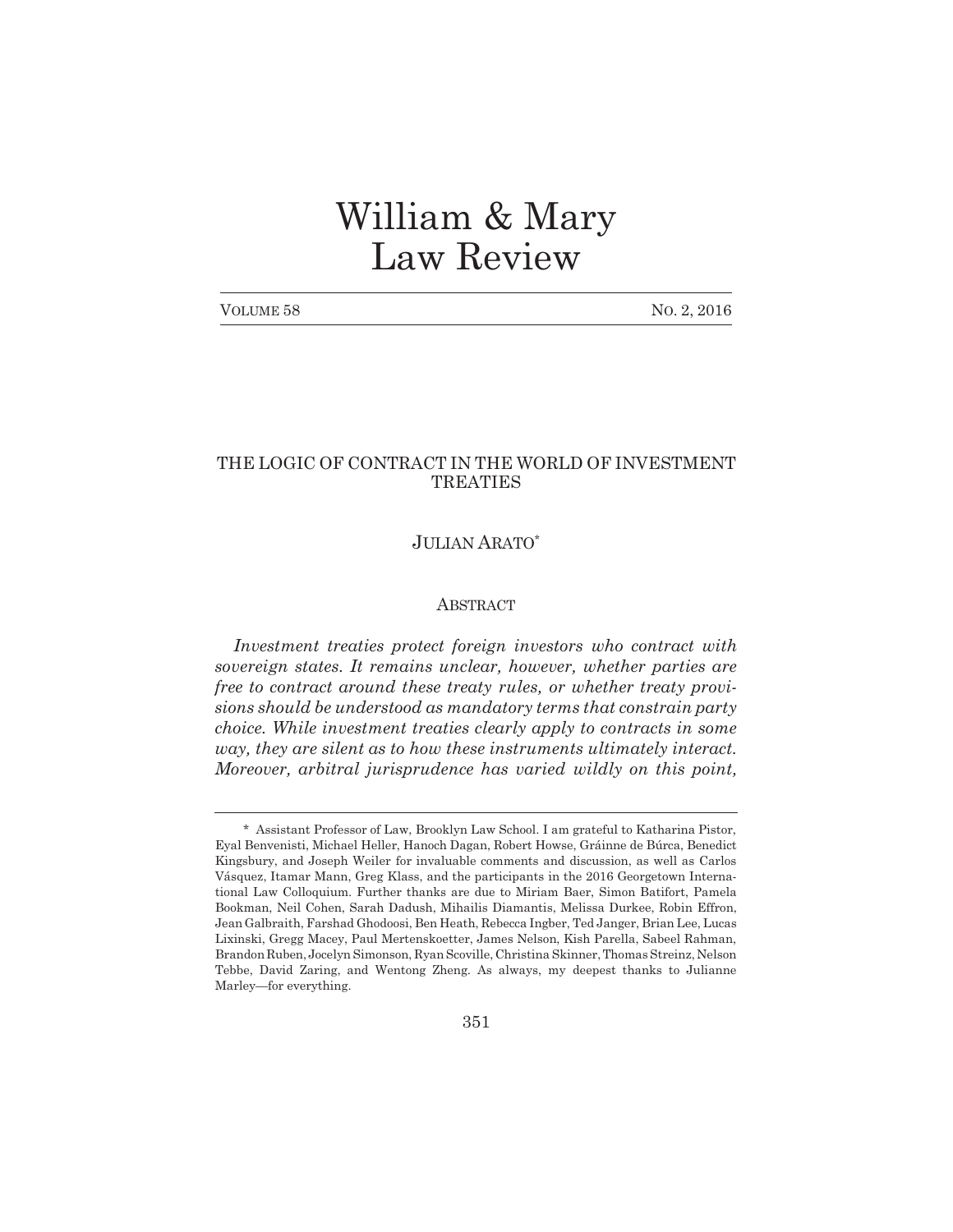*creating significant problems of certainty, efficiency, and fairness—for states and foreign investors alike.*

*This Article reappraises the treaty/contract issue from the ex ante perspective of contracting states and foreign investors. I advance three main claims: one conceptual, one descriptive, and one normative. First, I argue that investment treaties must be understood as having generated a rudimentary, yet broad, law of contracts—governing agreements between states and foreign investors on pivotal issues, from substantive rights and duties, to damages and forum selection. Second, I argue that this emerging international law of contracts has developed sporadically, irregularly, and inconsistently, due in part to a tendency among tribunals to confuse the logics of contract and property. As a result, it remains undecided whether contracting parties should understand background treaty norms as defaults, sticky defaults, or mandatory terms—leaving the meaning of their contracts under a cloud of doubt. Third, I argue that the best way to resolve this problem for both states and investors, ex ante, is generally to privilege their contractual arrangements over background treaty rules. Even when these parties have different interests and values at stake, the treaty/contract problem is not zero-sum. Both sides usually stand to benefit from the freedom to negotiate around treaty rules as mere defaults—though I explore certain cases where treaty norms might justifiably exert a greater pull. In general, prioritizing party choice is not only optimal from the economic standpoint—it also provides states with the tools to secure their future capacities to regulate in the public interest.*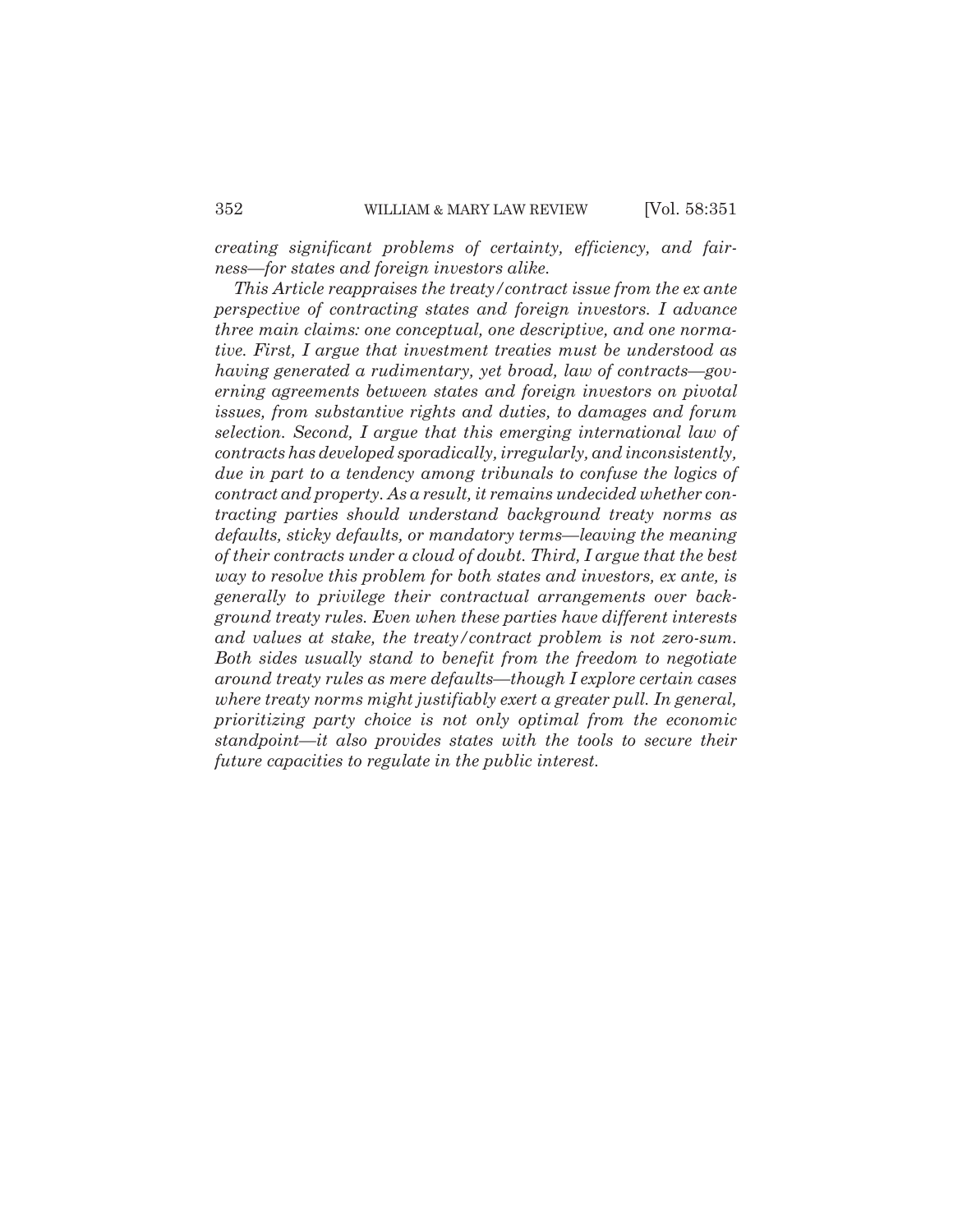# TABLE OF CONTENTS

|                                                                                              | 354 |
|----------------------------------------------------------------------------------------------|-----|
| I. REGULATION AND CHOICE IN TRANSNATIONAL CONTRACT                                           |     |
|                                                                                              | 361 |
| A. Party Choice and Background Rules: Defaults, Sticky                                       |     |
| $\textit{Defaults}, \textit{and Mandatory Terms}. \dots \dots \dots \dots \dots \dots \dots$ | 362 |
| <b>B.</b> Contract Versus Property in International Investment                               |     |
| $Law \dots \dots \dots \dots \dots \dots \dots \dots$                                        | 365 |
| C. How Might Treaty and Contract Relate?                                                     | 369 |
| II. THE TREATY/CONTRACT QUESTION IN INVESTOR-STATE                                           |     |
|                                                                                              | 372 |
| A. Forum Selection                                                                           | 372 |
| B. Legitimate Expectations and Stabilization                                                 | 378 |
|                                                                                              | 387 |
| D. Jurisprudential Uncertainty                                                               | 393 |
| III. EFFICIENCY, AUTONOMY, AND THE FUNCTION OF CHOICE                                        | 396 |
| A. The Function of Choice in the Logic of Contract                                           | 399 |
| B. Valuing of Choice in the Law and Policy of Foreign Direct                                 |     |
|                                                                                              | 402 |
| C. Justifying Constraints on Choice                                                          | 406 |
| CONCLUSION: TOWARD REFORMING THE INTERNATIONAL                                               |     |
|                                                                                              | 414 |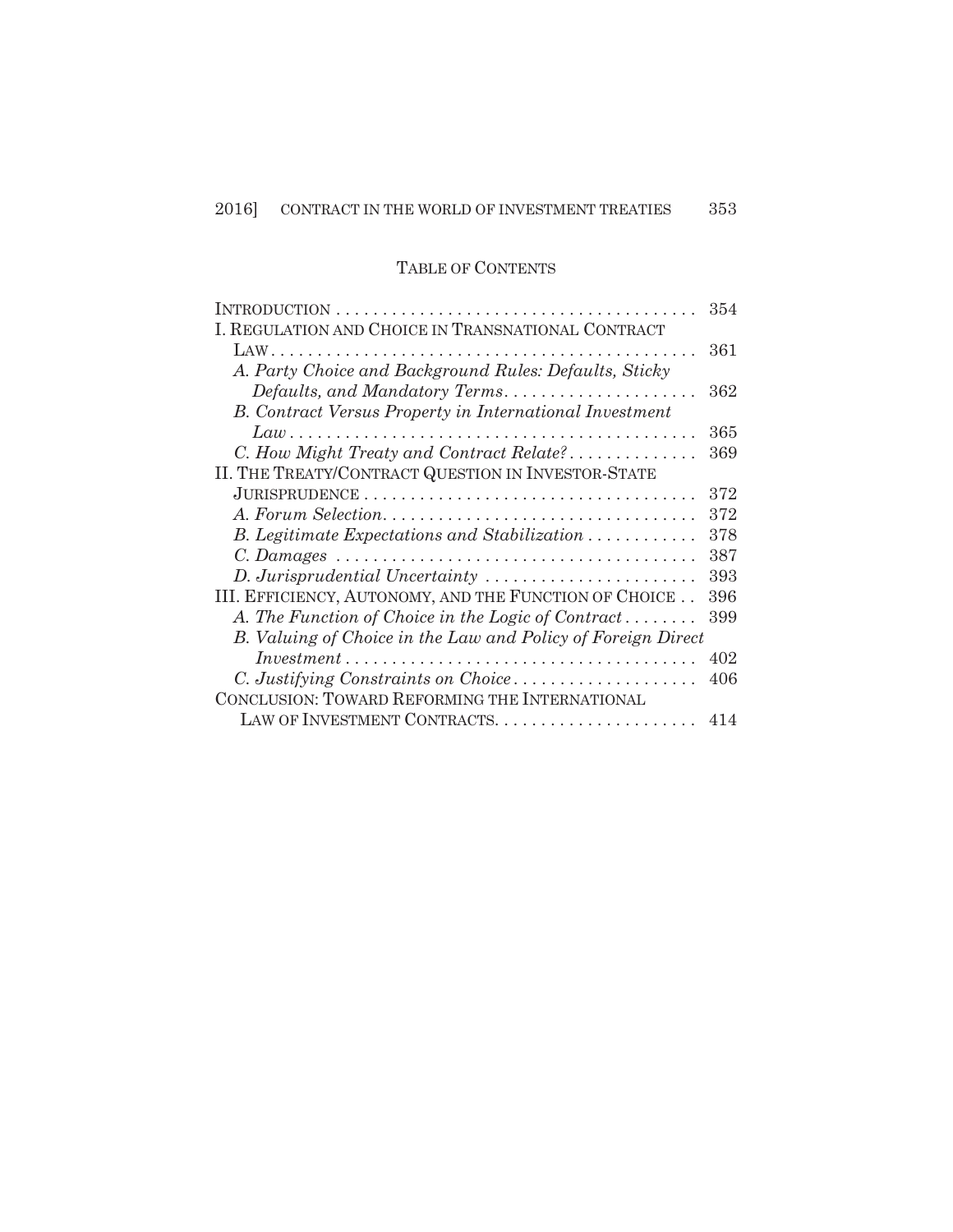#### **INTRODUCTION**

A traditional maxim of international law holds that all contracts are purely instruments of some domestic legal order.<sup>1</sup> Until very recently a contract between a private party and a foreign state, like any contract between private parties, would create rights and obligations under only the domestic law chosen by the parties. Today, however, this maxim is no longer correct.<sup>2</sup> Most clearly in the realm of sales, the 1980 Convention on the International Sale of Goods (CISG) has established a robust regime governing transnational contracts for the sale of goods, supplementing such instruments with a host of default and mandatory terms.<sup>3</sup> More recently, and far more quietly, a regime of international contract law has emerged in the field of foreign direct investment (FDI). A great deal of international contracting takes place under a manifold of treaties for the protection of foreign investments, which augment contracts between states and foreign investors—in whole or in part—with international legal rules. The advent of this world of investment treaties has subtly brought into being a rudimentary law of contracts—a broad complex of default and mandatory rules that alter contracts between states and foreign investors in relation to all kinds of questions, from the conditions of breach and defenses, to damages and forum selection. However, unlike the CISG, this emerging law of contracts has developed only sporadically, inconsistently, and irregularly. Contracts between states and foreign investors are no longer purely instruments of national law. But a better international law of contracts is essential if we are to remain sensitive to both the needs of foreign capital and the vitality of local and global public values.

<sup>1.</sup> *See, e.g.*, Payment of Various Serbian Loans Issued in France (Fr. v. Serb.), Judgment, 1929 P.C.I.J. (ser. A) No. 14, at 41 (July 12) ("Any contract which is not a contract between States in their capacity as subjects of international law is based on the municipal law of some country.").

<sup>2.</sup> *See* Julian Arato, *Corporations as Lawmakers*, 56 HARV. INT'L L.J. 229, 229-30 (2015).

<sup>3.</sup> *See* United Nations Convention on Contracts for the International Sale of Goods art. 6, Apr. 11, 1980, 1489 U.N.T.S. 3, 60 [hereinafter CISG] ("The parties may exclude the application of the Convention or, subject to article 12, derogate from or vary the effect of any of its provisions.").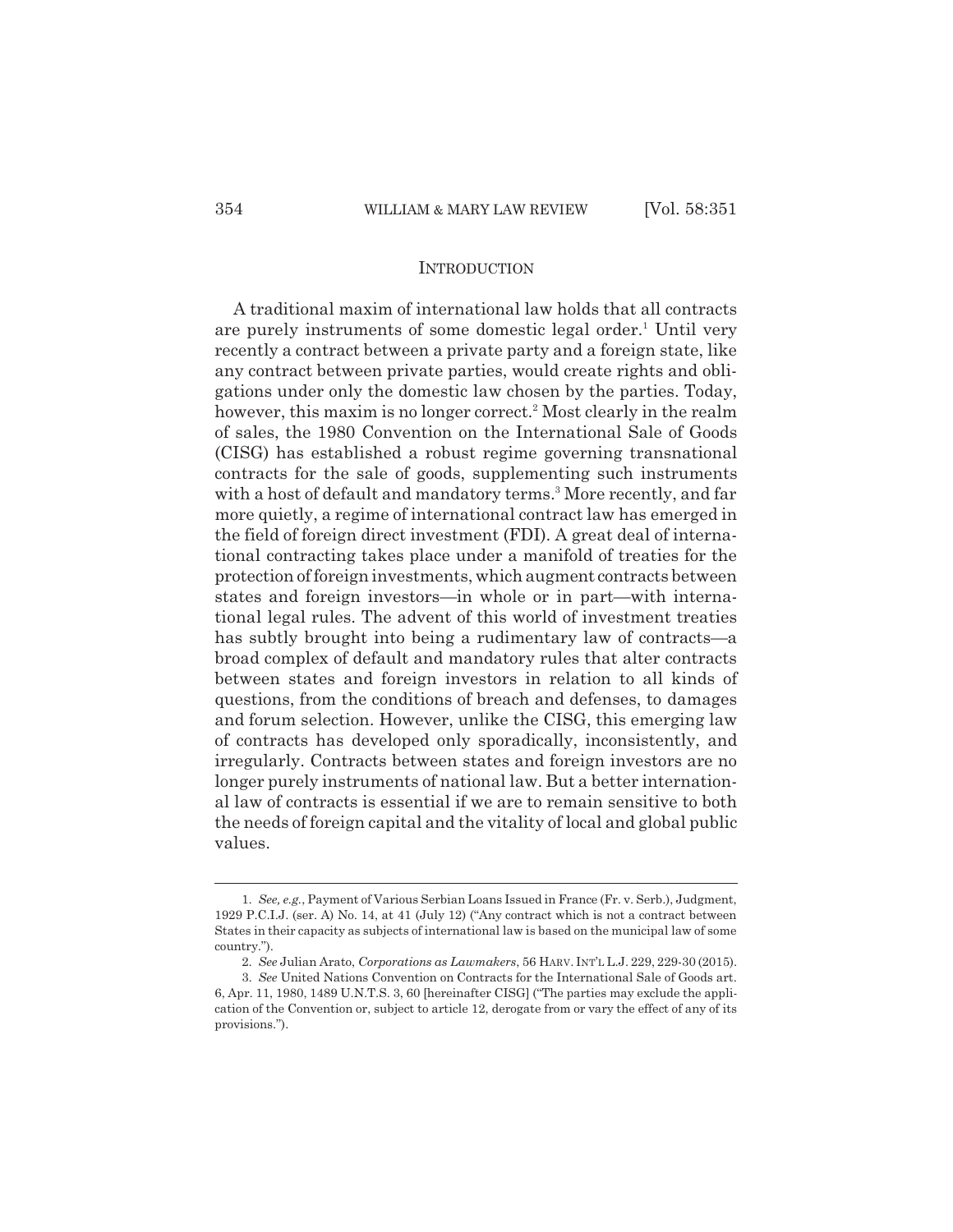The root of the problem is that investment treaties tend to say nothing, or only very little, about how they relate to contracts.<sup>4</sup> They often clearly apply to contracts between states and covered foreign investors (state contracts), either explicitly or by evident implication.<sup>5</sup> Some treaties even incorporate provisions that equate breach of a state contract with breach of the treaty (the "umbrella clause").<sup>6</sup> But for the most part, investment treaties do not spell out the consequences of their application to contracts—for questions of breach, defenses, forum selection, calculating damages, or the whole host of terms articulating the life of any contractual agreement.<sup>7</sup> From the perspective of contract theory, crucial questions remain totally unaddressed: Are treaty rules on such matters defaults that the contracting parties can simply negotiate around, or are they mandatory rules that take precedence over conflicting contractual provisions? If mere defaults, how difficult is it for the parties to opt-out? What level of clarity or specificity is required, and why? Are the answers the same for all kinds of treaty provisions, or are some mandatory and some merely default? Are some defaults "stickier" than others? And what about the parties' contractual choice of law what is the proper relationship between the demands of the treaty and the whole host of rules selected by the parties by implication, through their choice of law clause?

The broad problem can be illustrated through a simplified hypothetical. Assume that two countries, Acadia and Ruritania, have established a bilateral investment treaty (BIT) to promote and

<sup>4.</sup> *See* James Crawford, *Treaty and Contract in Investment Arbitration*, 24 ARB. INT'L 351, 360-61 (2008); Arato, *supra* note 2, at 249.

<sup>5.</sup> *See* Arato, *supra* note 2, at 249.

<sup>6.</sup> *See* RUDOLF DOLZER & CHRISTOPH SCHREUER, PRINCIPLES OF INTERNATIONAL INVESTMENT LAW 166-78 (2d ed. 2012).

<sup>7.</sup> The closest these treaties come to defining their relationship to contracts is by requiring investor-state tribunals to apply both national law (contract) and international law (treaty), with priority to the latter in case of *conflict*. *See* Crawford, *supra* note 4, at 353. But this conflicts rule applies only if treaty provisions are presumed mandatory. *See id.* Express contract terms would not properly "conflict" with diverging defaults. *See* Richard Craswell, *Freedom of Contract* 1-2 (Coase-Sandor Inst. for Law & Econ., Working Paper No. 33, 1995). For a clear example of this relationship in international law, private parties are expressly empowered to contract around most provisions of the CISG—a multilateral treaty enacted exclusively by states. *See* CISG, *supra* note 3, art. 6. ("The parties," meaning the private parties to a covered sales contract, "may exclude the application of this Convention or, subject to article 12, derogate from or vary the effect of any of its provisions.").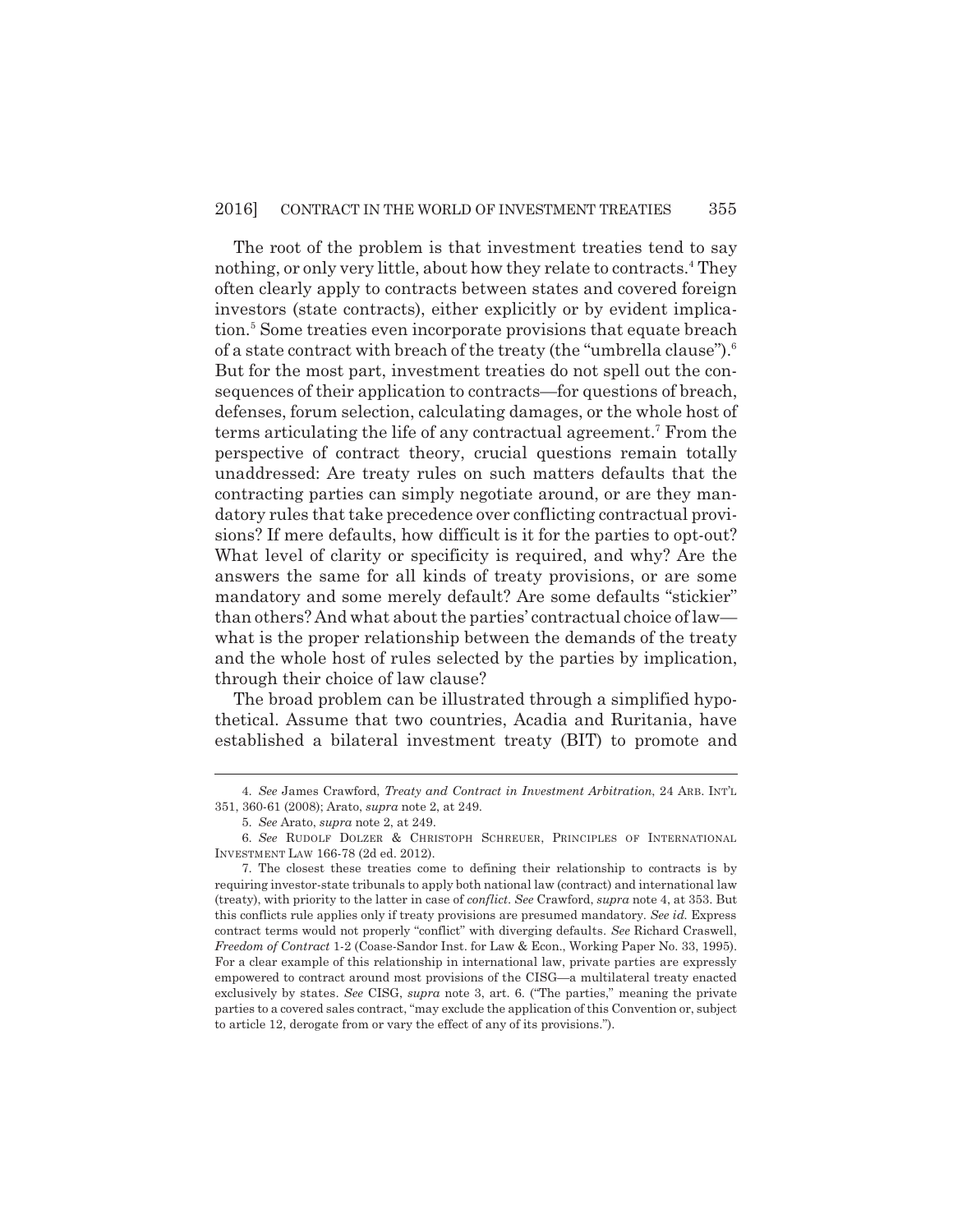protect the flow of investment across their territories. The treaty lists contracts as covered investments, along with real property, intellectual property, and so on. It further guarantees foreign investors against expropriation, requiring that an expropriating state compensate the investor for the "fair market value" of her loss. As will be discussed below, in contract cases this standard of damages is generally taken to mean *expectation damages*.<sup>8</sup> By contrast, assume that the Ruritanian law of public contracts guarantees investors only reasonable *reliance damages* when the state breaches so as not to bind the government's hands if future regulatory exigencies arise.<sup>9</sup> An Acadian investor contracts with the government of Ruritania to operate a dolomite quarry for twenty years. The contract comes under Ruritanian law and makes no express mention of damages. Ten years into the deal, Ruritania cancels the contract, citing newly discovered environmental concerns about dolomite mining. Assuming an expropriation occurred, which standard of damages controls? The domestic standard (reliance damages) or the treaty standard (expectation damages)? And what if the parties had included a provision in their contract expressly limiting damages (liquidated damages)? Surprisingly, international investment law does not adequately resolve these questions.

This Article grapples with the treaty/contract problem systematically as a question of contract theory. I argue that privileging party-choice in the context of transnational investment contracts is the best way to protect *both* the private law values of fairness and efficiency and the state's capacity to govern in the public interest.

From the ex ante perspective of contracting states and foreign investors, the ultimate relationship between treaty and contract will be of fundamental importance. As a purely commercial matter, the relative rigidity or flexibility of the treaty regime will bear strongly on the parties' ability to negotiate efficiently. At the same time, as a political matter, these questions will determine whether and how a state desiring FDI might effectively work protections for its future

<sup>8.</sup> *See infra* Part II.C.

<sup>9.</sup> *See* Christopher Serkin, *Public Entrenchment Through Private Law: Binding Local Governments*, 78 U. CHI. L. REV. 879, 957-58 (2011); *see also* Gillian Hadfield, *Of Sovereignty and Contract: Damages for Breach of Contract by Government*, S. CAL. INTERDISC. L.J. 467, 469 (1999).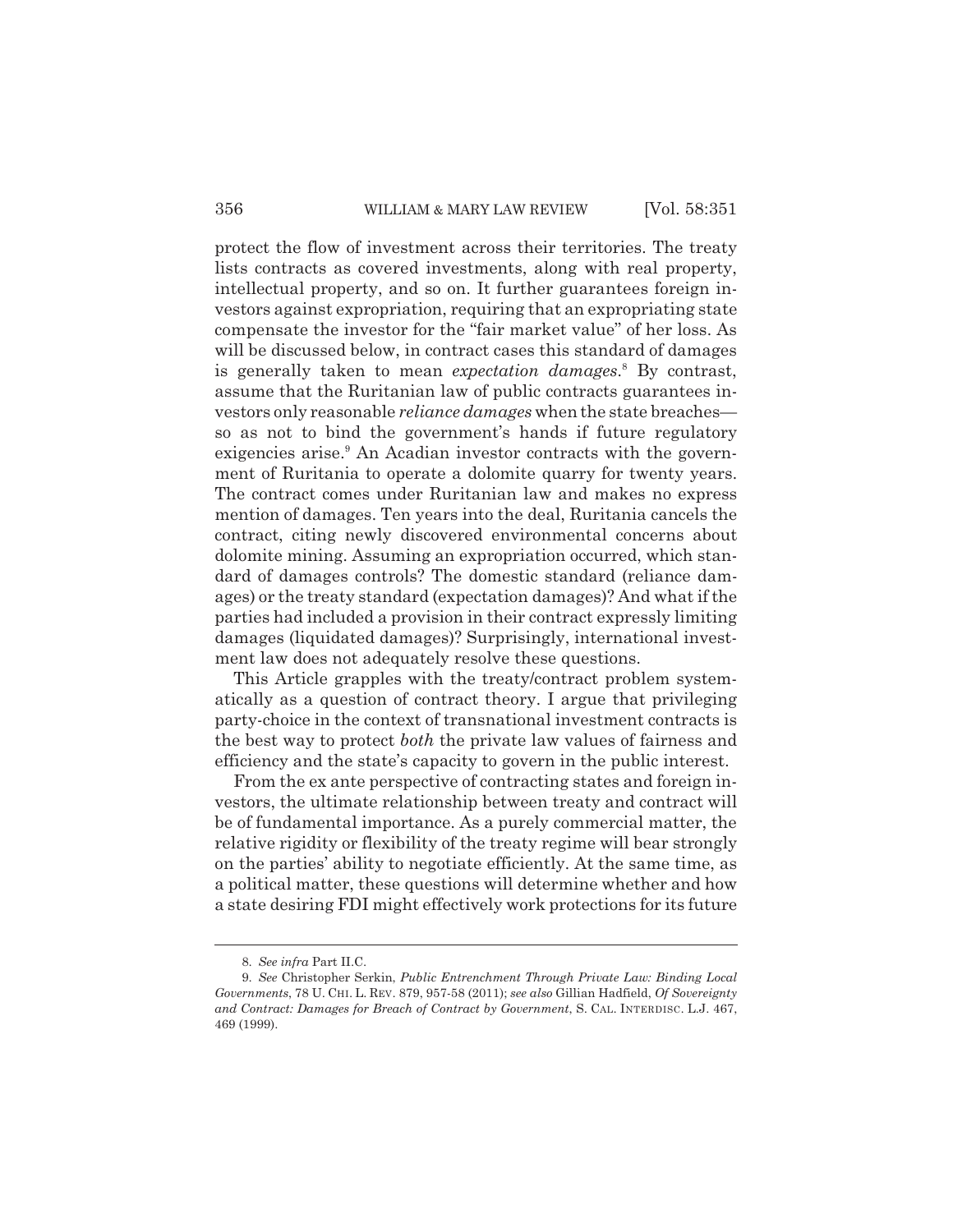capacity to regulate *into* its contractual arrangements with foreign investors. Thus it is unsettling that the treaty/contract relationship remains generally undecided and, moreover, that it is so often decided the wrong way.

Uncertainty is the more glaring problem. It is clearly undesirable for all parties if, ex ante, they cannot predict whether tribunals will give effect to their contractual efforts to opt out of treaty rules ex post. Yet, in the face of treaty silence on the treaty/contract issue, arbitral jurisprudence has been highly uneven and irregular—often resolving these questions merely on the level of assumptions.<sup>10</sup> As a result, the meaning of state contracts in the world of investment treaties remains under a cloud of doubt.

But the deeper problem is that tribunals too often slip into an overly rigid and formalistic approach, prioritizing treaty provisions over negotiated contractual bargains.<sup>11</sup> This tendency is usually bad policy, with negative implications for both states and investors. It undercuts the autonomy of the parties, thereby undermining their capacity to allocate risk as they see fit. For the investor, this means risks associated with the viability and profitability of the project. States share those commercial concerns but also bear responsibility for the full range of noncommercial values of import in their respective societies. States negotiating investment contracts thus have to seriously manage the risk that any such project might create future regulatory chill. In other words, the tendency of arbitral tribunals to implicitly prioritize treaty norms over states' and investors' contractual arrangements ultimately reduces both parties' ex ante flexibility to negotiate efficiently. At the same time, this weakens the state's capacity to define the scope of its potential future liability under an investment treaty *through* contract, which will tend to disincentivize openness to foreign capital in the long run—the very goal that investment treaties are meant to achieve.

Much of the confusion arises out of the fact that investment treaties apply to both foreign-owned property and contracts between states and foreign investors, without drawing much of a distinction between these categories. Investment treaties are designed and interpreted with property protection in mind—a Blackstonian vision

<sup>10.</sup> *See infra* Part II.

<sup>11.</sup> *See infra* Part III.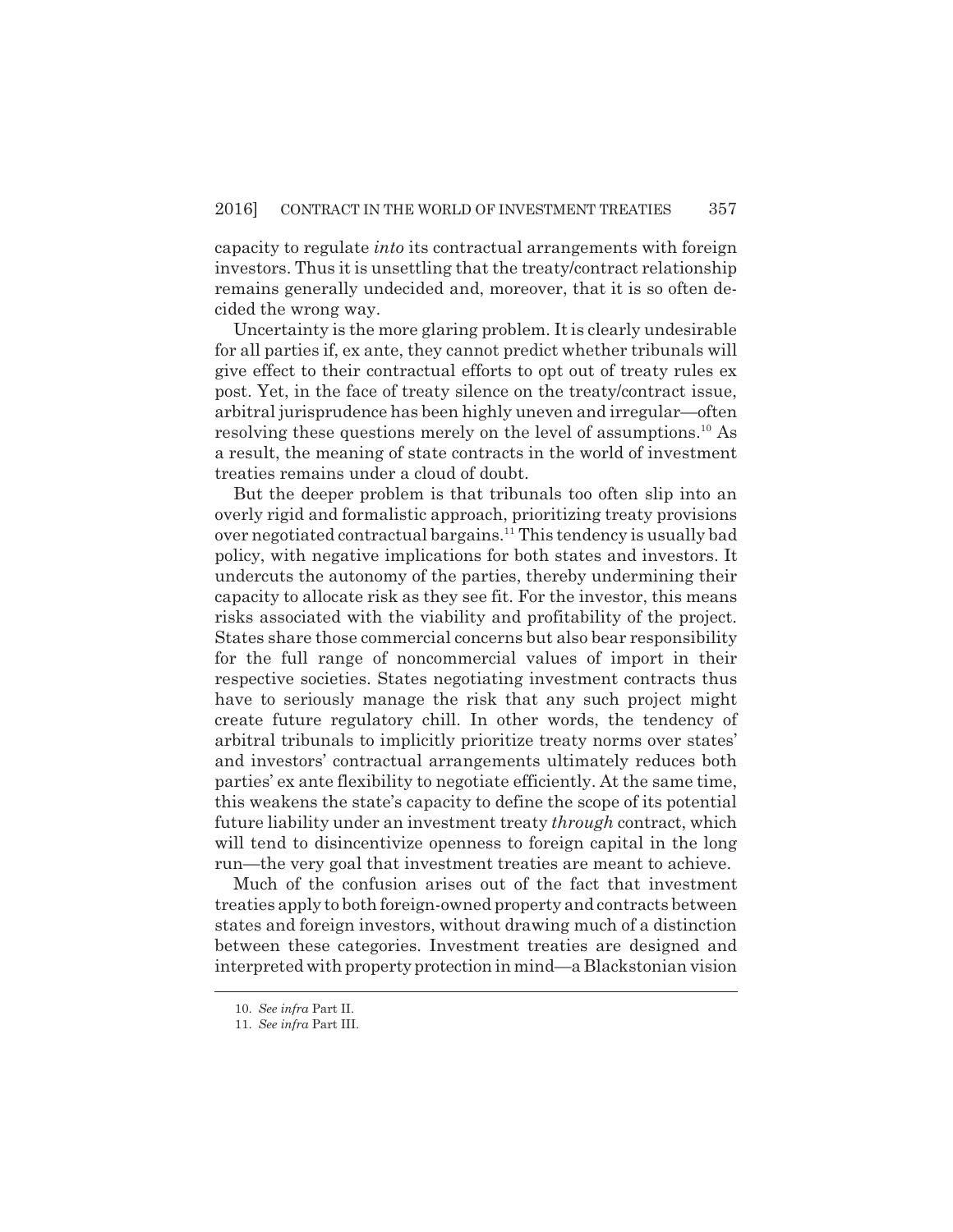of property law, oriented around fixed rules for particular assets.<sup>12</sup> For example, they classically protect foreign-owned real and personal property from expropriation and other forms of interference. But these treaties typically apply to a much broader, open-ended category of "investments," including contracts between sovereigns and foreign investors.<sup>13</sup> What does it mean for a treaty to afford protection to a contract?

By contrast to property, the logic of contract is normally oriented around party choice. Parties choose the basic rules that bind them. To the extent that contracts are supplemented by default rules, or even altered by mandatory provisions under a particular domestic legal order, the goal is usually to give better effect to what the parties wanted,<sup>14</sup> or to impute what they would have wanted had they considered an issue.<sup>15</sup> Of course national laws of contract occasionally entail certain mandatory rules and sticky defaults that protect important areas of public policy rather than party choice and some nations more than others.<sup>16</sup> But in essence, if the law of property is the realm of fixed categories and rigid rules, the law of contract is the realm of flexibility and choice.<sup>17</sup> One might think that, to the extent investment treaties apply to contracts at all, they would do so in a way tailored toward effectuating the parties' contractual arrangements. Yet investment treaties are often interpreted as applying to contracts in much the same way as they apply to property, imposing rules that take precedence over provisions agreed to by the contracting parties. Quite apart from the issue of

<sup>12.</sup> *See* Arato, *supra* note 2, at 234, 238 & n.33. *See generally* Jason Webb Yackee, *Do Bilateral Investment Treaties Promote Foreign Direct Investment? Some Hints from Alternative Evidence*, 51 VA. J. INT'L L. 397, 406 (2011).

<sup>13.</sup> *See* Arato, *supra* note 2, at 231; Yackee, *supra* note 12, at 402-03.

<sup>14.</sup> *See* CHARLES FRIED, CONTRACT AS PROMISE: A THEORY OF CONTRACTUAL OBLIGATION 57-73 (2d ed. 2015).

<sup>15.</sup> *See, e.g.*, Jody S. Kraus, *The Correspondence of Contract and Promise*, 109 COLUM. L. REV. 1603, 1631-33 (2009); *see also* Ian Ayres & Robert Gertner, *Filling Gaps in Incomplete Contracts: An Economic Theory of Default Rules*, 99 YALE L.J. 87, 91 (1989) (advancing the concept of "penalty defaults," which set background rules at levels the parties would *not* have wanted in order to incentivize parties to contract out—for example, to reveal information).

<sup>16.</sup> *See* HANOCH DAGAN & MICHAEL A. HELLER, THE CHOICE THEORY OF CONTRACTS (forthcoming 2017).

<sup>17.</sup> Arato, *supra* note 2, at 286; *see also* HANOCH DAGAN, PROPERTY: VALUES AND INSTITUTIONS 83-84 (2011).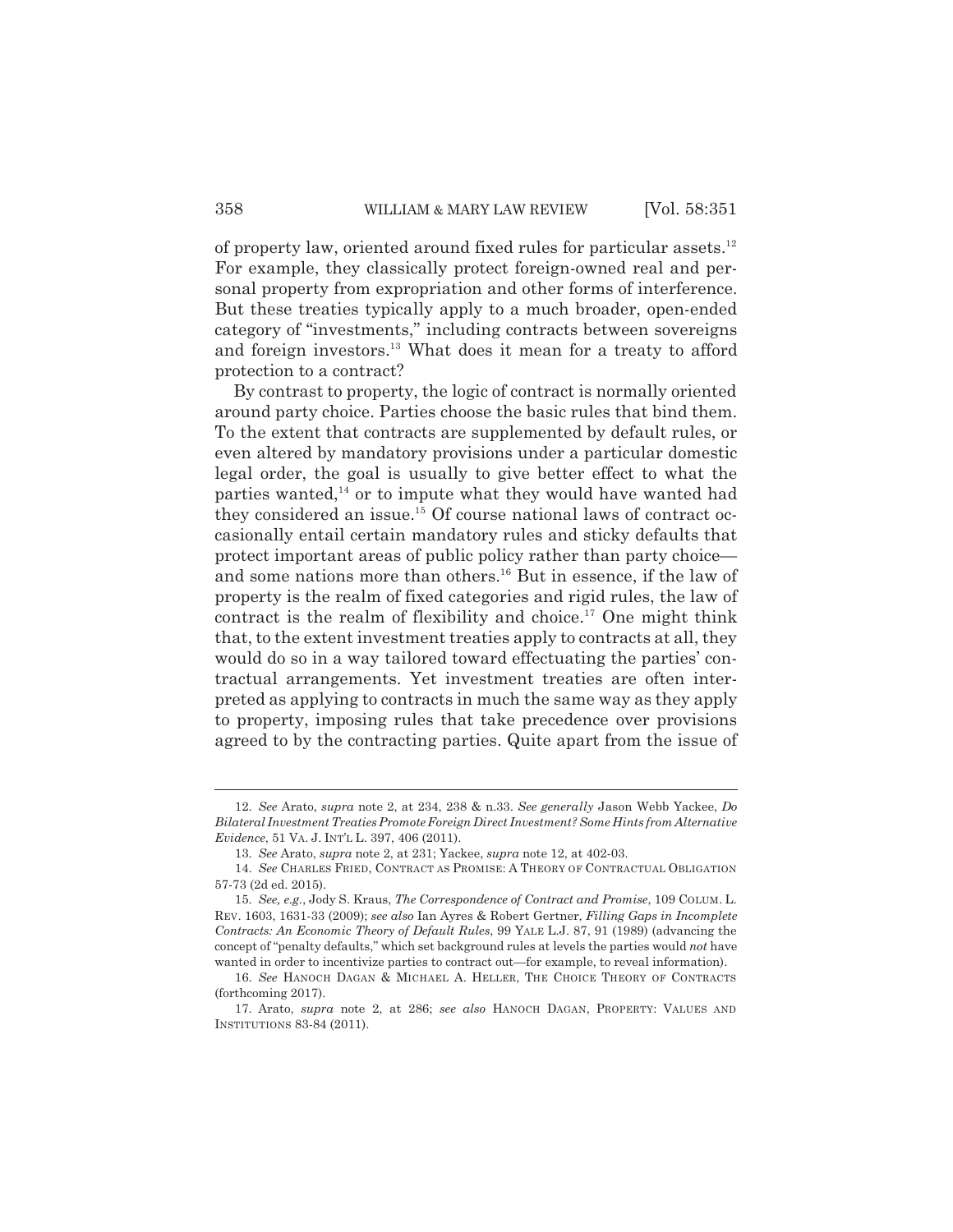uncertainty, this kind of rigidity poses significant problems for states and investors alike.

This Article makes three main claims: one conceptual, one descriptive, and one normative. Conceptually, I argue that investment treaties create contract law—if only informally. Their merits, in this regard, thus have to be analyzed and assessed in terms of contract theory. Critically, the treaty/contract issue cannot be properly understood without taking into account the ex ante perspective of the parties to an investment contract. It matters to contracting parties whether they are able to contract around treaty rules. Formalities aside, it must be understood that the resolution of the treaty/contract question will have a deep material effect on the meaning of any state contract negotiated against the background of an applicable investment treaty. These effects must be understood (and evaluated) from the point of view of those economic operators whose activity investment treaties seek to stimulate: foreign investors and states.<sup>18</sup> This perspectival shift helps illuminate the deep indeterminacy in the arbitral jurisprudence on the treaty/contract issue and reveals a better path.

This Article's descriptive claim is that, in the face of treaty silence, answers to these questions have been few, irregular, and generally thinly justified. Arbitral tribunals have come down on all sides of this issue, privileging treaty over contract here, and contract over treaty there.<sup>19</sup> If anything, tribunals slightly tend toward the former position—but they usually resolve the issue only implicitly. I argue that, as things stand, the vagaries surrounding the treaty/contract issue create real problems of predictability, efficiency, and fairness that are now beginning to come to light in practice.

<sup>18.</sup> *Cf.*, *mutatis mutandis*, Panel Report, *United States—Sections 301-310 of the Trade Act of 1974*, ¶¶ 7.81-7.82, WTO Doc. WT/DS152/R (adopted Dec. 22, 1999) [hereinafter *Section 301*] (indicating, in the context of the WTO, that in interpreting a "treaty the benefits of which depend in part on the activity of individual operators," an interpreter must take the perspective of such operators into account in order to give effect to the treaty's object and purpose). Indeed, the Section 301 Panel noted that in the WTO/GATT context "[t]he rationale in all types of cases has always been the negative effect on economic operators." *Id.* ¶ 7.84.

<sup>19.</sup> *See infra* Part II.D.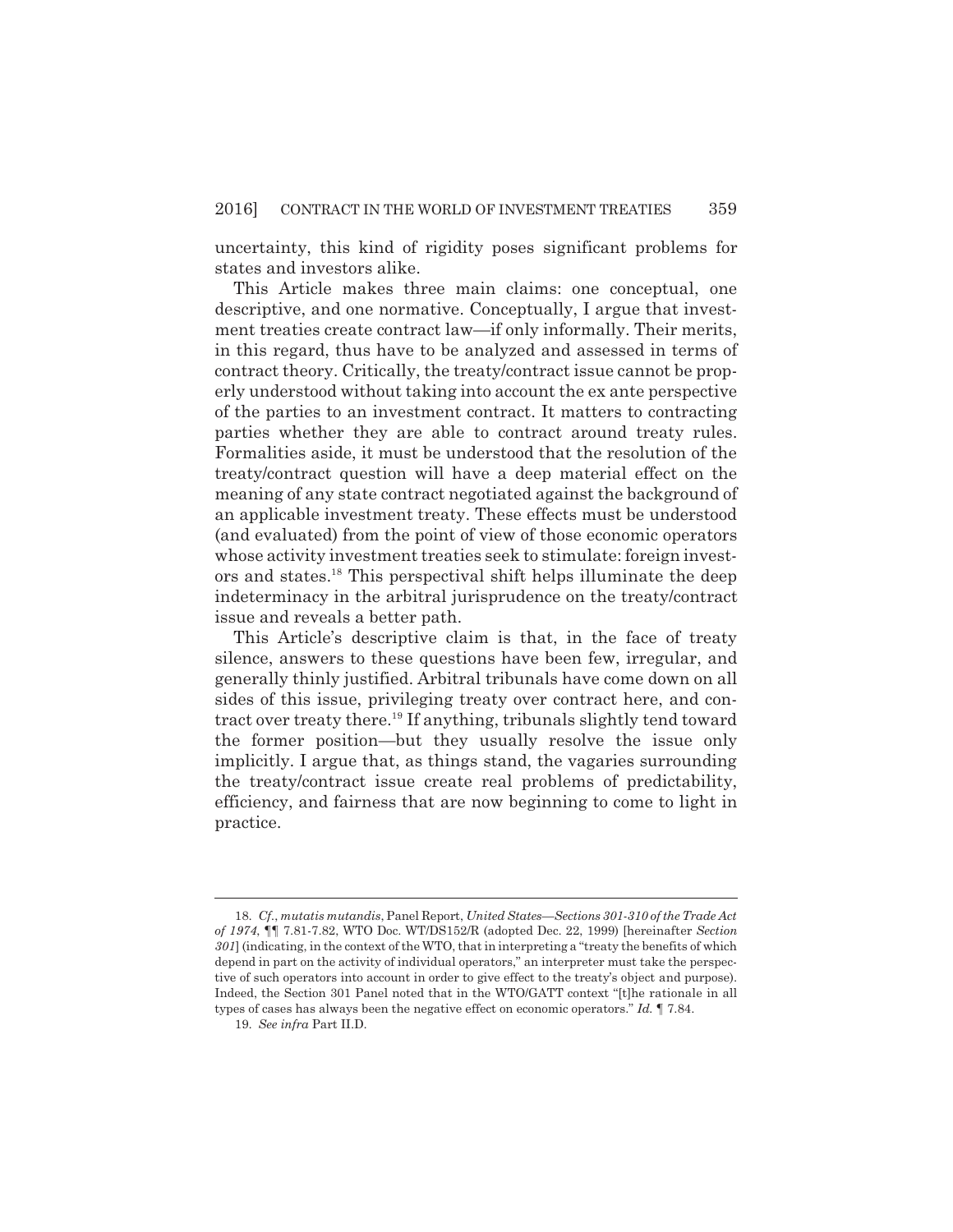#### 360 WILLIAM & MARY LAW REVIEW [Vol. 58:351]

Normatively, I argue that the prevailing interpretive tendency to subordinate contractual choice to treaty rules is usually bad policy.<sup>20</sup> It creates unjustified impediments on the state's ability to regulate, which in turn impedes both states' and investors' capacity to negotiate and contract efficiently ex ante. All this potentially hinders the very flow of foreign capital that investment treaties are meant to induce. I contend that, as a general principle, states and foreign investors should be able to freely contract around treaty rules—left, in other words, to manage their respective risks as they see fit. While there may be some cases where treaty rules should be difficult, or even impossible, to contract around, such instances must be carefully justified—either in terms of values immanent to the logic of contract (like information sharing) or external values (like environmental protection).

This Article proceeds as follows: Part I begins by exploring the meaning of a contract and attempts to analytically separate a number of ways in which we might think about the relationship between investment treaties and the contracts to which they apply. I start from the position that any contract is a complex legal instrument, often going far beyond its express terms. The codified choices of the parties are always supplemented by a great many default and mandatory provisions, drawn from the applicable "law of contracts." I argue that thinking in terms of default rules, sticky defaults, and mandatory terms provides the right rubric for understanding the possible interactions between investment treaties and state contracts.

Part II examines how investment tribunals have approached these questions in practice, and how they have justified their approaches (if at all). I focus principally on rules relating to the protection of investor expectations, damages, and forum selection. In each area it will become apparent that answers have been inconsistent, irregular, and almost always left implicit. However, the tribunals tend to assume that treaty rules are effectively mandatory, or at least highly sticky.

Part III advances a normative argument about how the treaty/contract issue ought to be approached when left ambiguous

<sup>20.</sup> *See infra* Part III.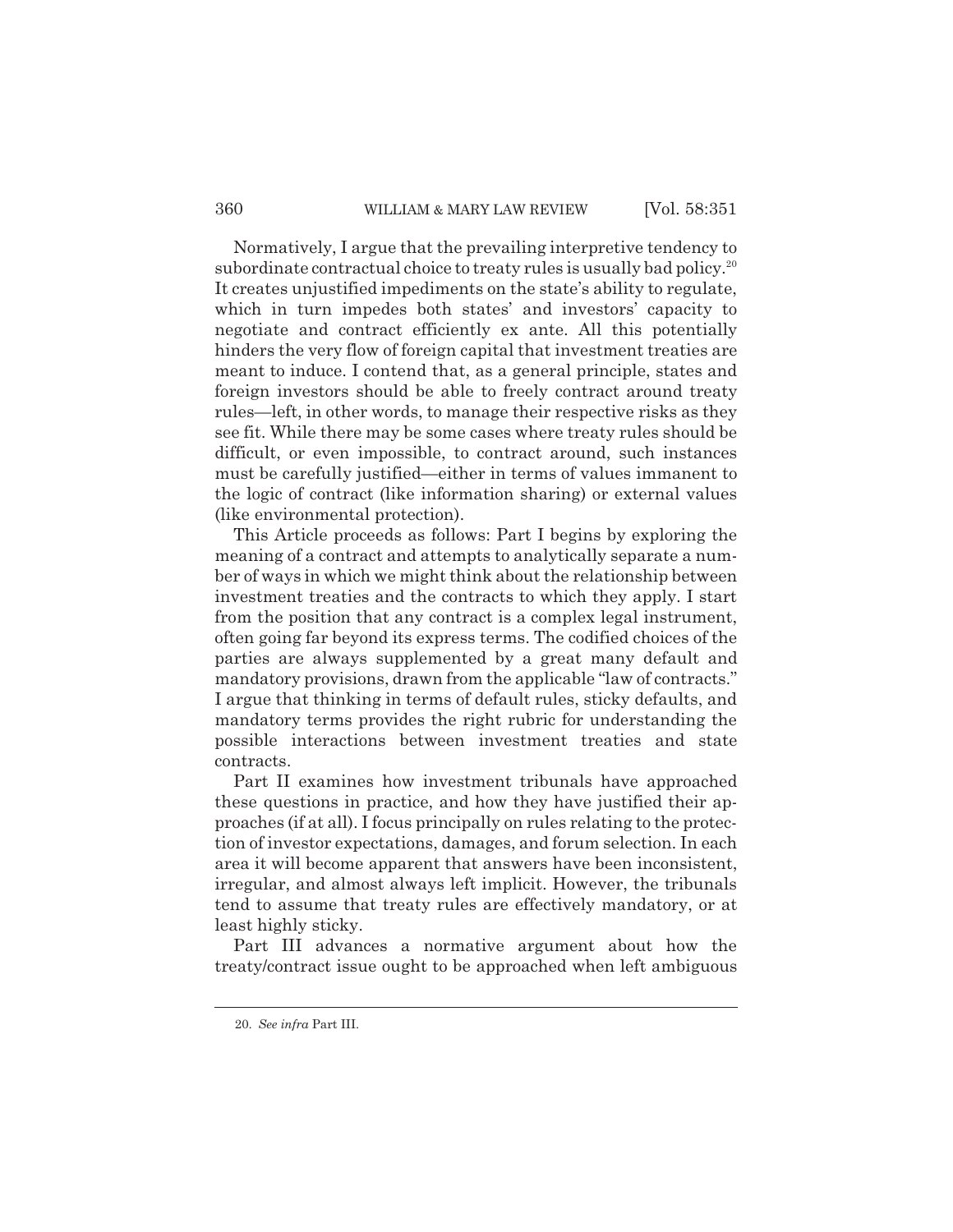by the treaty text. I argue that, in general, the principle ought to be that explicit contractual terms prevail over treaty provisions as the authentic expression of the contracting parties' division of risk. As a matter of treaty interpretation, the presumption that treaties create mere defaults hews closest to the object and purpose of investment treaties—namely, to protect *and promote* foreign direct investment. Moreover, there are strong policy reasons for understanding most treaty rules as mere defaults based in both the structure of private law (like efficiency and party autonomy) and extrinsic public values (such as public health, the environment, and the state's capacity to regulate and to control its liability for major privatization projects more generally). Yet all this should be taken only as a presumption. There may be good reasons why, in certain cases, treaty rules ought to be understood as sticky defaults—even when the treaty text gives no indication one way or the other. Here I explore the possibility that forum selection clauses and general exceptions provisions might be justifiable candidates. But, crucially, I argue that in all such cases adjudicators must justify constraining the principle of choice in light of the values of international investment law—a regime best understood as a system of private law *sensitive* to public values.

#### I. REGULATION AND CHOICE IN TRANSNATIONAL CONTRACT LAW

This Part briefly considers the meaning of a contract in both domestic and transnational legal orders. I first distinguish between formal and material conceptions of the contract in the context of diverse background rules in national legal systems. Second, I examine the meaning of a contract within the transnational system of international investment law, distinguishing between the logics of property and contract. I then provide an ideal-typical schema for exploring the possible relationships between treaty and contract to frame the analysis in the descriptive and normative Parts that follow.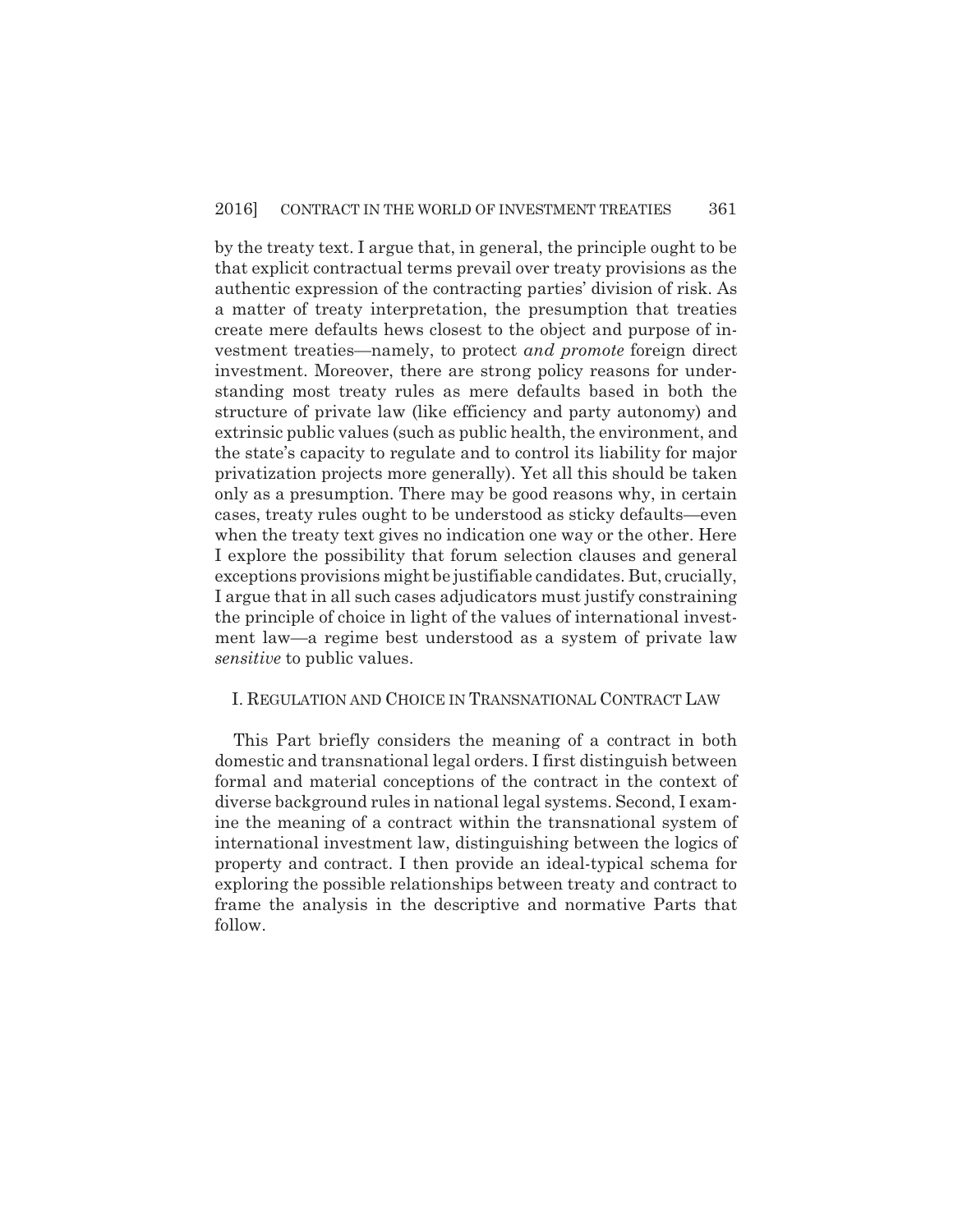# *A. Party Choice and Background Rules: Defaults, Sticky Defaults, and Mandatory Terms*

As Robert Scott puts it, the express terms of a contract reflect only the tip of the iceberg. $^{21}$  In all national legal orders, contracts are formally (and sometimes informally) augmented by a manifold of legal rules, covering all kinds of matters—from basic obligations like good faith, defenses, and damages to procedural rights like forum selection.<sup>22</sup> For the parties, all of these matters have a value. They are all potential price terms—terms which parties factor into the price of the contract, and regularly dicker over in negotiating their deals. Thus, from both the legal and the economic perspectives, the full meaning of a contract can only be appreciated in light of a host of regulatory, legislative, and constitutional rules that affect its disposition.<sup>23</sup>

Though the parties may not have explicitly negotiated over the apposite background rules, all such terms must be considered part of the deal—and sophisticated parties will have to take this edifice into account ex ante in their negotiations. For an example from U.S. law, if a domestic company contracts with the City of Chicago to set up municipal parking meters, the private party will want to know whether the government retains the right to back out of the contract or to vitiate its value through regulatory action.<sup>24</sup> Absent any explicit agreement by the parties, the background rules of the Illinois law of public contracts will obviously affect the terms of the deal and will have to either be priced in or contracted around. Similarly, even if the government is not entitled to simply back out, the investor will want to consider whether any special rules about public contracts entitle the city to pay only limited damages in case of regulatory breach.<sup>25</sup> As it happens, in many domestic systems, including the United States, the law of public contracts often subjects states only to reliance damages by default—not expectation

<sup>21.</sup> Professor Scott uses this turn of phrase in his lectures. For the core idea, see Alan Schwartz & Robert E. Scott, *Contract Theory and the Limits of Contract Law*, 133 YALE L.J. 541, 544 (2003).

<sup>22.</sup> *See* Ayres & Gertner, *supra* note 15, at 88.

<sup>23.</sup> *See id.* at 87-88.

<sup>24.</sup> *See* Serkin, *supra* note 9, at 895.

<sup>25.</sup> *See id.* at 916.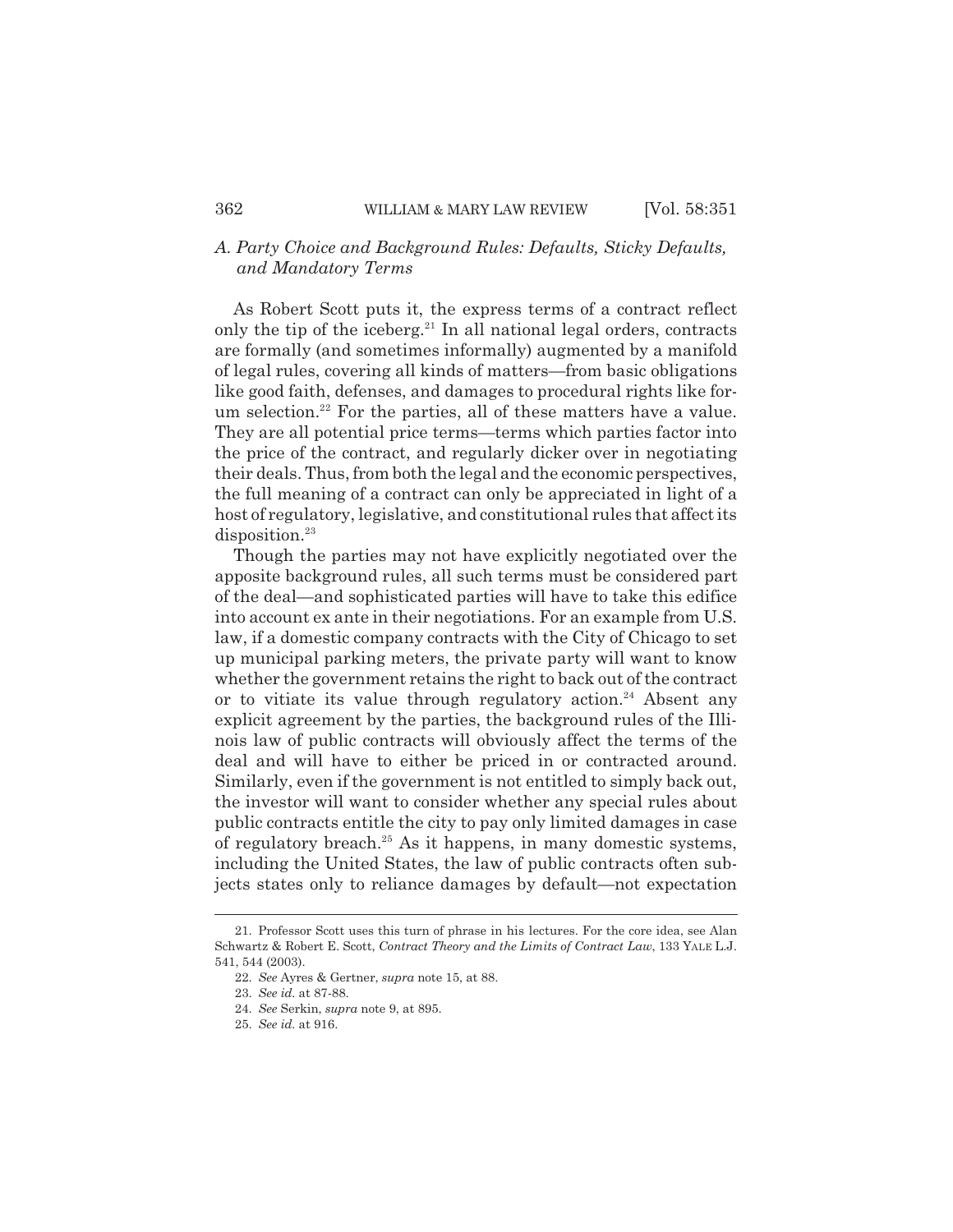damages.<sup>26</sup> Such background rules on damages are price terms, which sophisticated private parties must either stomach, price in, or contract around through express language on indemnification for regulatory change.

Not all background rules relate to contracts in the same way. Ian Ayres usefully distinguishes between defaults, sticky defaults, and mandatory rules.<sup>27</sup> Classically, default rules supplement contracts and fill gaps, and parties are free to contract around them.<sup>28</sup> Mandatory rules, by contrast, cannot be contracted around.<sup>29</sup> Sticky defaults lie somewhere in between.<sup>30</sup> They can be contracted around, but doing so requires more concerted action than with ordinary defaults—typically some requirement of clear statement or via the adoption of certain formalities in the contract.<sup>31</sup>

Mandatory rules are justifiable only where they protect some value, which might be intrinsic to the logic of contract (like equality of information or the protection of unsophisticated parties)<sup>32</sup> or extrinsic public goods (like the prohibition on slavery).<sup>33</sup> Like mandatory rules, sticky defaults are meant to protect certain values—though to a weaker degree.<sup>34</sup> Typically, the values concerned here are relational and would not be undercut if informed and sophisticated parties were to opt out.<sup>35</sup> Moreover, sticky defaults may be more or less difficult to contract around. Some may be subject only to clear statement rules.<sup>36</sup> Others might be stickier, requiring parties to use special language.<sup>37</sup> For example, in cases where parties are likely to have asymmetric information, stickiness can have the function of forcing better-informed parties to disclose information to their counterparties by insisting that attempts to

<sup>26.</sup> *See id.*

<sup>27.</sup> *See* Ian Ayres, *Regulating Opt-Out: An Economic Theory of Altering Rules*, 121 YALE L.J. 2032, 2042, 2084 (2012).

<sup>28.</sup> *See id.* at 2034.

<sup>29.</sup> *See id.* at 2087.

<sup>30.</sup> *Id.*

<sup>31.</sup> *See id.*

<sup>32.</sup> *See* DAGAN & HELLER, *supra* note 16 (manuscript at ch. 10) (on file with author).

<sup>33.</sup> *See* Craswell, *supra* note 7, at 1-2.

<sup>34.</sup> *See* Ayres, *supra* note 27, at 2084.

<sup>35.</sup> *See id.* at 2088.

<sup>36.</sup> *See id.* at 2037.

<sup>37.</sup> *See id.*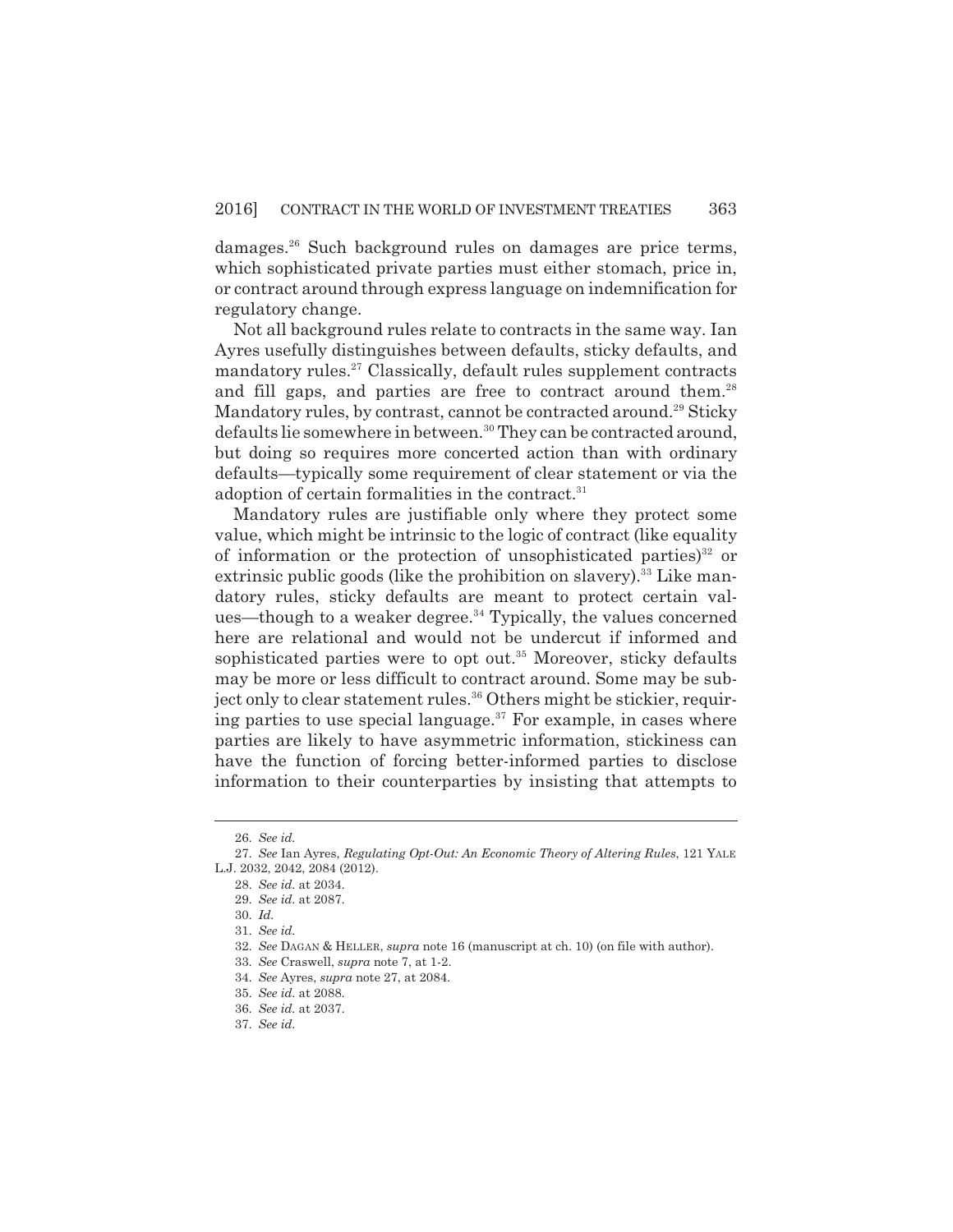contract out must use language that discloses the necessary information.<sup>38</sup> In general, however, mandatory rules and sticky defaults are the exception.<sup>39</sup> Absent compelling justification in intrinsic or extrinsic values, it is generally best to leave it to the parties to allocate risk and price amongst themselves as they see fit—choice is, after all, the central fundament of contract, key to the core private law values of autonomy, utility, and community.<sup>40</sup>

In transnational contracts the situation becomes more complex in a number of ways. First, it should be recognized that investment contracts are not always negotiated under the law of the host state; often, the parties negotiate over the law of the contract by incorporating a "choice of law" provision.<sup>41</sup> The parties' choice of law dictates, in the first cut, which national law will apply to their contract, thereby filling gaps through default rules and potentially augmenting its express terms via sticky defaults and mandatory terms.<sup>42</sup> Still so far, the situation is still basically similar to the above.

Second, such contracts may come under the ambit of an international treaty, which imposes its own set of default rules—as with transnational sales contracts coming under the ambit of the eightyfour party CISG. That multilateral treaty expressly imposes its own set of (mostly default) background contract terms, which displace any conflicting defaults or mandatory terms in the national law of the contract. Still, private contracting parties are able to contract around the CISG if they do so explicitly—hardly anything in it is mandatory. Given the multiplicity of legal orders involved, things are here already more complex—but at least in the context of the CISG the basic structure and hierarchy of norms is clear. The meaning of any covered sales contract can be ascertained only by careful analysis of the express terms of the contract (in the first instance), as supplemented by a web of background terms found in the CISG, and with any remaining gaps filled by the national law of the contract.

<sup>38.</sup> *See id.* at 2062.

<sup>39.</sup> *See id.* at 2087-88.

<sup>40.</sup> *See* DAGAN & HELLER, *supra* note 16.

<sup>41.</sup> *See* George A. Zaphiriou, *Choice of Forum and Choice of Law Clauses in International Commercial Agreements*, 3 INT'L TRADE L.J. 311, 311 (1978).

<sup>42.</sup> *See id.*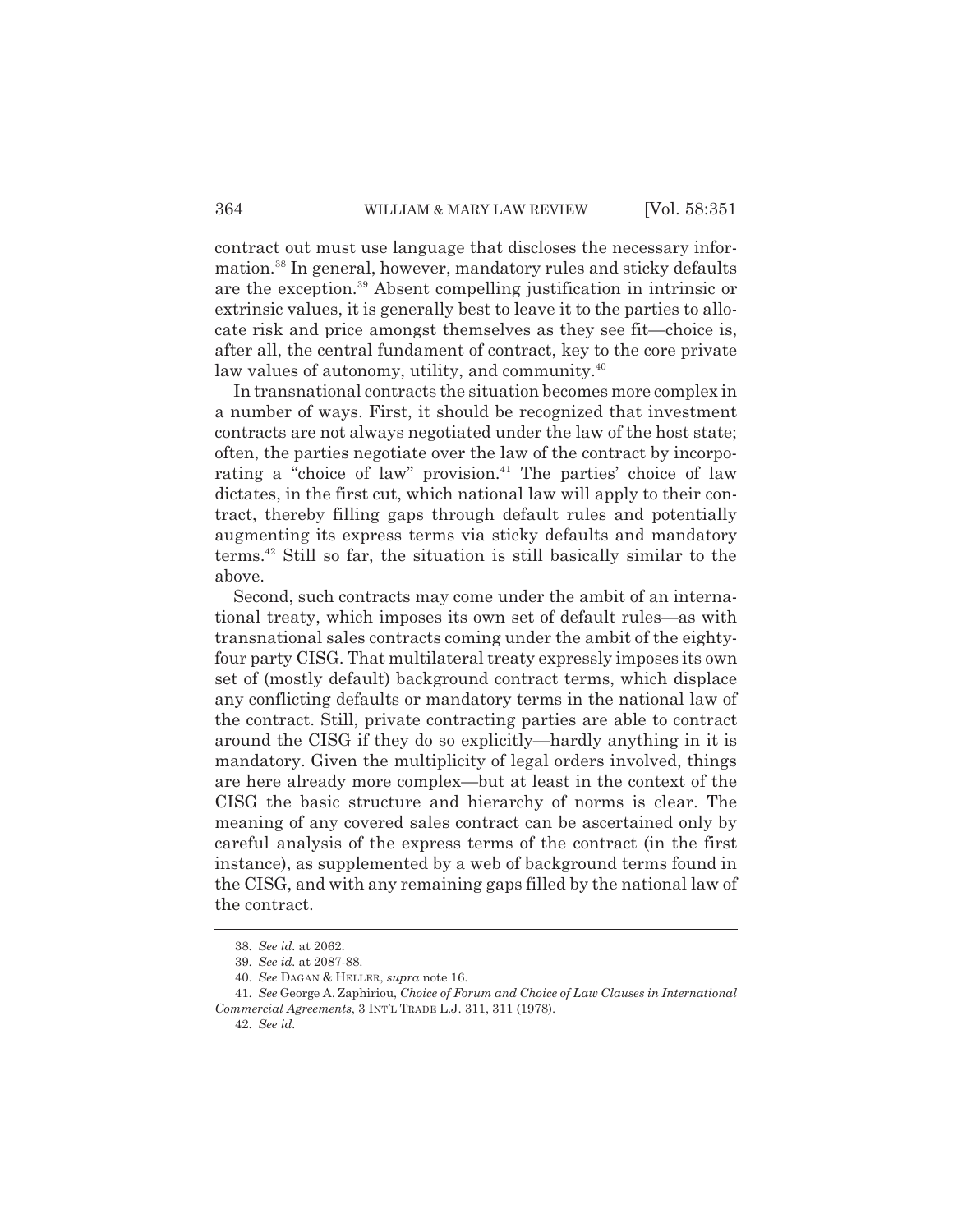Investment treaties provide a more vexing wrinkle. Insofar as an investment treaty applies to contracts between the state and a foreign investor, it becomes—like the CISG—an additional source of background rules.<sup>43</sup> As with transnational sales contracts, any such investment contract may be augmented by defaults and mandatory provisions arising out of two legal orders—the chosen domestic law of the contract and any opposable international investment treaty. The problem here is that it is not at all clear how investment treaties, national contract law, and express contract terms are supposed to interact.

What is clear, however, is that these relationships matter to states and investors alike. The bottom line is that, from the ex ante perspective of the contracting parties, any background treaty rules that apply to the contract must be considered materially part of the deal. Without clarity as to how such treaties and contracts will ultimately relate, it is impossible for contracting states and investors to know just what kind of legal arrangements they are getting into.

#### *B. Contract Versus Property in International Investment Law*

One major source of the confusion surrounding the treaty/contract question arises out of the treaties themselves. In extending their coverage to a wide range of "investments," these treaties tend to muddy the lines between contract, classical forms of property, and a myriad other assets.<sup>44</sup>

Investment treaties are agreements between two or more states, governing interactions between each state and foreign private parties hailing from the other(s). $45$  Their twin purposes are to protect foreign investors' assets and promote FDI.<sup>46</sup> They codify a number

<sup>43.</sup> *See Investment Treaties*, INT'L INST. FOR SUSTAINABLE DEV., http://www.iisd.org/ investment/law/treaties.aspx [https://perma.cc/M8CN-V3ER].

<sup>44.</sup> *See* Arato, *supra* note 2, at 271. For a rare counterexample, see Philip Morris Brand Sàrl v. Oriental Republic of Uru., ICSID Case No. ARB/10/7, Award, ¶¶ 267-270 (July 8, 2016) [hereinafter *Philip Morris v. Uruguay*] (carefully distinguishing the trademarks at issue from classical real property, finding that, unlike the latter, the former generally do not include rights of use insulated from state action); *id.* ¶ 423 (distinguishing between trademarks and contracts, for purposes of determining the content of legitimate expectations protected under fair and equitable treatment (FET)).

<sup>45.</sup> *See* DOLZER & SCHREUER, *supra* note 6, at 13.

<sup>46.</sup> *See id.* at 22, 29-30.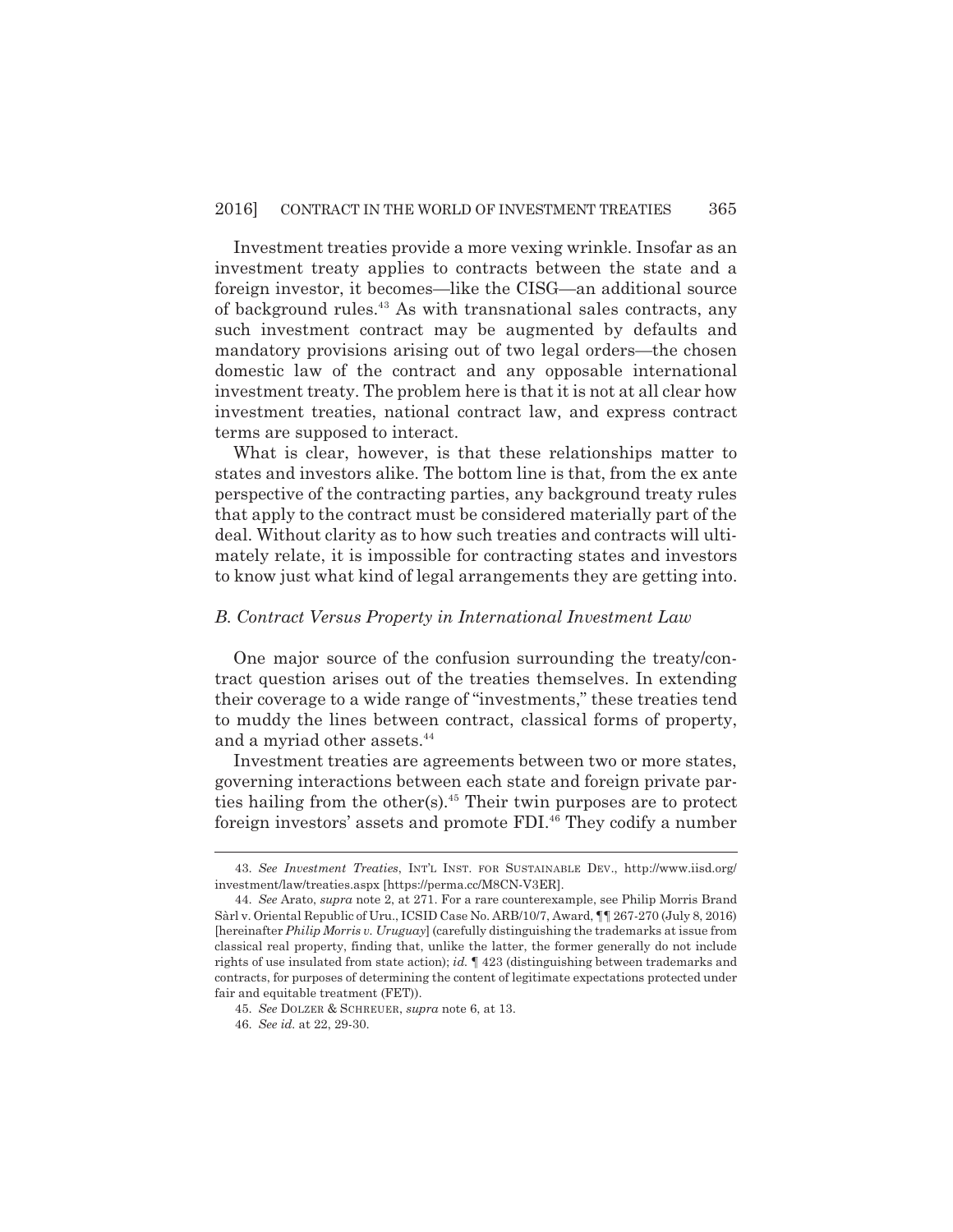of basic protections, framed largely in the style of property rules—in particular, guarantees against expropriation and standards like "fair and equitable treatment" (FET). $47$  These protections are generally explicitly or implicitly linked to rules on damages.<sup>48</sup> Investment treaties also create important procedural protections for investors. Critically, they endow private investors with the capacity to sue states directly before international arbitral tribunals (investor-state dispute settlement), and they key into powerful mechanisms for the enforcement of foreign arbitral awards.<sup>49</sup> Put another way, investment treaties seek to promote FDI by mitigating three typical areas of risk: the risk that a host state will afford insufficient protection to the investment as time goes on; risks associated with suing a sovereign state, as a foreigner, before its own courts; and the risk that, upon losing at litigation, a state will simply refuse to pay up.

Though framed as treaties establishing rules for the protection of foreign property—in other words, property law—these treaties apply to a surprisingly broad range of assets, including not only real and personal property, but also intellectual property, going concerns, and a vast range of contracts with the state (state contracts).<sup>50</sup> There has been some debate about the extent of these treaties' scope.<sup>51</sup> But there has been precious little discussion about whether they apply to all covered assets in precisely the same way.<sup>52</sup>

<sup>47.</sup> *See id.* at 13.

<sup>48.</sup> U.N. CONFERENCE ON TRADE AND DEVELOPMENT, FAIR AND EQUITABLE TREATMENT: A SEQUAL, at 88-89, U.N. Doc. UNCTAD/DIAE/IA/2011/5, U.N. Sales No. E.11.II.D.15 (2012), http://unctad.org/en/Docs/unctaddiaeia2011d5\_en.pdf [https://perma.cc/7SP7-FB9H].

<sup>49.</sup> DOLZER & SCHREUER, *supra* note 6, at 310.

<sup>50.</sup> *See id.* at 62-63.

<sup>51.</sup> *See* Poštová Banka, A.S. v. Hellenic Republic, ICSID Case No. ARB/13/8, Award, ¶ 333 (Apr. 9, 2015) (sovereign debt did not qualify as a covered asset); SGS Société Générale de Surveillance S.A. v. Republic of Para., ICSID Case No. ARB/07/29, Decision on Jurisdiction, ¶ 93 (Feb. 12, 2010) [hereinafter *SGS v. Paraguay*] (noting that a one-off contract for the sale of goods might not qualify as an investment).

<sup>52.</sup> This Article represents part of a broader project, in which I seek to disaggregate how investment treaties are applied to different categories of investment, in light of the varied values that different corners of private law seek to promote. *See* Arato, *supra* note 2, at 247, 292 (regarding contract and property); *see also* Zachary Douglas, *Property, Investment, and the Scope of Investment Protection Obligations*, *in* THE FOUNDATIONS OF INTERNATIONAL INVESTMENT LAW: BRINGING THEORY INTO PRACTICE 363 (Zachary Douglas, Joost Pauwelyn, & Jorge E. Viñuales eds., 2014) (distinguishing between property, contract, and value as different categories of investment); Rochelle Dreyfuss & Susy Frankel, *From Incentive to Commodity to Asset: How International Law Is Reconceptualizing Intellectual Property*, 36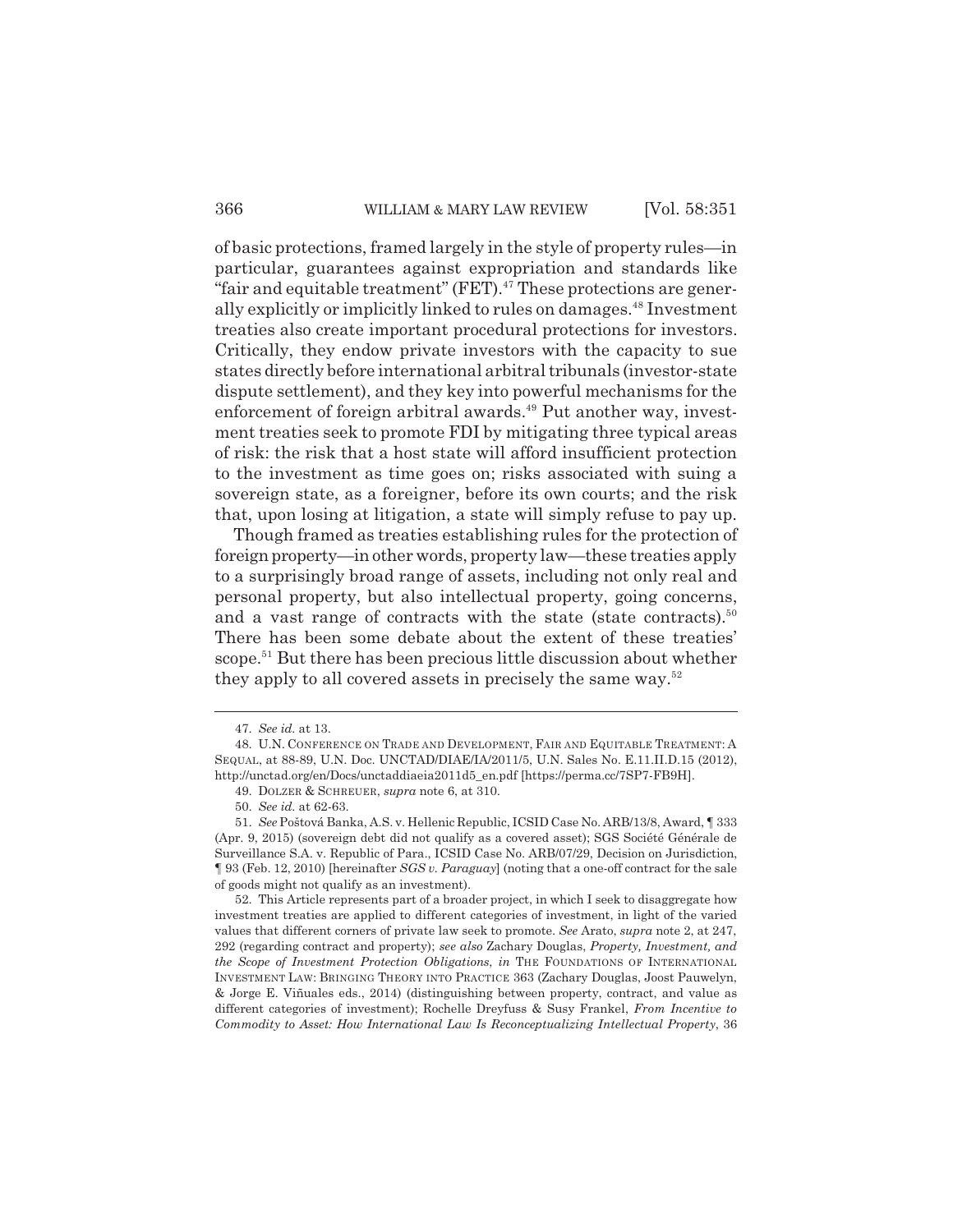Here we are concerned with contracts specifically, and to draw out the treaty/contract problem it is enough to contrast the basic orientation of contract law with the law of real property. I put to the side the normative substantive question of how far these treaties ought to protect foreign property rights,<sup>53</sup> and focus only on the form of that protection. Whatever we think about the content of the various substantive and procedural treaty standards, it is fairly clear that they are meant to apply to foreign property holdings in much the same way that national property law would. Investment treaties afford a set of consistent protections to foreign property owners, in order to mitigate certain risks and induce FDI. In the context of property, it makes sense that these protections are relatively certain, rigid, and stable. This resonates well with the logic of property, where a putative investor relies on a *received* regime of property law in planning an investment, for example in land development.<sup>54</sup> The law of property affords only limited space for investors to choose how the law will apply to their holdings.<sup>55</sup> Investors may have options, but property law places little emphasis on choice.<sup>56</sup> The rules are not generally up for discussion—they just have to be known (or knowable) in advance.

The logic of contract has a different orientation. Here, the general principle is that parties have the capacity to regulate themselves—to negotiate and allocate risk as they see fit.<sup>57</sup> True, as explained above, they do so against a complex background of

MICH. J. INT'L L. 557, 560 (2015) (exploring how investment treaties seem to "propertize" IP). *But see Philip Morris v. Uruguay*, ICSID Case No. ARB/10/7, Award, ¶¶ 267-270 (July 8, 2016) (distinguishing trademarks from classical forms of property).

<sup>53.</sup> As I have suggested elsewhere, arbitral tribunals have tended to assume an overly rigid "Blackstonian" vision of property in interpreting investment treaties, which may well go too far toward displacing the state's capacity to define the scope of property rights. *See* Arato, *supra* note 2, at 247. It is certainly up for debate whether the dominant conception of property in arbitral jurisprudence affords states sufficient flexibility, or—more crudely—whether investment treaties afford too much substantive protection to foreign property. However, these questions necessitate going too far afield for present purposes, and I confine a more systematic treatment of the concept of property in international investment law to a future paper.

<sup>54.</sup> *See id.* at 238 n.33.

<sup>55.</sup> *See id.*

<sup>56.</sup> *See id.* at 286.

<sup>57.</sup> *See* DAGAN & HELLER, *supra* note 16 (manuscript at 16); Arato*, supra* note 2, at 238 n.33; Schwartz & Scott, *supra* note 21, at 87-88.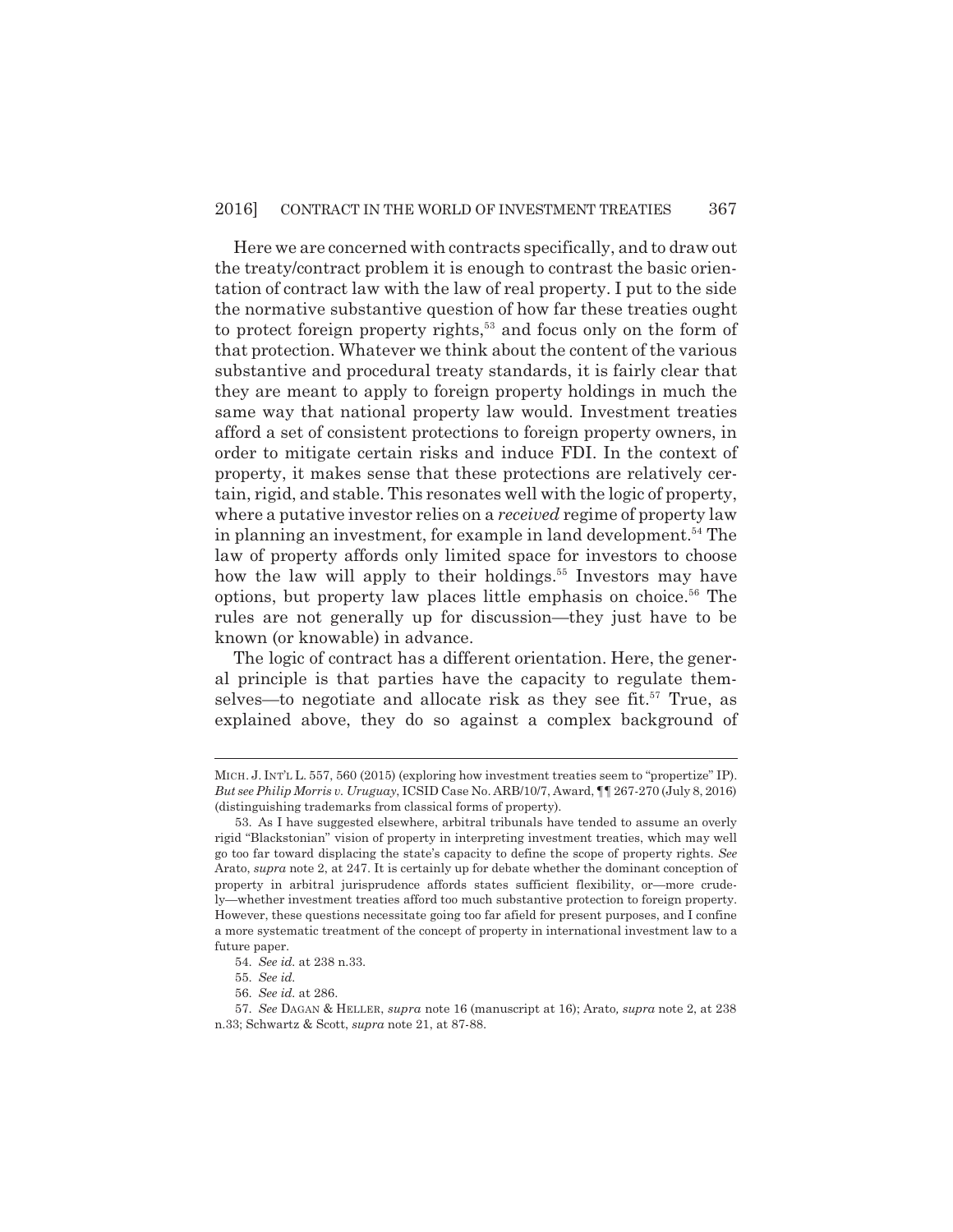norms—which fills gaps and occasionally nudges parties to contract in certain ways (sticky defaults) or even forces them to do so (mandatory rules).<sup>58</sup> But the basic principle is that parties get to choose how to govern their relations.

While it is perfectly clear how investment treaties apply to foreign property holdings, it is much less obvious how their varied provisions ought to act on a contract between a foreigner and a state. Clearly treaties apply to contracts, but it remains unclear whether and to what extent their provisions should augment contractual arrangements between the parties—or even displace them. The issue is almost invariably undecided in the treaties and is too often overlooked when it comes to arbitration.<sup>59</sup>

As will be discussed further in Part III, there are two main harms here. The first is more glaring—the jurisprudence on this issue is highly irregular and inconsistent, leaving significant uncertainty about the meaning of contracts between states and foreign investors where an investment treaty applies. Even assuming perfect rationality among states and foreign investors, such uncertainty provides a serious hurdle to efficient contracting and makes it extremely difficult for states to manage potential risks to their regulatory autonomy. The second potential harm lies in making the wrong choice about how treaties and contracts ought to interact. Too often, tribunals simply assume that treaties apply to contracts as they would to any other asset: on the property model. $60$  In other words, there is a tendency in investor-state jurisprudence to treat contracts as assets subject to a fixed set of treaty rules. $61$  As I argue in Part III, this confusion creates significant inefficiencies that harm both states and investors.

<sup>58.</sup> *See* Ayres, *supra* note 27, at 2084.

<sup>59.</sup> Crawford and Abi-Saab are among the few authorities to have recognized the problem. *See* Crawford, *supra* note 4, at 352-53; ConocoPhillips Petrozuata B.V. v. Bolivarian Republic of Venez., ICSID Case No. ARB/07/30, Dissenting Opinion of Georges Abi-Saab to Decision on Jurisdiction and Merits, ¶ 32 (Feb. 19, 2015) [hereinafter *ConocoPhillips*] ("[A] treaty claim is necessarily based on a right that has been allegedly violated. If this right is created by contract, it is this contract that governs its legal existence *and the modalities of this existence, including its contents and limits*." (emphasis added)). Abi-Saab adds, "To assert, as does the Majority, that the treaty applies, without taking into consideration the terms of the contract, amounts to revising and rewriting the contract." *Id.* ¶ 29.

<sup>60.</sup> *See* Arato, *supra* note 2, at 231.

<sup>61.</sup> *See id.* at 271.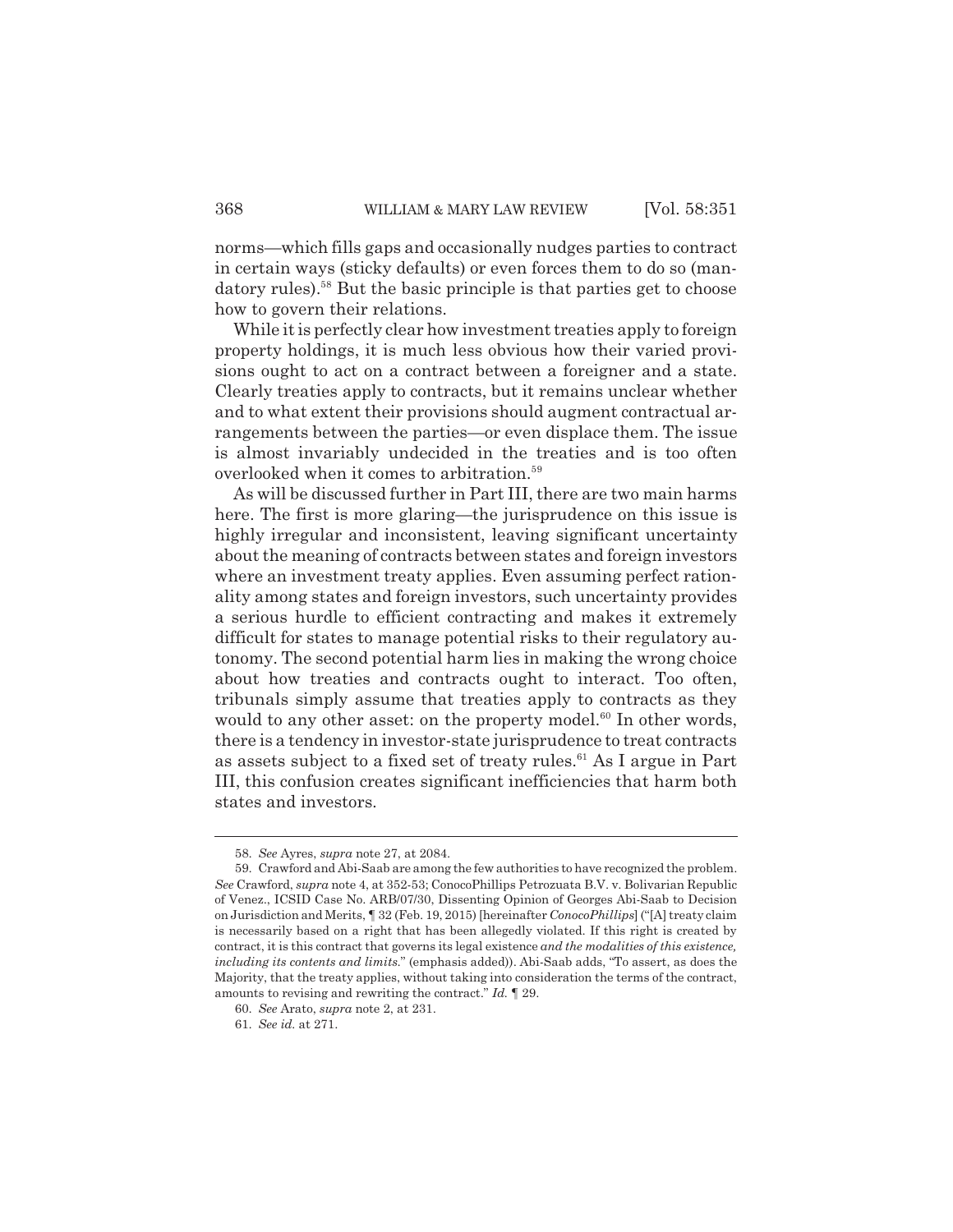## *C. How Might Treaty and Contract Relate?*

The starting point cannot be overstated: as soon as we decide that an investment treaty applies to contracts, we create an international law of contracts—even if only partial, thin, and rudimentary. This much international investment law has already done. What remains to be determined is what kind of law of contracts it is: whether this regime should be understood as thin or thick, rudimentary or sophisticated; and what values such choices might serve. As the next Part will suggest, these choices remain very much open, thanks to vague treaty language and highly varied jurisprudence. But before turning to the cases, it is worth conceptually schematizing the possible relationships between treaty and contract, to organize our analysis going forward.

In assessing how treaty and contract might interact, what matters are the material relationships. We must not only look at the treaty terms that are formally applicable to contracts, but also to any provisions that materially affect the disposition of the contractual deal—even if only implicitly. The most obvious formal provision is the "umbrella clause" which equates most breaches of contract with a breach of the treaty. $62$  But provisions guaranteeing investors FET, or protecting their assets from regulatory takings ("indirect expropriation"), can also strongly affect the disposition of the contract—for example, by protecting an investor's expectations, by providing more favorable measures of damages than might be available under the law of the contract, or by providing access to advantageous international fora.<sup>63</sup> What matters from the ex ante point of view of the contracting parties, and what should matter from the point of view of dispute settlers ex post, is the material scope of the deal.

Schematically, there are four types of relationships available between a treaty provision and a contract. The first possibility is that a treaty rule has no effect on any contractual provision. The latter

<sup>62.</sup> *See* Katia Yannaca-Small, *Interpretation of the Umbrella Clause in Investment Agreements*, *in* INTERNATIONAL INVESTMENT LAW: UNDERSTANDING CONCEPTS AND TRADE IN-NOVATIONS 101, 102 (2008), https://www.oecd.org/investment/internationalinvestmentagree ments/40471535.pdf [https://perma.cc/42V8-LFGJ].

<sup>63.</sup> *See* Rudolf Dolzer, *Fair and Equitable Treatment: Today's Contours*, 12 SANTA CLARA J. INT'L L. 7, 11-12 (2013).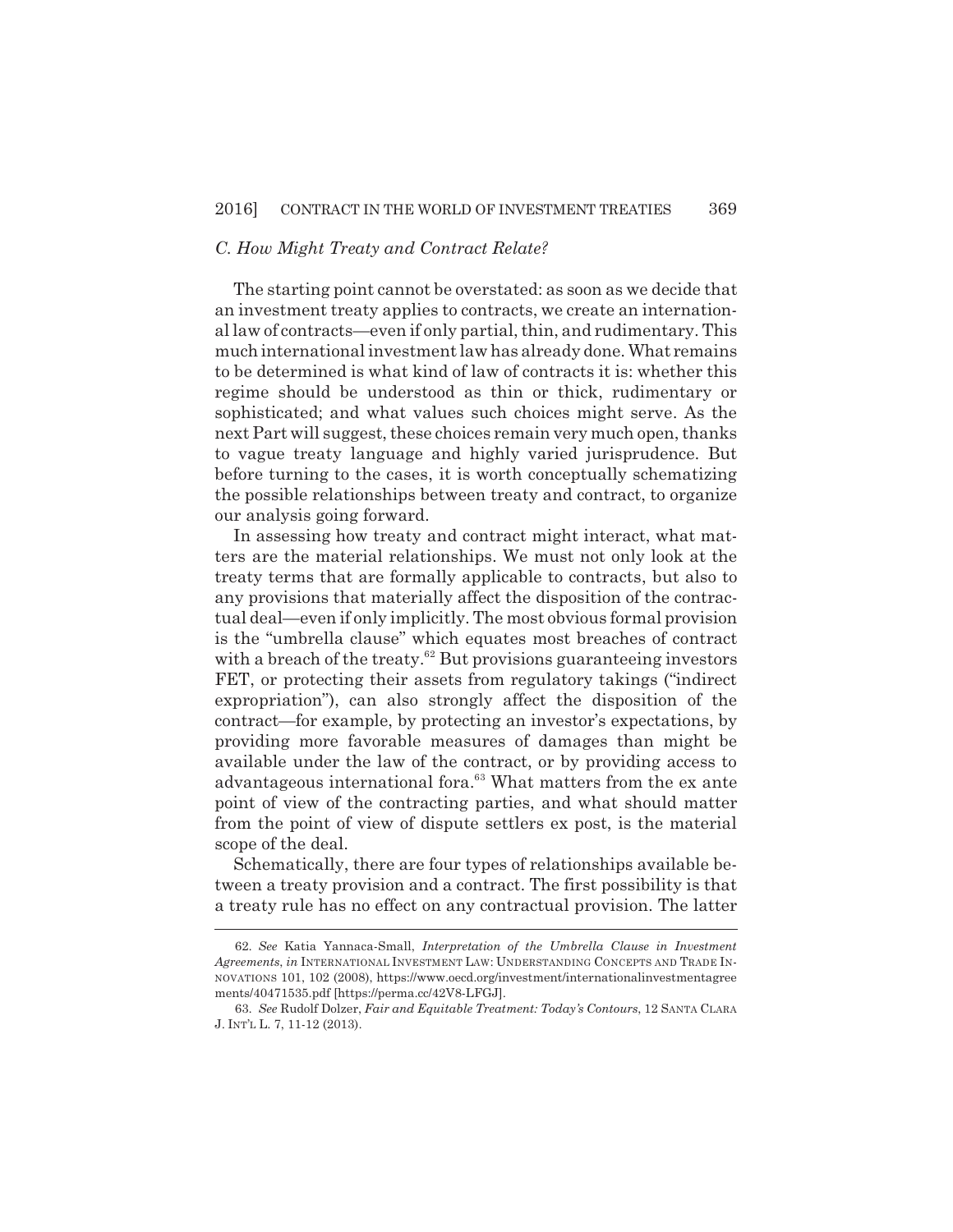totally contracts out of the former. Here the explicit terms of the contract take precedence, as do all default and mandatory terms incorporated therein through the choice of law provision. The entire meaning of the agreement is determined by domestic law, except in the rare instance where the treaty fills gaps left by both the express contract and domestic background rules. Note that this is close to the position that the treaty does not apply to the contract at all, and most forcefully separates the logic of contract from the logic of property rules. It is, however, difficult to square with the text of most treaties, which generally clearly indicate that they apply to contracts in *some* way—as covered investments.

The second possibility is that a treaty rule does not supplant any express choice by the parties but may augment background rules in the relations between the parties. By this view, the treaty rule displaces any conflicting background rules set by the domestic law of the contract but still only fills gaps in any particular contract.  $64$ The parties can contract out of the treaty rule with no added difficulty. The CISG explicitly adopts this approach for transnational sales contracts.<sup>65</sup> I suggest below that most of the time this also represents the better approach in the law of foreign direct investment—most resonant with both the goals of investment treaties and the logic of contract.

The third possibility is that a treaty rule creates a sticky default, which parties can contract around only under certain conditions typically via requiring certain formalities, or a clear statement rule.<sup>66</sup> For example, if a treaty makes international arbitration available as a forum for resolving disputes, it might be held that the contracting parties can waive the treaty rule only if they do so in a certain way. The rule might require an exceptionally clear waiver.  $67$ An even stickier rule would require specific language to validate a

<sup>64.</sup> *See* SGS Société Générale de Surveillance S.A. v. Republic of the Phil., ICSID Case No. ARB/02/6, Decision of the Tribunal on Objections to Jurisdiction, ¶ 169 (Jan. 29, 2004) [hereinafter *SGS v. Philippines*] (finding that the contracting parties had contracted around the treaty provision providing for investor-state arbitration). Crawford and Douglas come closest to this view in discussing exclusive forum selection clauses. *See* Crawford, *supra* note 4, at 363; Douglas, *supra* note 52, at 363.

<sup>65.</sup> *See* CISG, *supra* note 3, art. 6.

<sup>66.</sup> *See* Ayres, *supra* note 27, at 2048 (discussing sticky defaults in domestic law).

<sup>67.</sup> *See id.*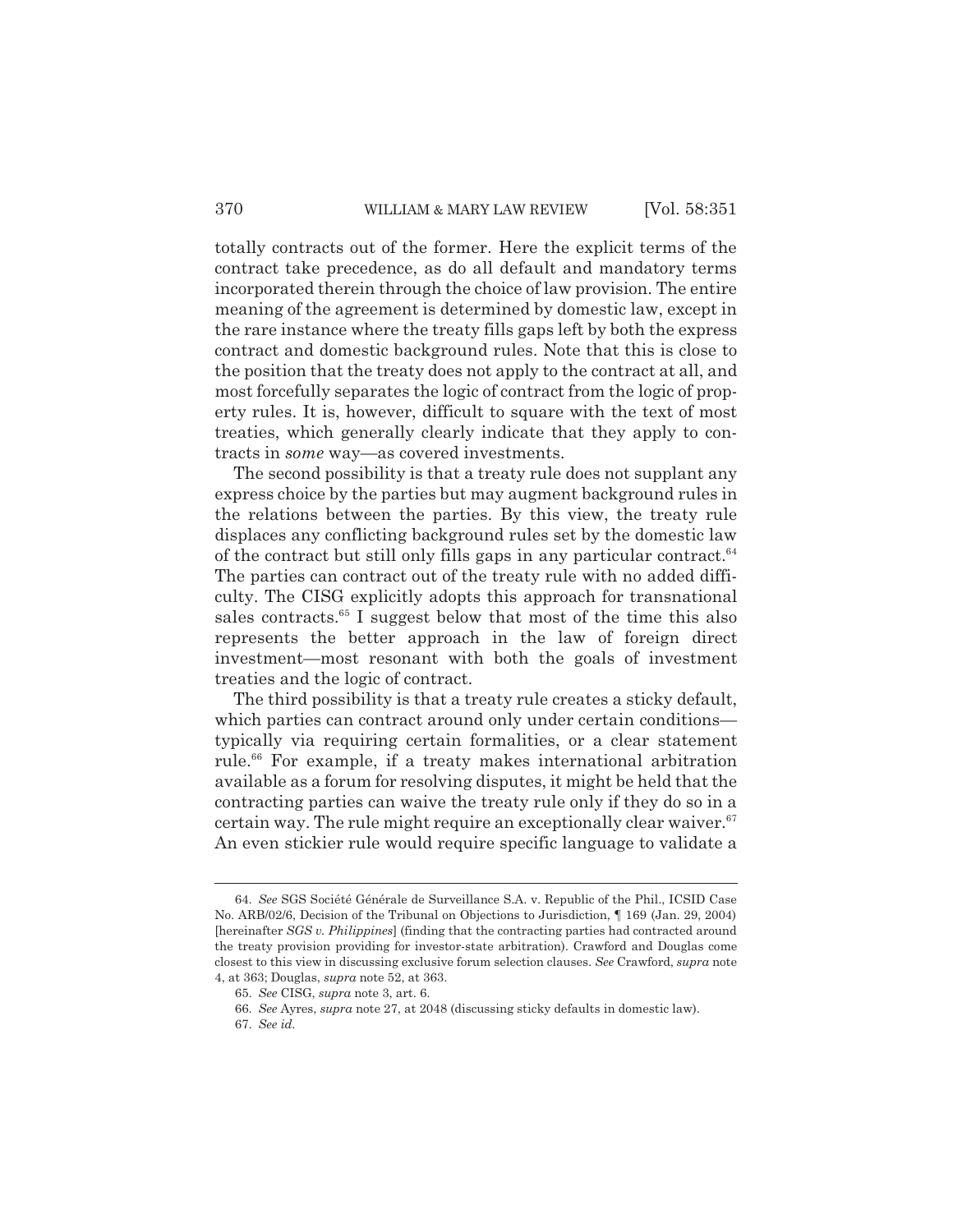waiver—that is, by only recognizing waivers of BIT jurisdiction that mention the treaty by name.<sup>68</sup>

Fourth, a treaty term might impose a mandatory rule that cannot be waived under any circumstances. Few explicitly argue that investment treaty provisions are fully mandatory, though occasionally commentators have explored whether it might not be possible to waive treaty protection by contract *in toto*. <sup>69</sup> However, this kind of approach is implicit in some of the cases, discussed further below, in which tribunals make assumptions that effectively render treaty provisions impossible to contract around.

Note that these categories are ideal types. There is no reason why answers need be the same for all treaty rules. But it is essential that the relationship between treaty and contract be certain and predictable vis-à-vis any particular treaty provision. Otherwise it becomes extremely difficult for contracting parties to plan ex ante. To that end, the ideal solution would be to clarify how each treaty norm relates to contracts in the treaty text—as is done in the CISG.<sup>70</sup> However, this would call for the amendment of thousands of treaties. What follows is thus primarily an argument for how adjudicators ought to approach the treaty/contract issue in the face of treaty silence. At the same time, it serves as a normative argument for how treaty drafters might best address the issue in tomorrow's treaties.

In the next Part, I suggest that tribunals have varied markedly in answering this question—usually without even considering the issue explicitly. This irregularity poses a serious harm for both states and investors as they seek to structure investment deals ex ante. The cases do, however, suggest a tendency toward privileging treaty over contract. In Part III, I argue against this tendency and conclude that the general rule should be respect for party choice—a baseline that best serves the interests of both investors and states. However, I suggest that this rule must be nuanced and flexible, and I explore the possibility that in limited instances sticky defaults and

<sup>68.</sup> *See id.* at 2048-49.

<sup>69.</sup> *See* S.I. Strong, *Contractual Waivers of Investment Arbitration: Wa(i)ve of the Future?*, 29 ICSID REV. 690, 691 (2014); Bart L. Smit Duijzentkunst, *Of Rights and Powers: Waiving Investment Treaty Protection*, EJIL:TALK! (Dec. 9, 2013), http://www.ejiltalk.org/of-rights-andpowers-waiving-investment-treaty-protection/ [https://perma.cc/H27K-QZ9P].

<sup>70.</sup> *See* CISG, *supra* note 3, art. 6.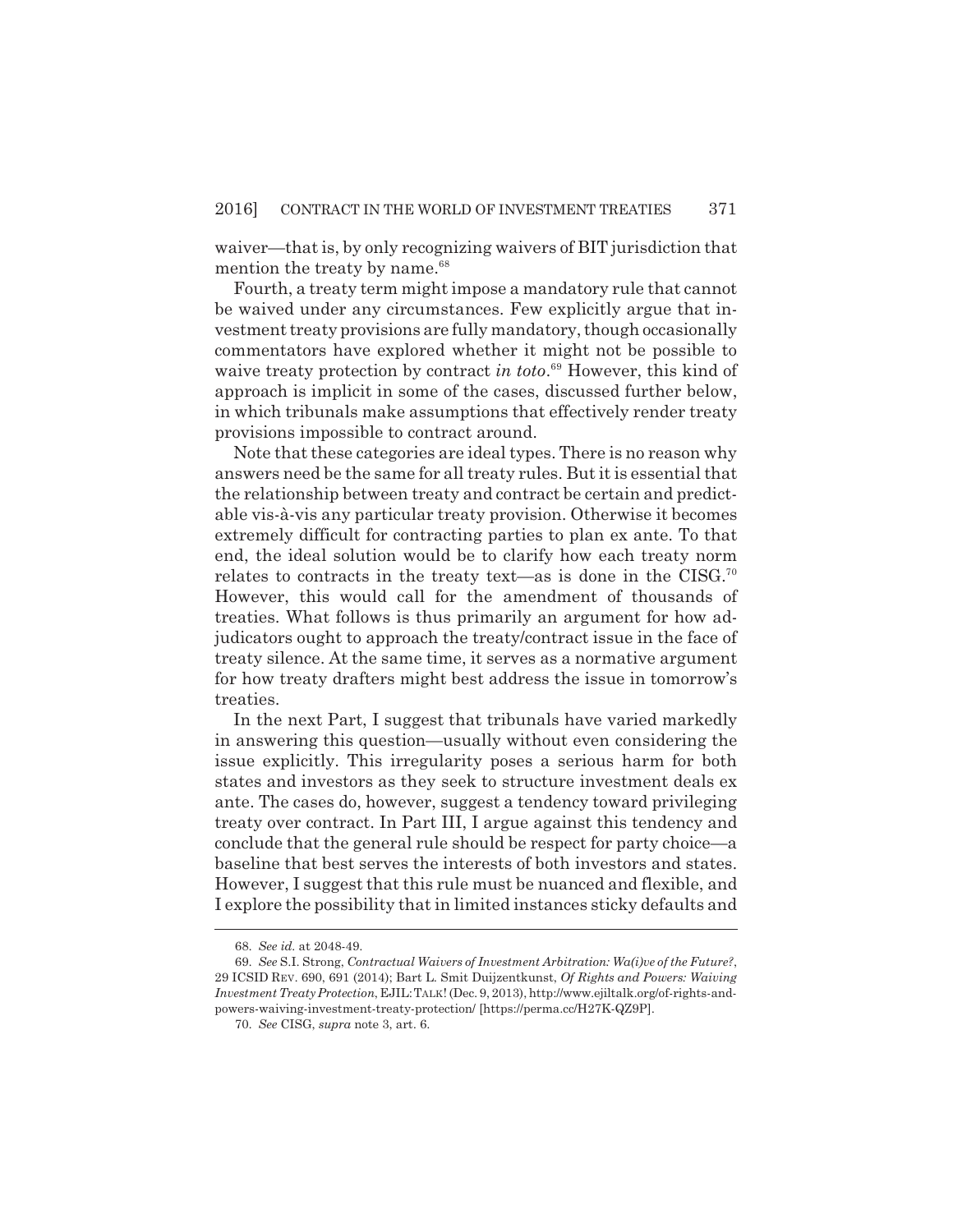mandatory rules may be justifiable in light of compelling intrinsic or extrinsic values.

# II. THE TREATY/CONTRACT QUESTION IN INVESTOR-STATE **JURISPRUDENCE**

This Part examines how investment tribunals have approached the relationship between contract and treaty in practice, and how they have justified their approaches (if at all). To illustrate the uncertainty of the adjudicative status quo, I focus on three specific provisions found in most treaties: forum selection, the substantive guarantee of FET, and damages. Answers to the treaty/contract question have been inconsistent and irregular within and across each term. Any of these provisions may be price terms—and potentially important ones—relating to common questions which contracting parties regularly consider and dicker over in their negotiations. Nevertheless, investment treaties are almost invariably silent on how their terms interact with contracts, and tribunals have been highly inconsistent and unclear in grappling with these questions. At most, it appears that tribunals tend to assume that treaty rules are either mandatory or highly sticky—a tendency I challenge directly in Part III.

# *A. Forum Selection*

Forum selection provides the clearest example of how tribunals have diverged on the relationship between treaty and contract. As it happens, tribunals have given closer attention to the relationship on this issue than in any other context. This is largely because the leading cases have turned on a relatively uncommon investment treaty provision known as the "umbrella clause," which has the effect of elevating contract claims to the level of treaty claims.<sup>71</sup> Disputes under such clauses necessarily put the treaty/contract

<sup>71.</sup> Noble Ventures, Inc. v. Rom., ICSID Case No. ARB/01/11, Award, ¶¶ 54-56 (Oct. 12, 2005) [hereinafter *Noble Ventures*]. Note that this question need not arise exclusively with regard to the umbrella clause—it can and does arise in FET and expropriation cases as well. *See, e.g.*, CMS Gas Transmission Co. v. Argentine Republic, ICSID Case No. ARB/01/8, Award, ¶¶ 296-303 (May 12, 2005) [hereinafter *CMS Gas*].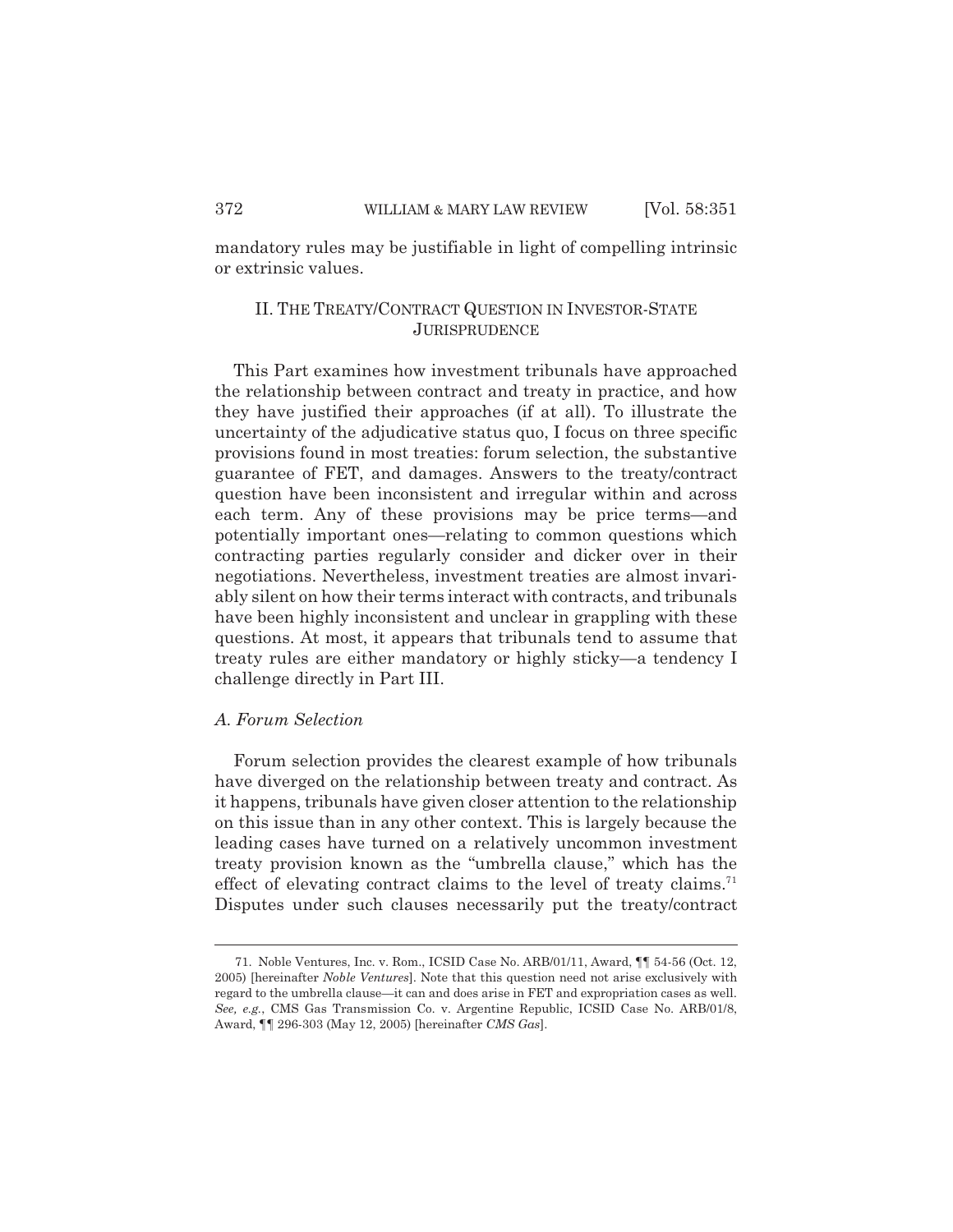issue front and center. I discuss these controversial provisions in further detail elsewhere.<sup>72</sup> Suffice it to say, as generally understood, umbrella clauses transform at least some kinds of contractual promises between states and investors into obligations actionable under the treaty.<sup>73</sup> For our purposes, the issue is what happens when those underlying contracts include *exclusive* forum selection clauses, limiting jurisdiction to the national courts of the host state.

The leading cases here are *SGS v. Philippines* and *SGS v. Paraguay—*which, conveniently, involved the same company, similar BITs, similar contracts, and similar facts. Each of the contracts was executed under the law of the host state, and each contract provided that the local courts would have exclusive jurisdiction over any disputes over the contracts.<sup>74</sup> In each case, the main dispute concerned the failure of the state to pay substantial contractual fees, and, in each instance, the company ignored the contract's exclusive forum selection clause, seeking relief instead through investor-state arbitration by appeal to Switzerland's BIT with each host state.<sup>75</sup>

Both tribunals faced the same tension.<sup>76</sup> On the one hand, the umbrella clause expressly elevates contracts to the level of the treaty, creating arbitral jurisdiction under the treaty's dispute resolution clause. On the other hand, the contracts themselves expressly disclaimed any jurisdiction other than that of national courts. Each tribunal had to consider which provision controlled.

*SGS v. Philippines* provides a nuanced and uncommonly wellreasoned authority on the treaty/contract issue. Most importantly, it found that the umbrella clause only imposed an international legal obligation to perform, and converted the consequences of nonperformance into an issue of international law. In the Tribunal's view, the umbrella clause

<sup>72.</sup> *See* Arato, *supra* note 2, at 251-58.

<sup>73.</sup> *See id.*; *see, e.g.*, *Noble Ventures*, ICSID Case No. ARB/01/11, ¶ 53.

<sup>74.</sup> *See SGS v. Paraguay*, ICSID Case No. ARB/07/29, Decision on Jurisdiction, ¶ 34 (Feb. 12, 2010); *SGS v. Philippines*, ICSID Case No. ARB/02/6, Decision of the Tribunal on Objections to Jurisdiction, ¶ 22 (Jan. 29, 2004).

<sup>75.</sup> *See SGS v. Paraguay*, ICSID Case No. ARB/07/29, ¶¶ 125-176; *SGS v. Philippines*, ICSID Case No. ARB/02/6, ¶ 67.

<sup>76.</sup> *See SGS v. Paraguay*, ICSID Case No. ARB/07/29, ¶ 125; *SGS v. Philippines*, ICSID Case No. ARB/02/6, ¶ 92.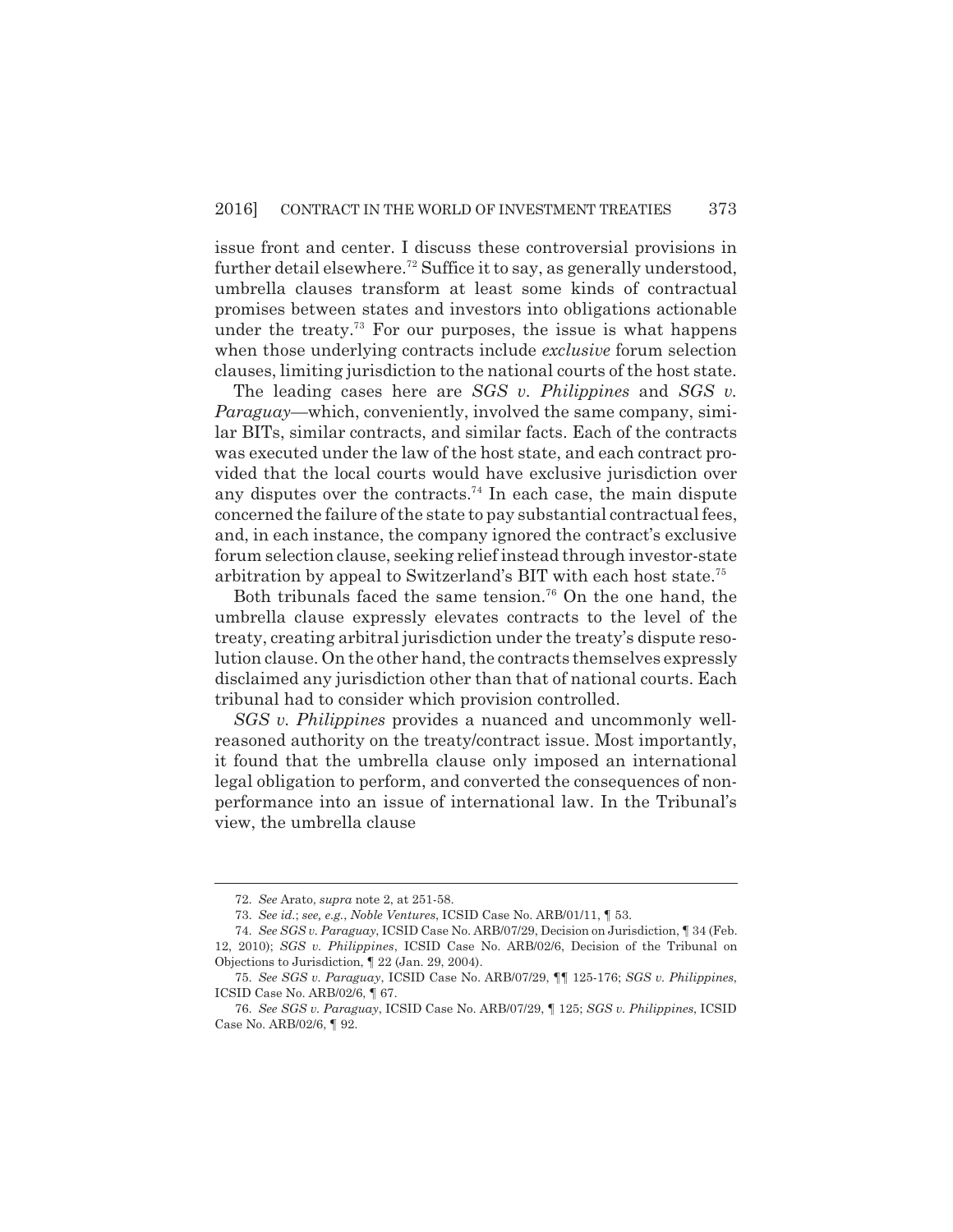makes it a breach of the BIT for the host State to fail to observe binding commitments, including contractual commitments, which it has assumed with regard to specific investments. But it does not convert the issue of the *extent* or *content* of such obligations into an issue of international law.<sup>77</sup>

According to the Tribunal, the scope of these contractual commitments can only be ascertained in light of the contract's terms, supplemented by the default and mandatory rules of the law of the contract—that is, municipal law.<sup>78</sup> And, where the contract provides for an exclusive forum to resolve all contractual disputes, the existence of a breach and the amount of damage thereby caused can be authoritatively determined only by the contractually provided forum.<sup>79</sup> Forum selection is, after all, part of the deal—a price term that could have been negotiated nonexclusively but, here, was not. Noting that the contract provided exclusively for local court jurisdiction, the Tribunal issued a stay. $80$  It held the claim inadmissible until such a time as the company submitted its claim before the Philippines courts and the latter rendered an authoritative judgment.<sup>81</sup> Only then would the state's compliance become a matter of international law.<sup>82</sup>

Six years later, *SGS v. Paraguay* departed from *SGS v. Philippines* on this issue, privileging the treaty provision providing investors with access to investor-state arbitral jurisdiction over the contract's exclusive forum selection clause opting for domestic courts.<sup>83</sup> The Tribunal's key assumption was that treaty and contract could be kept wholly discrete.<sup>84</sup> The Tribunal held that, once covered as an investment, state contract would simultaneously create both domestic legal rights and international legal rights under the treaty.<sup>85</sup> In the Tribunal's view it had no jurisdiction over

<sup>77.</sup> *SGS v. Philippines*, ICSID Case No. ARB/02/6, ¶ 128.

<sup>78.</sup> *See id.*

<sup>79.</sup> *See id.*

<sup>80.</sup> *Id.* ¶ 175.

<sup>81.</sup> *Id.*

<sup>82.</sup> *See id.* ¶ 128.

<sup>83.</sup> *See SGS v. Paraguay*, ICSID Case No. ARB/07/29, Decision on Jurisdiction, ¶¶ 131, 138-142 (Feb. 12, 2010).

<sup>84.</sup> *See id.* ¶¶ 177-184.

<sup>85.</sup> *See id.* ¶¶ 167, 176, 181.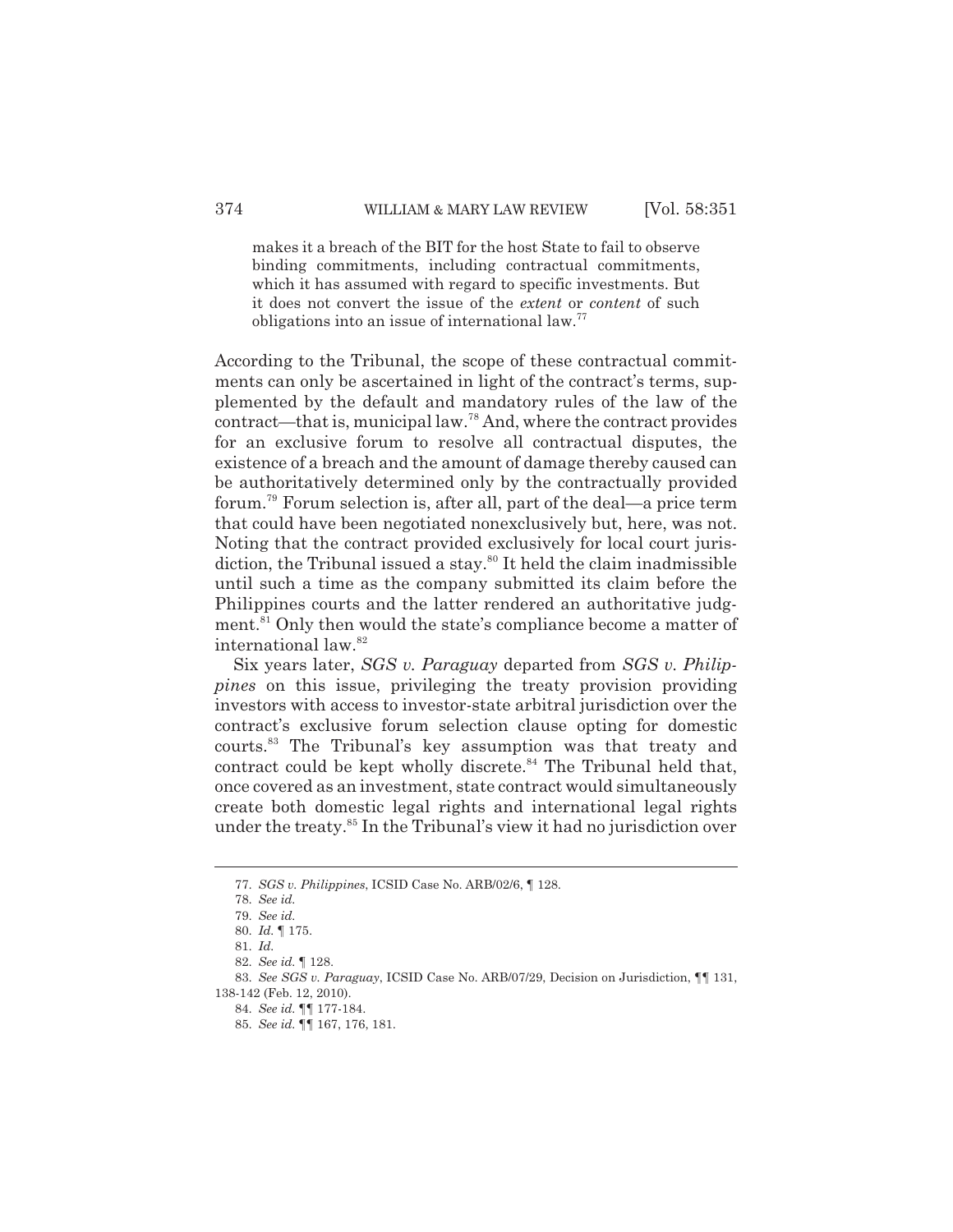the former, but it asserted full jurisdiction over the latter.<sup>86</sup> And, unlike *SGS v. Philippines*, it viewed the contract's exclusive forum selection clause as no bar to adjudicating the treaty claims.<sup>87</sup> For the Tribunal in *SGS v. Paraguay*, the umbrella clause required it to determine the disposition of the international legal rights generated by the covered contract, irrespective of the disposition of the national legal rights under the municipal law of the contract.<sup>88</sup> In its view, even an express, exclusive forum selection clause choosing local courts for the determination of all contractual disputes would only affect jurisdiction over the national legal rights generated by the contract—without affecting the Tribunal's jurisdiction over any and all claims of breach under the treaty.<sup>89</sup>

From the ex ante perspective of the parties to an investment contract, these cases differ markedly in their bearing on the parties' contractual autonomy. Under the rule adopted by *SGS v. Paraguay*, and others like it, treaty provisions offering investors access to investor-state arbitral jurisdiction attain something like mandatory status.<sup>90</sup> Even when the treaty claim at issue arises directly out of the underlying contract, via the umbrella clause, express and exclusive contract terms on forum selection will not displace the treaty's provision on dispute settlement. Rather, on this view, the treaty forum (or fora) will be available, irrespective of the parties' arrangements—a point which would be of obvious significance to parties negotiating contracts under the ambit of investment treaties. The approach in cases like *SGS v. Philippines*, by contrast, hews much more closely toward the arrangements negotiated by the contracting parties.<sup>91</sup> On this reading, treaty provisions on dispute

<sup>86.</sup> *See id.* ¶ 130.

<sup>87.</sup> *See id.* ¶ 174.

<sup>88.</sup> *See id.* ¶ 175 & n.104.

<sup>89.</sup> *See id.* ¶¶ 142, 174. Ultimately, the Tribunal ruled against the State on the merits—finding the State responsible for several breaches of contract, rejecting its contractual defenses, and assigning damages totaling \$39 million plus interest. *SGS v. Paraguay*, ICSID Case No. ARB/07/29, Award, ¶¶ 182-184, 188 (Feb. 10, 2012).

<sup>90.</sup> For an example outside the context of the umbrella clause, see Parkerings-Compagniet AS v. Republic of Lith., ICSID Case No. ARB/05/8, Award, ¶ 332 (Sept. 11, 2007) [hereinafter *Parkerings*] (asserting a similar argument in a case turning on FET).

<sup>91.</sup> *See also* Bureau Veritas, Inspection, Valuation, Assessment and Control, BIVAC B.V. v. Republic of Para., ICSID Case No. ARB/07/9, Decision of the Tribunal on Objections to Jurisdiction, ¶ 142 (May 29, 2009) [hereinafter *BIVAC v. Paraguay*] ("Assuming that [the umbrella clause] does import the obligations under the Contract into the BIT ... [t]his would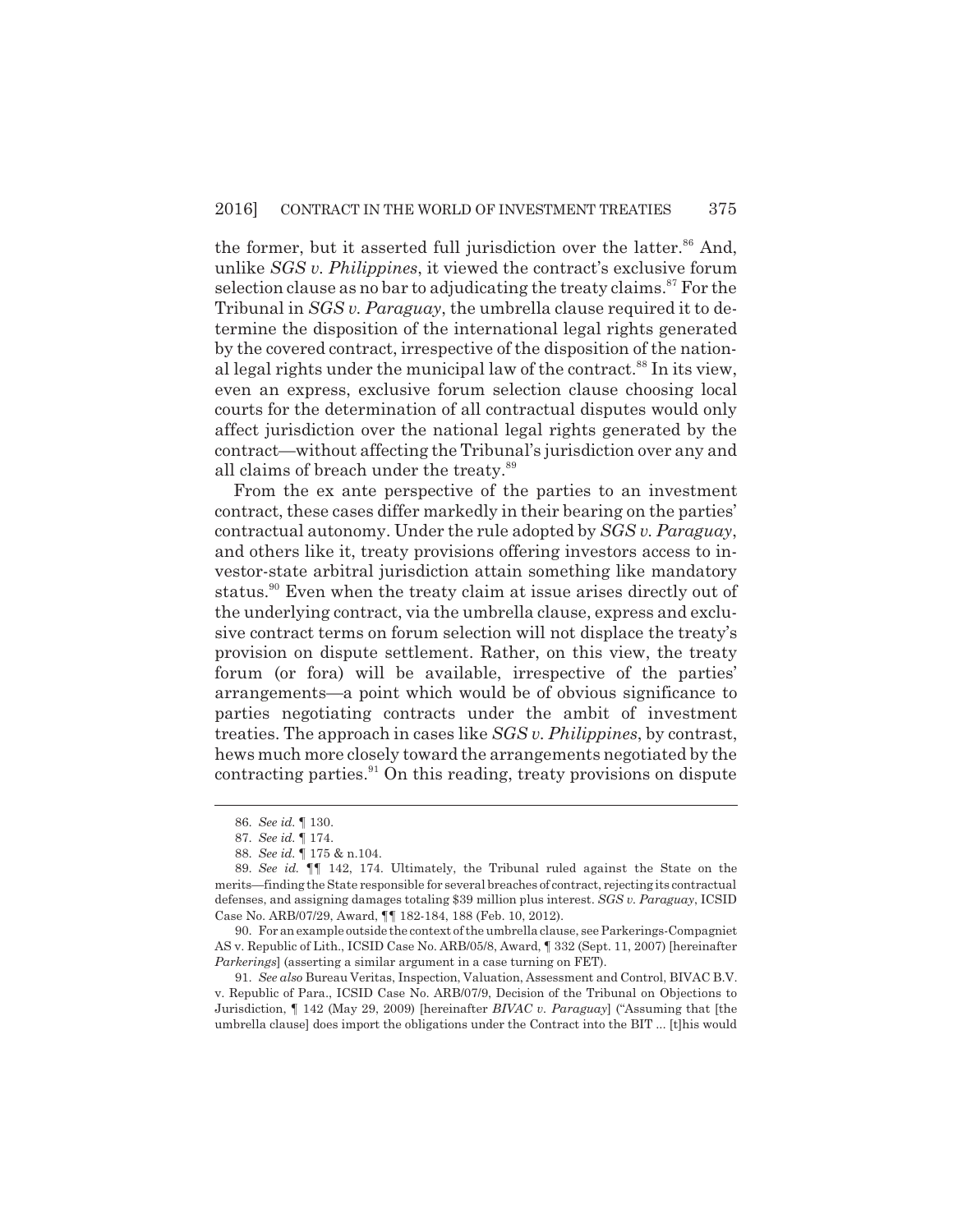resolution represent only a default, which can be contracted around via clear express language in the contract.<sup>92</sup>

The treaty/contract issue surrounding forum selection is not limited to umbrella clause cases. It has emerged in numerous cases invoking the standard substantive protections like expropriation and FET, though rarely as explicitly as the *SGS* cases. Of these, the very recent *Crystallex* Award represents an important precedent.<sup>93</sup>

*Crystallex* charts a clear middle ground between *SGS v. Philippines* and *SGS v. Paraguay*. This Tribunal acknowledged that it might be possible for parties to contract out of treaty dispute resolution, but it imposed a heavy burden of clarity on any contracting parties attempting to do so. If *SGS v. Paraguay* viewed treaty dispute resolution as effectively mandatory, and *SGS v. Philippines* understood it as a simple default, *Crystallex* understood it as something in between—a classic sticky default, which parties might be able to contract around if they did so in just the right way. In its words,

[E]ven if [the Tribunal] were minded to find that an investor may waive by contract rights contained in a treaty, any such waiver would have to be formulated in clear and specific terms: a waiver, if and when admissible at all, is never to be lightly admitted as it requires knowledge and intent of forgoing a right, a conduct rather unusual in economic transactions.<sup>94</sup>

In this case, the contract contained an explicit and exclusive forum selection clause, opting to resolve all disputes in Venezuelan courts.<sup>95</sup> But this, for the Tribunal, was not enough to overcome its

include not only the obligation to make payment ... [under] the Contract, but also the obligation (implicit if nothing else) to ensure that the Tribunals of the City of Asunción were available to resolve any 'conflict, controversy, or claim which arises from or is produced in relation to' the Contract." (quoting Agreement Between the Kingdom of the Netherlands and the Republic of Paraguay on Encouragement and Reciprocal Protection of Investments, Neth.- Para., art. 3(4), Oct. 29, 1992, T.S. No. I-39878)).

<sup>92.</sup> *See* Crawford, *supra* note 4, at 363-64; *see also* GUS VAN HARTEN, SOVEREIGN CHOICES AND SOVEREIGN CONSTRAINTS: JUDICIAL RESTRAINT IN INVESTMENT TREATY ARBITRATION 122- 24 (2013).

<sup>93.</sup> *See* Crystallex Int'l Corp. v. Bolivarian Republic of Venez., ICSID Case No. ARB(AF)/11/2, Award (Apr. 4, 2016) [hereinafter *Crystallex*].

<sup>94.</sup> *Id.* ¶ 481.

<sup>95.</sup> *See id.* ¶ 482.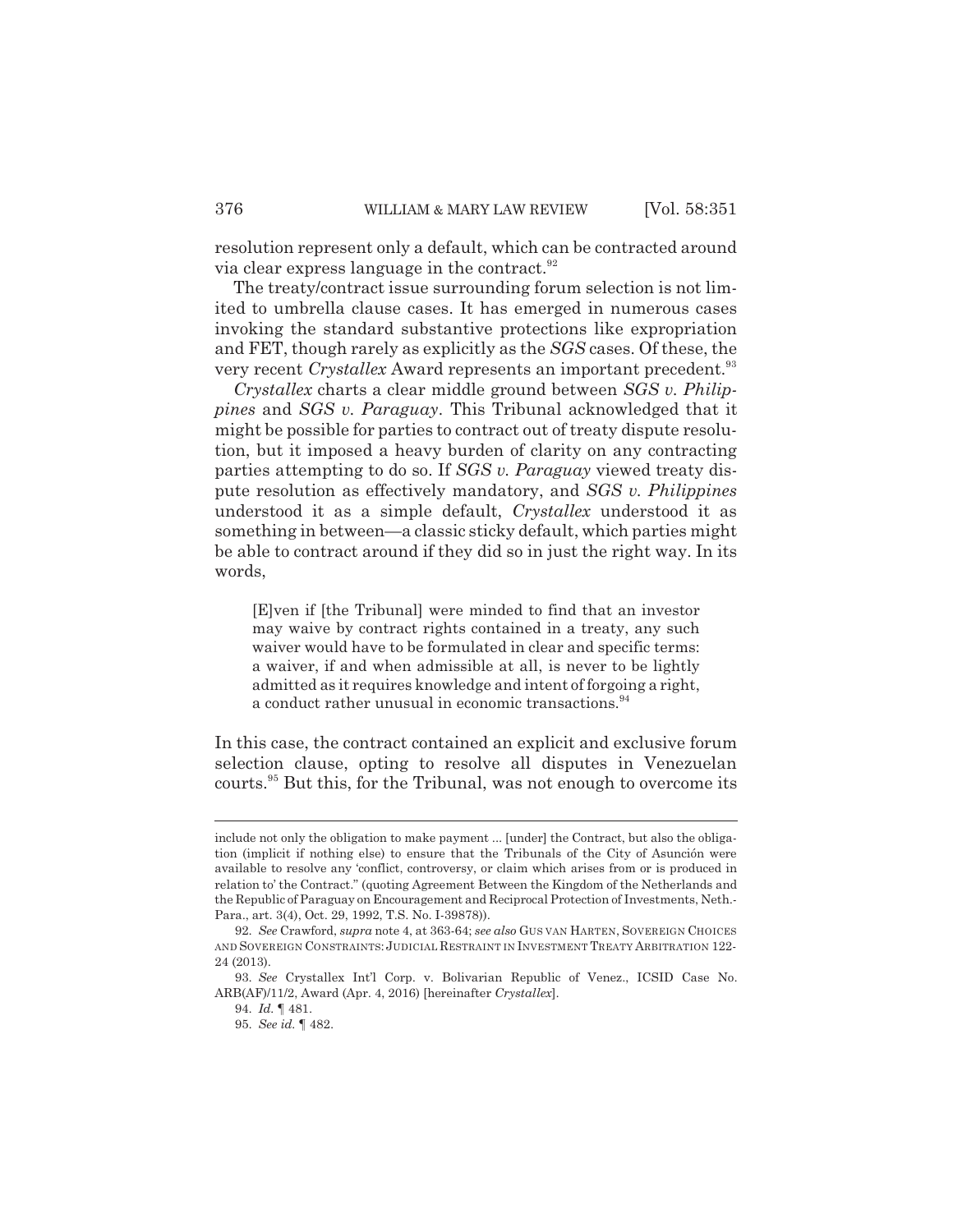presumption against an investor's waiver of treaty fora.<sup>96</sup> Though waiver might be possible, even a clear contractual statement affirmatively opting for domestic courts to the exclusion of all other fora would not do the trick. As is typically the case with sticky defaults in domestic law, the Tribunal indicated that some special language would be required.

Importantly, the Tribunal gave some indication of the kinds of magic words that might make a contractual waiver effective to displace the background treaty fora. The Tribunal noted, in the negative, that the contractual forum selection provision "makes no mention of the Claimant's rights under the BIT, and no reference to the BIT in general terms or to the Claimant's right to seek recourse in arbitration for the alleged violation of those rights."<sup>97</sup> Though the Tribunal never came out and said that such references would have made a difference, it clarified that what it was looking for, and could not find, were "indices that the Parties did in fact contemplate such a set of circumstances," and that the investor affirmatively agreed to dispense with his right to a treaty-based forum.<sup>98</sup>

The Tribunal did not explain its rationale for viewing forum selection as a sticky default in any great depth, but we can reverse engineer some of its thinking from its cursory discussion of what language might have made such a waiver effective. In finding that an express, but *general*, exclusive forum selection clause was not enough, the *Crystallex* Tribunal tentatively suggested that what was missing was some express reference to the treaty as an indication that the Parties *specifically* contemplated discarding treaty arbitration. Conversely, to get around such a sticky default, the parties would have to include language evidencing their mutual awareness of what was being given up. As will be discussed further in Part III, below, the justification for such a rule might be to ensure that parties contracting under the ambit of a BIT share pertinent information in their negotiations.<sup>99</sup> Specifically, a sticky default of this kind would ensure that a party seeking to foreclose investorstate dispute settlement ensures that the other party is aware of his

<sup>96.</sup> *See id.*

<sup>97.</sup> *Id.*

<sup>98.</sup> *Id.*

<sup>99.</sup> *See* Ayres, *supra* note 27, at 2095-98.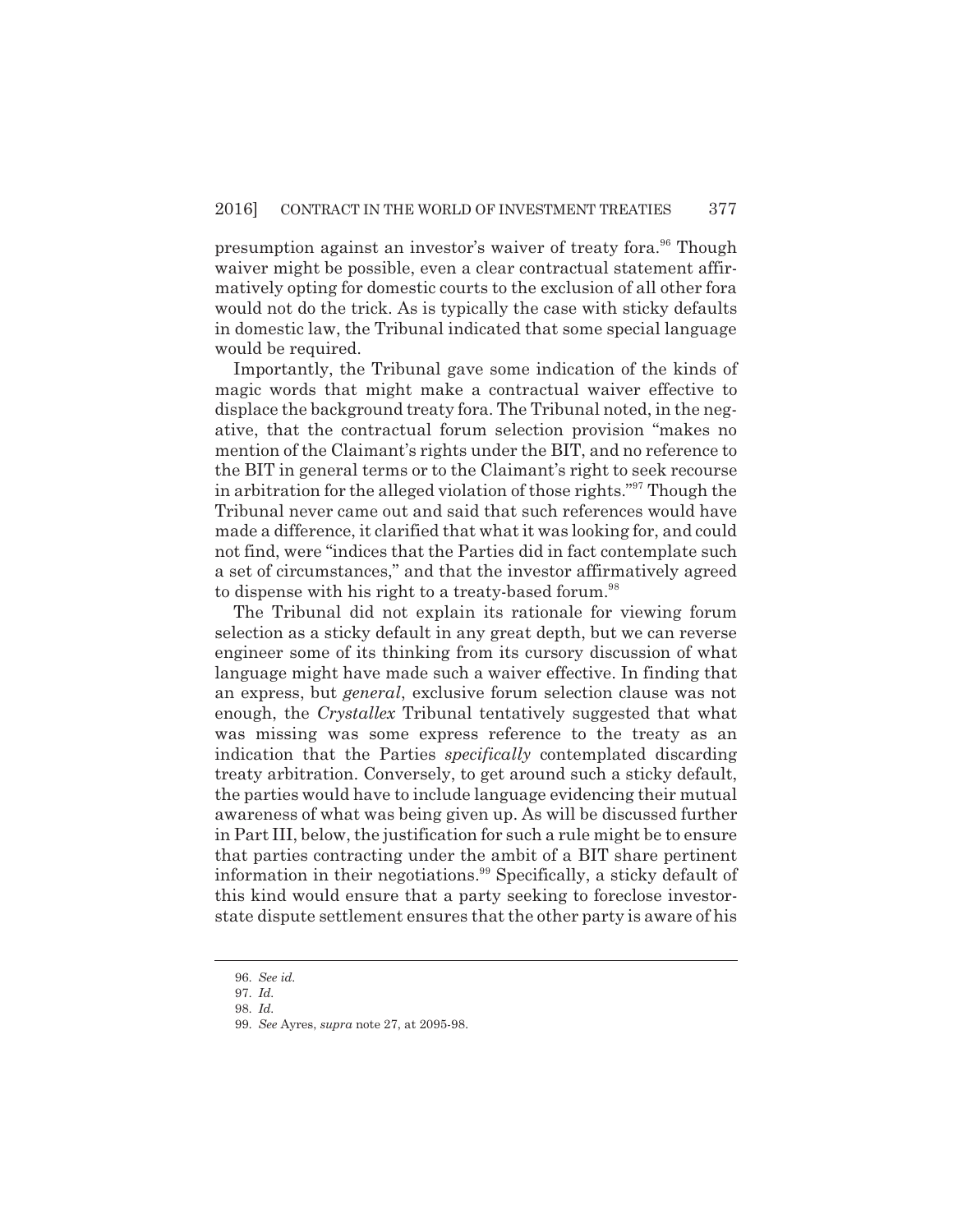right to compel international arbitration, and that the parties consciously agreed to give it up. $100$ 

Finally, it bears noting that, at the time of litigation, the claimant's and respondent's interests do not always fall on the same side of this issue. While in the above cases it was always the respondent state invoking the contract's exclusive forum selection clause, the same kind of clause stymied a respondent's efforts in *Oxus Gold v. Uzbekistan*. <sup>101</sup> There, the Tribunal ruled against the Respondent's attempt to bring counterclaims against the Claimant under a contract associated with the investment, in light of a provision in that contract vesting exclusive jurisdiction in national courts. The Tribunal considered that the contract's forum selection clause "constitutes a sort of carve-out from a potential jurisdiction under the BIT and deprives the Arbitral Tribunal of any jurisdiction over such counterclaims."<sup>102</sup> As in *SGS v. Philippines*, the BIT dispute resolution provision was, in the Tribunal's view, a mere default. Unlike in *SGS v. Philippines*, the Tribunal's emphasis of the contractual provision accrued to the Claimant's benefit.

#### *B. Legitimate Expectations and Stabilization*

The content of substantive investment treaty standards remains the gravitational issue in international investment law, and none more centrally so than the vague catch-all standard guaranteeing investors FET. The thorniest point of contention is whether it includes an obligation on states to protect an investor's "legitimate expectations," and, more specifically, to what extent that includes an obligation to compensate investors for losses arising out of regulatory change (a duty of "stabilization").<sup>103</sup>

Tribunals have disagreed fiercely on just how far FET entails a guarantee of regulatory stabilization (if at all).<sup>104</sup> To be clear, there

<sup>100.</sup> *See infra* Part III.C.

<sup>101.</sup> Oxus Gold PLC v. Republic of Uzb., UNCITRAL, Final Award (Dec. 17, 2015) [hereinafter *Oxus*], www.italaw.com/sites/default/files/case-documents/italaw7238\_2.pdf [https:// perma.cc/QF8U-V2SE].

<sup>102.</sup> *Id.* ¶ 958(ii).

<sup>103.</sup> DOLZER & SCHREUER, *supra* note 6, at 82-85.

<sup>104.</sup> *Compare* Enron Corp. v. Argentine Republic, ICSID Case No. ARB/01/3, Award, ¶¶ 260-261 (May 22, 2007) [hereinafter *Enron*] (holding that FET entails a strong obligation of legal stabilization), *with Philip Morris v. Uruguay*, ICSID Case No. ARB/10/7, Award, ¶ 423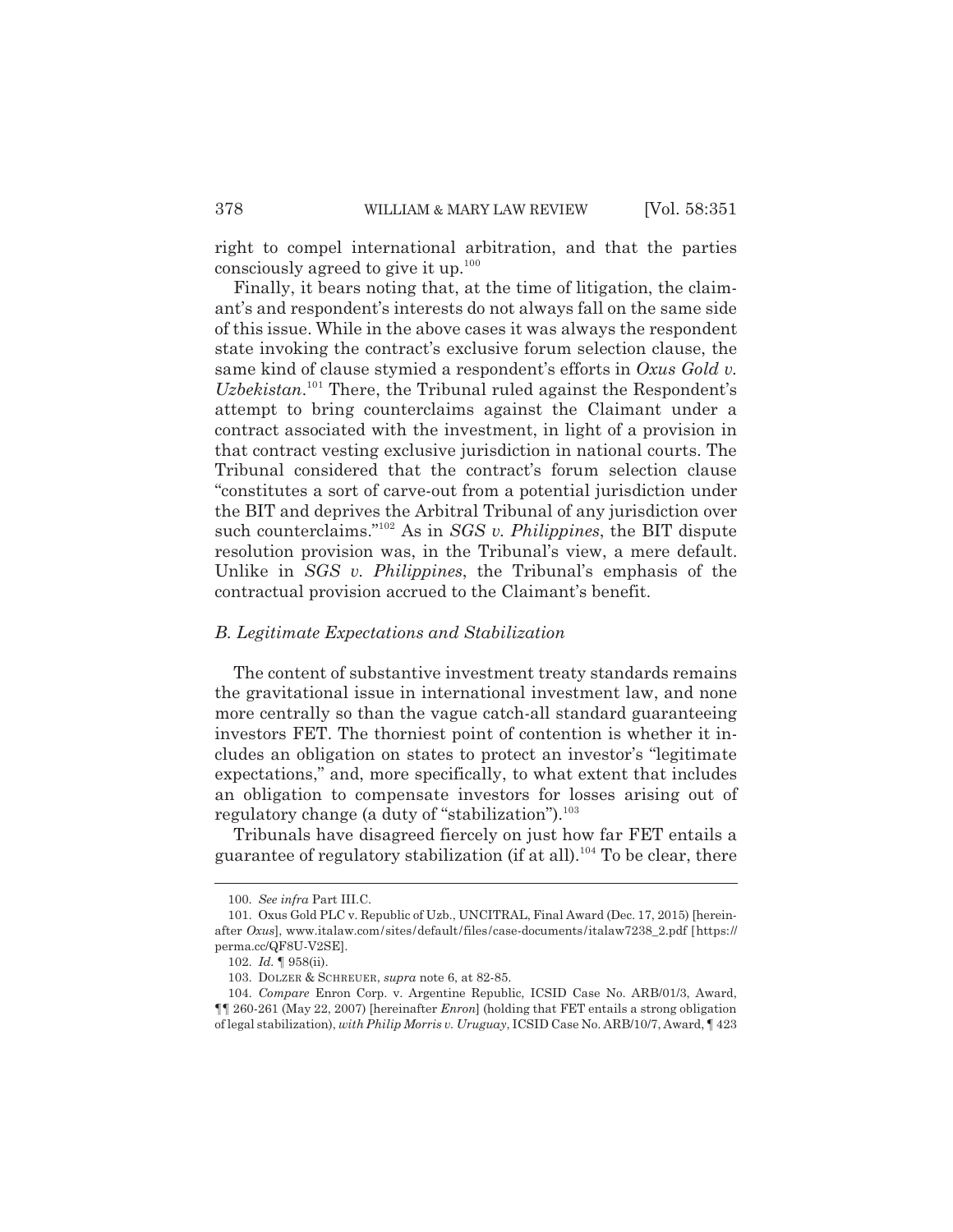is no need here to take a position on the debate over FET's precise substantive content. At issue here is a question hidden inside of the stabilization debate: whether and to what extent the treaty standard augments contracts between host states and foreign investors, and whether it is something that can be contracted around.

To contextualize the issue from the contracts perspective, absent any investment treaty, stabilization is something for which parties often can and do contract.<sup>105</sup> Most national legal orders have special rules for public contracts—meaning contracts with the government, subunits of the government, or in some cases with state-owned enterprises.<sup>106</sup> Usually the defaults are government-friendly.<sup>107</sup> It would be uncommon for a national legal order to guarantee an investor against legislative change by default. In the U.S. law of public contracts, for example, a private party is not guaranteed against general legislative changes that diminish the value of her contract with the government by default.<sup>108</sup> But to the extent that parties are sufficiently concerned about the risk of regulatory change, they can negotiate for a stabilization clause.<sup>109</sup> Stabilization is, in other words, a price term—one which investors are not entitled to by default, and which they will have to pay for. And the same goes for transnational contracts, absent an applicable investment treaty.

The usual question in international investment law is to what extent FET provisions impose a stabilization requirement on states

<sup>(</sup>July 8, 2016) (holding that FET entails only a weak stabilization protection against general legislation), *and* Mesa Power Grp., LLC v. Gov't of Can., PCA Case No. 2012-17, Award, ¶ 502 (Mar. 24, 2016) (holding, in the context of the NAFTA, that "the failure to respect an investor's legitimate expectations in and of itself does not constitute a breach of [FET], but is an element to take into account when assessing whether other components of the standard are breached").

<sup>105.</sup> *See* INT'L FIN. CORP., STABILIZATION CLAUSES AND HUMAN RIGHTS 4-5 (2009).

<sup>106.</sup> *See generally* ROBERT MELTZ,CONG.RESEARCH SERV., R42635, WHEN CONGRESSIONAL LEGISLATION INTERFERES WITH EXISTING CONTRACTS: LEGAL ISSUES 7-9 (2012).

<sup>107.</sup> *See id.*

<sup>108.</sup> *See id.* at 9.

<sup>109.</sup> *See* Serkin, *supra* note 9, at 958. Note that such clauses are considered unconstitutional in some national legal orders, due to their potential to constrain future governments' ability to regulate. *See id.* at 886 n.27; Howard Mann, *Stabilization in Investment Contracts: Rethinking the Context, Reformulating the Result, INV. TREATY NEWS (Oct. 7, 2011), http://www.iisd.* org/itn/2011/10/07/stabilization-in-investment-contracts-rethinking-the-context-reformulatingthe-result/ [https://perma.cc/Q44Q-HQK3].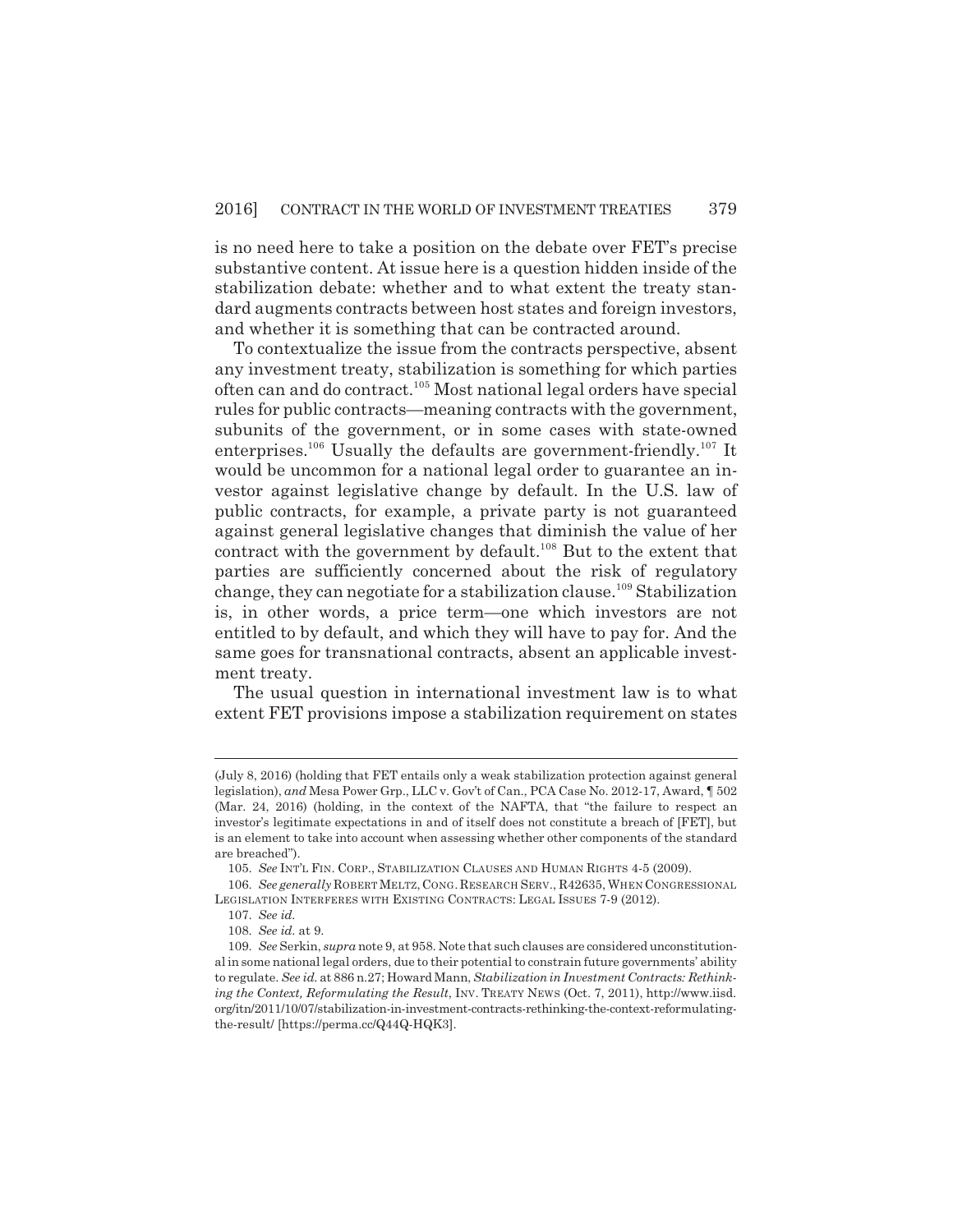at all, vis-à-vis any kind of asset.<sup>110</sup> Our question is related but conceptually independent from the issue of content. The question for us concerns how FET operates in contract cases—specifically where the investment is itself a *negotiated* agreement between the state and foreign investor reflecting their agreed allocation of risk. Does the treaty graft an obligation of stabilization on to such contracts? And, if so, to what extent can the parties contract around the treaty standard?

Notice that no such issue arises with pure property cases, in which it poses no problem that the treaty establishes received rules for the disposition of foreign property, binding the state over and above its own property law. With property, the point of the treaty is clearly to provide investor-friendly rules to attract investment.<sup>111</sup> The only debate vis-à-vis property claims is about how far the substance of the standard extends. But in contract cases an additional issue arises: how much to respect the parties' own efforts to allocate risk. Investor-state cases involving contracts have thus far tended to debate the issue of content vigorously; but they have generally disposed of the contracts-specific questions only on the level of assumptions.

As Professor Dolzer notes, jurisprudence on legitimate expectations is in a state of flux.<sup>112</sup> The case law can be usefully divided into two lines, reflecting broad and narrow approaches to legitimate expectations. The cases are quite a bit messier, but this simplified division serves to illustrate the underlying treaty/contract issue. Note at the outset that all of the cases seem to agree that normally, in protecting expectations, FET will materially add *something* to state contracts within its ambit. Clearly, the cases differ on how much FET adds (ultimately a question of substantive content). But, more importantly for our purposes, the cases further differ on how much the content of FET will depend on just what the contractual arrangements entail in particular cases—in other words, on

<sup>110.</sup> Dolzer, *supra* note 63, at 20-29; *see also* Moshe Hirsch, *Between Fair and Equitable Treatment and Stabilization Clause: Stable Legal Environment and Regulatory Change in International Law*, 12 J. WORLD INV. & TRADE 783, 805-06 (2011).

<sup>111.</sup> DOLZER & SCHREUER, *supra* note 6, at 19.

<sup>112.</sup> Dolzer generally supports the view that, under the legitimate expectations component of FET, contracts should establish *some* stabilization duty. *See* Dolzer, *supra* note 63, at 25-26. *But see* Crawford, *supra* note 4, at 373 ("The relevance of legitimate expectations is not a license to arbitral tribunals to rewrite the freely negotiated terms of investment contracts.").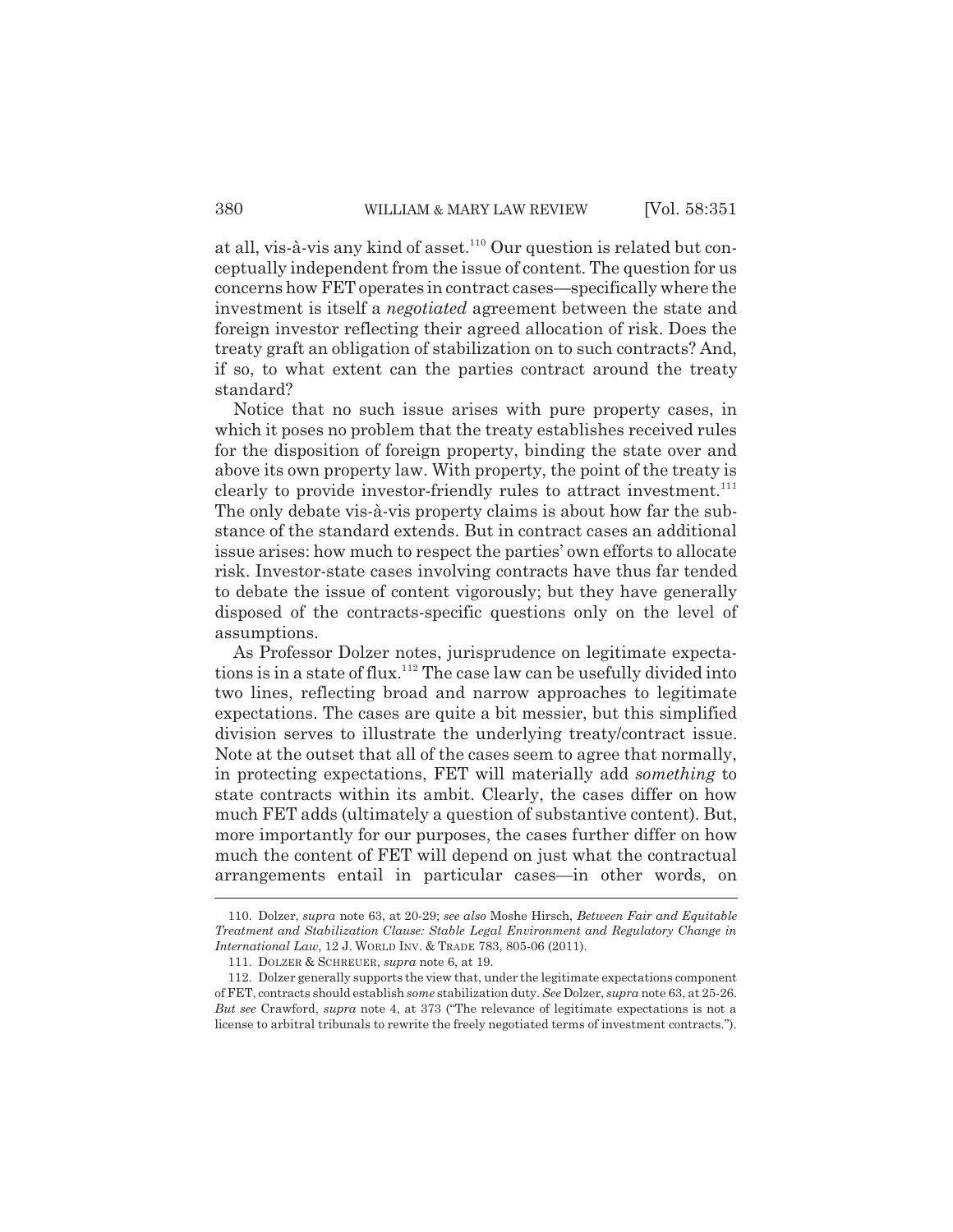whether and how much a tribunal must dig into terms of the contract to determine just what an investor can legitimately expect. $^{113}$ For one line of cases, FET contains a robust guarantee of legitimate expectations, applicable in full to investment contracts regardless of the underlying contractual arrangements; on the other view, FET imposes only a narrower minimal core on investment contracts, which may be expanded (and perhaps even constricted) by the terms of the underlying contract.

The broad approach to legitimate expectations in contracts cases is typified by a series of gas disputes against Argentina arising out of the 2001-2002 financial crisis, including *Sempra v. Argentina*, *Enron v. Argentina*, and *CMS Gas v. Argentina* (collectively, the *Argentine Gas Cases*).<sup>114</sup> Each of these disputes arose out of regulatory changes that severely devalued long-term gas distribution contracts between private investors and the Argentine State.<sup>115</sup> In the early 1990s, Argentina embarked on a comprehensive privatization program, part of which involved designing a regulatory framework covering the gas sector designed to attract  $FDI$ <sup>116</sup>. The framework included guarantees that companies could calculate rates in U.S. dollars and convert them to pesos at the prevailing exchange rate, to be recalculated every six months for the thirty-five-year life of the contract.<sup>117</sup> At the time, the peso was also pegged to the dollar.<sup>118</sup> As Argentina slipped into financial crisis in the l990s, the State took a series of emergency measures altering the regulatory framework for gas distribution: repealing the convertibility guarantees (requiring rates to be set in pesos); converting all rates from dollars into pesos at a rate of 1:1 ("pesification"); and subsequently devaluing the

<sup>113.</sup> I owe this important clarification to Julianne Marley.

<sup>114.</sup> Sempra Energy Int'l v. Argentine Republic, ICSID Case No. ARB/02/16, Award (Sept. 28, 2007) [hereinafter *Sempra*]; *Enron*, ICSID Case No. ARB/01/3, Award (May 22, 2007); *CMS Gas*, ICSID Case No. ARB/01/8, Award (May 12, 2005). *See generally* José E. Alvarez & Kathryn Khamsi, *The Argentine Crisis and Foreign Investors: A Glimpse into the Heart of the Investment Regime*, *in* THE YEARBOOK ON INTERNATIONAL INVESTMENT LAW AND POLICY 2008/2009, at 379 (Karl P. Sauvant ed., 2009) (discussing the decisions in the *Argentine Gas Cases*).

<sup>115.</sup> *See* Alvarez & Khamsi, *supra* note 114, at 379-88.

<sup>116.</sup> *See id.* at 388-89.

<sup>117.</sup> *Id.*

<sup>118.</sup> *See Sempra*, ICSID Case No. ARB/02/16, ¶ 82; Alvarez & Khamsi, *supra* note 114, at 389.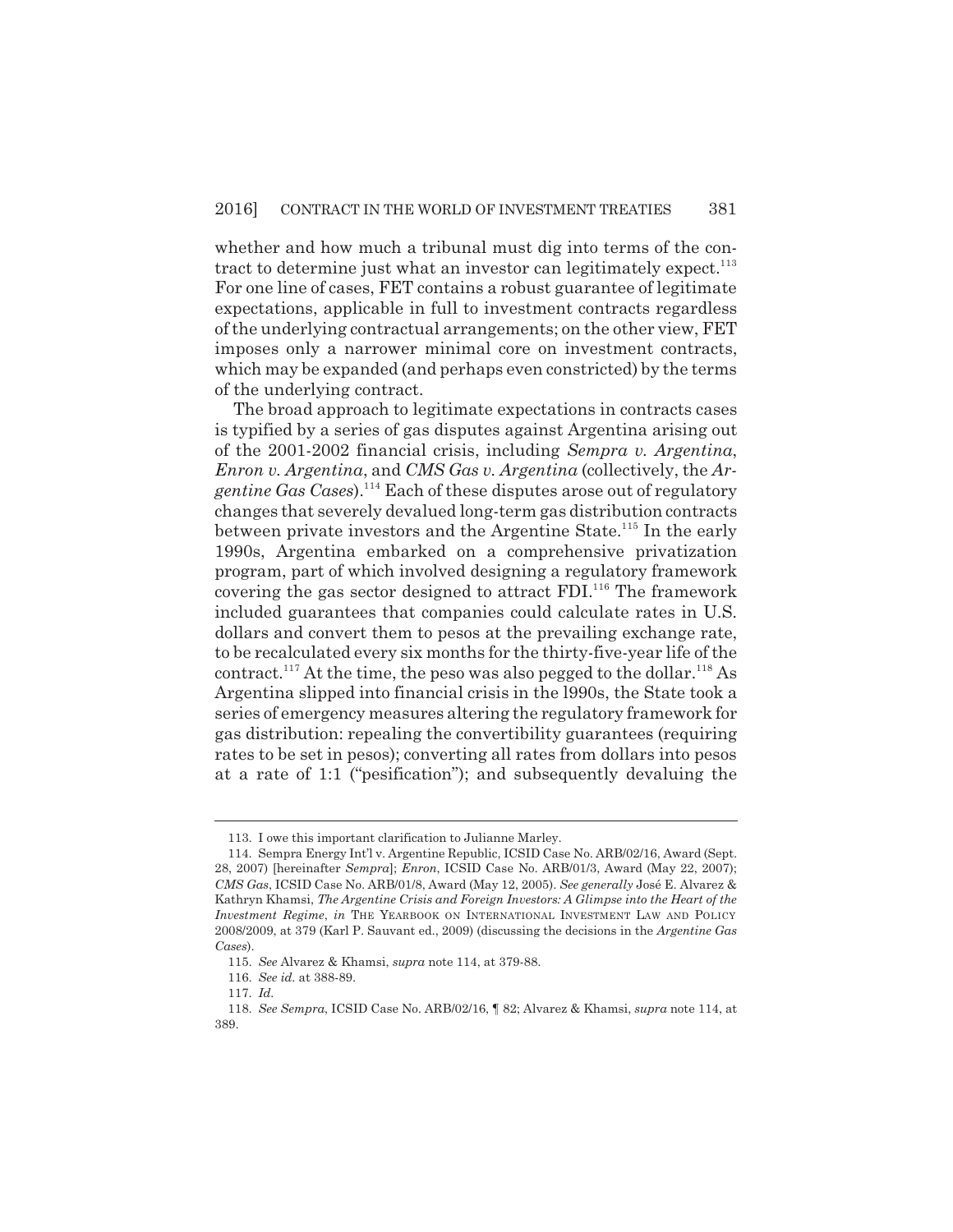peso.<sup>119</sup> Needless to say, these measures severely depreciated the value of the underlying contracts and undermined their viability as investments.<sup>120</sup>

CMS, Sempra, and Enron each sued Argentina under the U.S.—Argentina BIT.<sup>121</sup> The key question in each case was whether the treaty guaranteed the investor rights of legal stabilization beyond what was contained in the contracts—whether, in other words, FET grafted a duty of stabilization onto the underlying contracts between the investors and the Argentine State.<sup>122</sup>

First, each case defined FET broadly to include a duty of stabilization.<sup>123</sup> The Tribunal in *CMS Gas* held that "[t]here can be no doubt ... that a stable legal and business environment is an essential element of fair and equitable treatment."<sup>124</sup> The *Enron* Tribunal concurred, adding that the standard protects investor expectations "derived from the conditions that were offered by the State to the investor at the time of the investment [and on which the investor relied]."<sup>125</sup> For Enron, such "offers" are not limited to the terms of the contract, but include the State's regulatory regime at the time of investment.<sup>126</sup> In each case, the Tribunal further noted that the stabilization component of legitimate expectations was an objective standard—to be assessed only in light of a measure's effects on the investor's bottom line, and not in light of the State's regulatory aims.<sup>127</sup> Each tribunal found Argentina had violated its obligation

<sup>119.</sup> *Sempra*, ICSID Case No. ARB/02/16, ¶ 116; *Enron*, ICSID Case No. ARB/01/3, ¶ 72; *CMS Gas*, ICSID Case No. ARB/01/8, ¶ 65.

<sup>120.</sup> *See Enron*, ICSID Case No. ARB/01/3, ¶ 81; *CMS Gas*, ICSID Case No. ARB/01/8, ¶¶ 69-72.

<sup>121.</sup> *See Sempra*, ICSID Case No. ARB/02/16, ¶ 5; *Enron*, ICSID Case No. ARB/01/3, ¶ 4; *CMS Gas*, ICSID Case No. ARB/01/8, ¶ 4.

<sup>122.</sup> Each of these contracts included some stabilization clauses of their own, but they fell short of the degree of stabilization being read into the treaty. *See* Alvarez & Khamsi, *supra* note 114, at 388-89, 391-92. The implicit issue here is whether the treaty clauses would afford investors greater protection than that available under the contracts.

<sup>123.</sup> Each tribunal was careful to note that the State might not be under a total stabilization requirement, but none clarified how far the requirement goes. *See CMS Gas*, ICSID Case No. ARB/01/8, ¶ 277; *see also Sempra*, ICSID Case No. ARB/02/16, ¶ 300; *Enron*, ICSID Case No. ARB/01/3, ¶ 261.

<sup>124.</sup> *CMS Gas*, ICSID Case No. ARB/01/8, ¶ 274.

<sup>125.</sup> *Enron*, ICSID Case No. ARB/01/3, ¶ 262 (footnote omitted).

<sup>126.</sup> *See id.* ¶ 264.

<sup>127.</sup> *See Sempra*, ICSID Case No. ARB/02/16, ¶ 304; *Enron*, ICSID Case No. ARB/01/3, ¶ 268; *CMS Gas*, ICSID Case No. ARB/01/8, ¶¶ 280-281.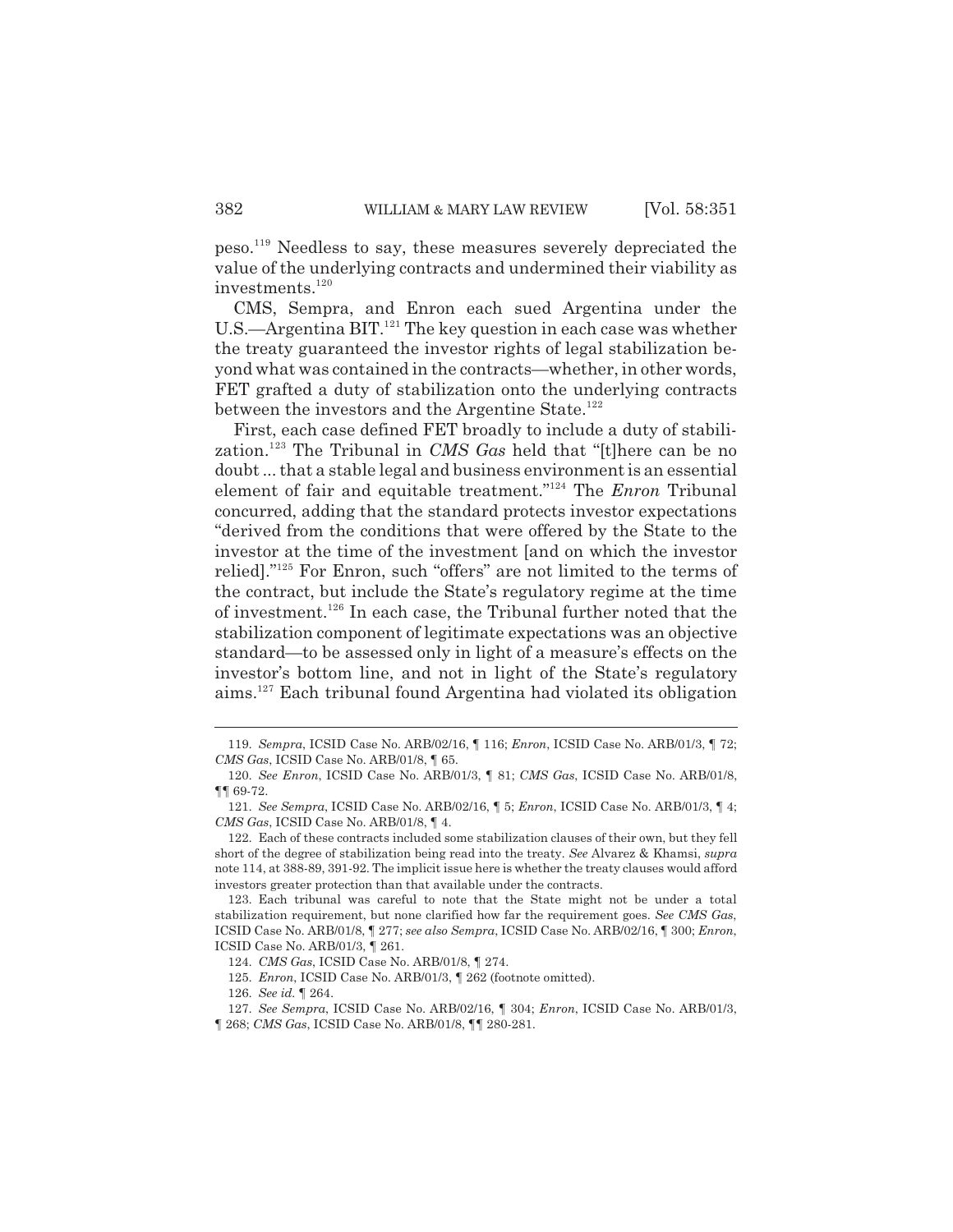to provide FET. As the *Enron* Tribunal stated, "[t]he measures in question ... have beyond any doubt substantially changed the legal and business framework under which the investment was decided and implemented."<sup>128</sup>

What is hardly discussed in any of these cases is the relationship between FET and the underlying contracts, or the extent to which the tribunals' interpretations of the standard affect the contractual arrangement. Much like *SGS v. Paraguay*, *Sempra* merely waves the question away formalistically. According to the *Sempra* Tribunal, treaty claims and contract claims can be neatly separated.<sup>129</sup> In its view, the FET claim involves only the treaty, not the contract, because it arises out of the state's legislative action and is not exclusively and merely a commercial dispute about the contract—as if such things can be neatly separated.<sup>130</sup> Materially, on this view, FET protects investors' expectations to the same degree, no matter how they choose to invest; if the investment is structured through a contract, the treaty standard simply supplements that contract. In other words, the tribunals treat the contracts as generic assets, which are subject to additional treaty protections like "legitimate expectations" under FET on the pure property model.

If, however, we change our perspective to the point of view of the parties negotiating such a contract ex ante, it becomes clear that any such background rule must be considered as materially part of the deal. Where stabilization is permissible in national law at all, its presence or absence becomes a price term like any other. The assumption in the *Argentine Gas Cases* is that the treaty creates a background norm requiring the state to afford investors a degree of legal stabilization, whether or not they specifically negotiate a stabilization clause. At a minimum, on this interpretation of FET, stabilization becomes a default rule applying in contractual relations between states and foreign investors, regardless of whether or not the law of the contract includes any such principle. While it is not entirely clear whether this treaty-based default is something the parties could have expressly contracted around, the tribunals' strict

<sup>128.</sup> *Enron*, ICSID Case No. ARB/01/3, ¶ 264.

<sup>129.</sup> *See Sempra*, ICSID Case No. ARB/02/16, ¶ 310.

<sup>130.</sup> *See id.* ¶¶ 99-101.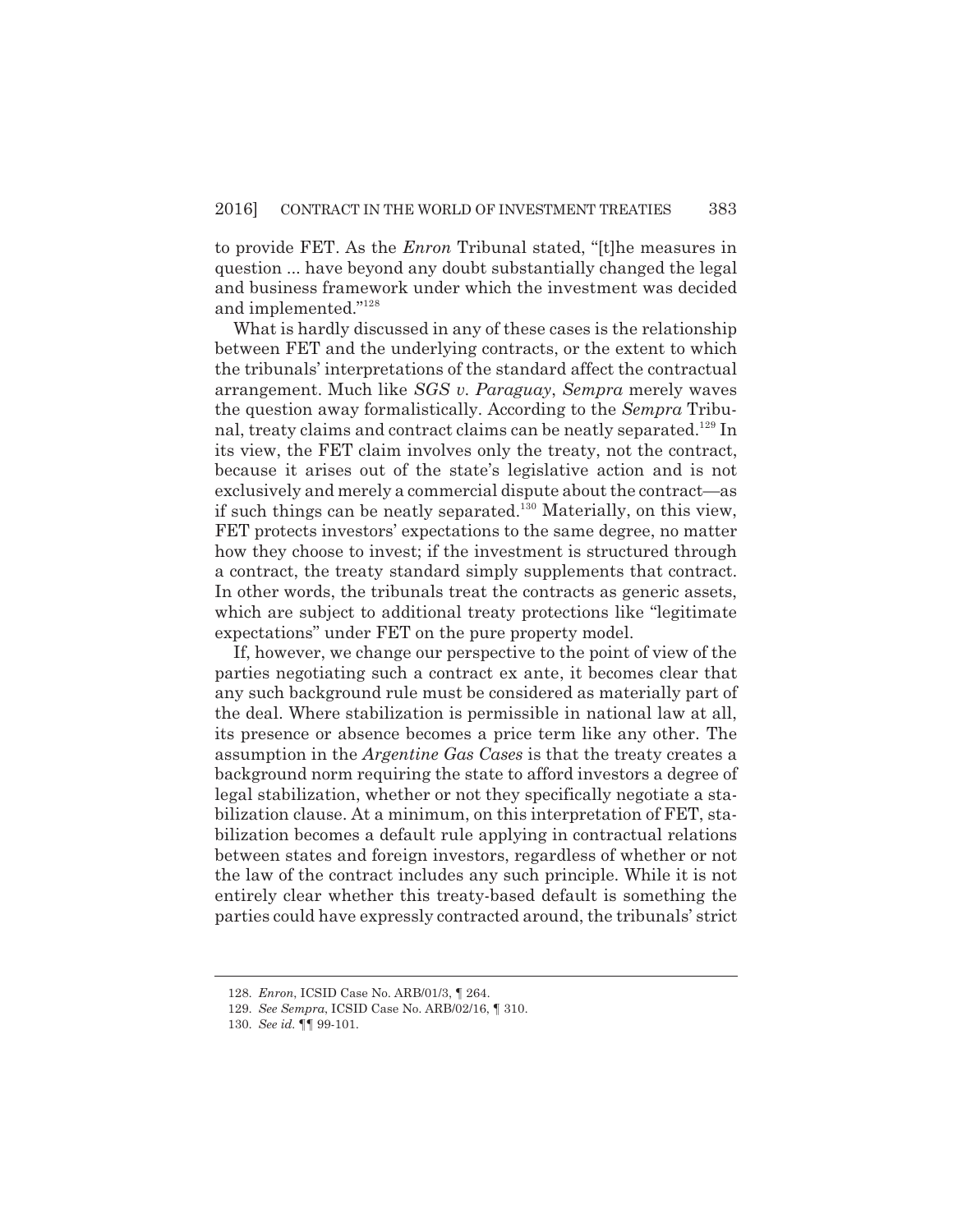separation of treaty and contract implies that the full measure of legitimate expectations under FET is effectively mandatory.

Another line of cases—typified by *Parkerings v. Lithuania—*presents a far narrower approach to FET in contract cases.<sup>131</sup> *Parkerings* concerned a 1999 contract between Parkerings, a Norwegian Company, and the municipality of Vilnius for the creation, operation, and enforcement of a new public parking system in the city.<sup>132</sup> The company was to retain, for a period of thirteen years, the rights to collect parking fees and to enforce the system through clamping delinquent cars and imposing fines.<sup>133</sup> Less than one year into the contract, however, the national government began taking measures that undercut Parkerings's rights under the contract—including the passage of national legislation that prohibited private companies from collecting parking fees and enforcing violations.<sup>134</sup> Lithuania eventually terminated the contract, and Parkerings sued the State under the Norway—Lithuania BIT.<sup>135</sup>

Parkerings claimed that Lithuania violated FET by frustrating the company's legitimate expectations.<sup>136</sup> The Tribunal was, however, fairly circumspect in its view of the treaty standard. In particular, the Tribunal found that a contract does not, of itself, give rise to expectations actionable under FET—nor does it create an obligation on states to stabilize their laws vis-à-vis the investor.<sup>137</sup> The Tribunal emphasized that a "State has the right to enact, modify or cancel a law at its own discretion," as a corollary to its "sovereign legislative power."<sup>138</sup> To the extent that FET entails any protection of an investor's expectations, no investor could legitimately expect that signing a contract with a state would entail a tacit promise of

<sup>131.</sup> *See Parkerings*, ICSID Case No. ARB/05/8, Award (Sept. 11, 2007); *see also* EDF Servs. Ltd. v. Rom., ICSID Case No. ARB/05/13, Award, ¶ 217 (Oct. 8, 2009) [hereinafter *EDF*] (objecting to the idea that FET might mean "the virtual freezing of the legal regulation of economic activities, in contrast with the State's normal regulatory power and the evolutionary character of economic life").

<sup>132.</sup> *Parkerings*, ICSID Case No. ARB/05/8, ¶ 82.

<sup>133.</sup> *Id.* ¶ 84.

<sup>134.</sup> *Id.* ¶ 328.

<sup>135.</sup> *Id.* ¶¶ 195, 201, 234.

<sup>136.</sup> *See id.* ¶¶ 196-197.

<sup>137.</sup> *See id.* ¶¶ 337-338.

<sup>138.</sup> *See id.* ¶ 332.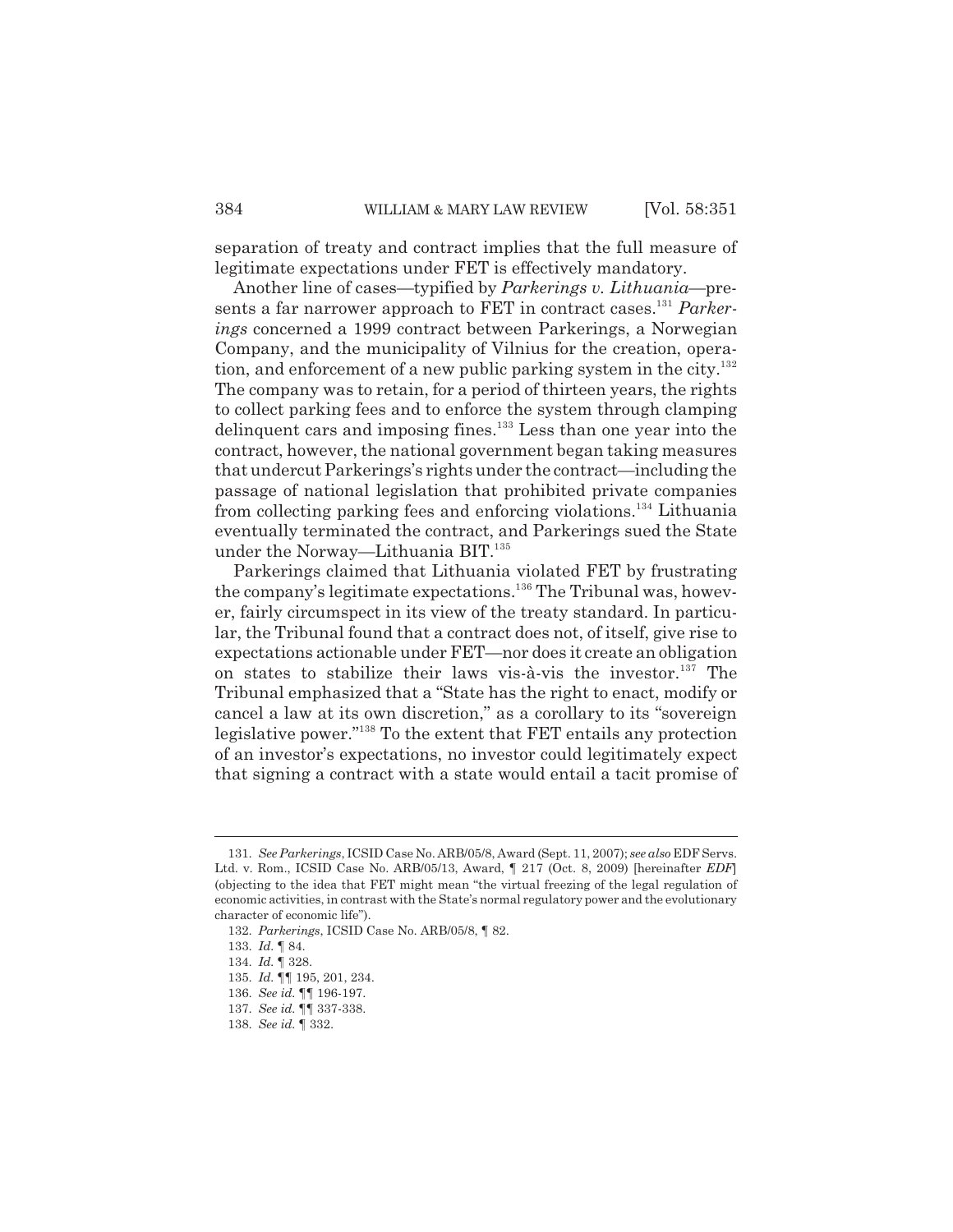stabilization. To the contrary, the Tribunal stated that "any businessman or investor knows that laws will evolve over time."<sup>139</sup>

Importantly, the Tribunal focused on the deal as actually negotiated by the parties, emphasizing in particular the absence of a stabilization clause in the underlying contract.<sup>140</sup> As the Tribunal pointed out, in contract it is up to the parties themselves to allocate risk as they see fit.<sup>141</sup> If an investor wants to reduce risk, she "must" anticipate that the circumstances could change, and thus structure [her] investment in order to adapt it to the potential changes of legal environment."<sup>142</sup> The Tribunal rightly analyzed expectations in terms of the parties' own risk allocation. Parkerings "could (and with hindsight should) have sought to protect its legitimate expectations by introducing into the investment agreement a stabilisation clause ... protecting it against unexpected and unwelcome changes."<sup>143</sup> If grounded in an express commitment in the underlying contract, it might indeed become legitimate to expect such stabilization for purposes of FET.<sup>144</sup> But, crucially, Parkerings would have had to pay for such a right, likely yielding a less attractive deal—assuming the state would have agreed at all. The Tribunal thus held, "By deciding to invest notwithstanding this possible instability, the Claimant took the *business risk* to be faced with changes of laws possibly or even likely to be detrimental to its investment."<sup>145</sup>

Nevertheless, the Tribunal did not entirely limit the effect of FET in contract cases. It considered that the treaty *does* impose a residual requirement on the state to refrain from exercising its legislative power "unfairly, unreasonably or inequitably" to the detriment of its private contracting partners.<sup>146</sup> But it viewed this condition minimally and found no evidence that Lithuania ran afoul of its

<sup>139.</sup> *Id.*

<sup>140.</sup> *See id.* ¶¶ 334-338.

<sup>141.</sup> *See id.*

<sup>142.</sup> *Id.* ¶ 333.

<sup>143.</sup> *Id.* ¶ 336.

<sup>144.</sup> *See id.* ¶ 332.

<sup>145.</sup> *Id.* ¶ 336; *see also EDF*, ICSID Case No. ARB/05/13, Award, ¶ 217 (Oct. 8, 2009) ("Except where specific promises or representations are made by the State to the investor, the latter may not rely on a bilateral investment treaty as a kind of insurance policy against the risk of any changes in the host State's legal and economic framework.").

<sup>146.</sup> *Parkerings*, ICSID Case No. ARB/05/8, ¶ 332.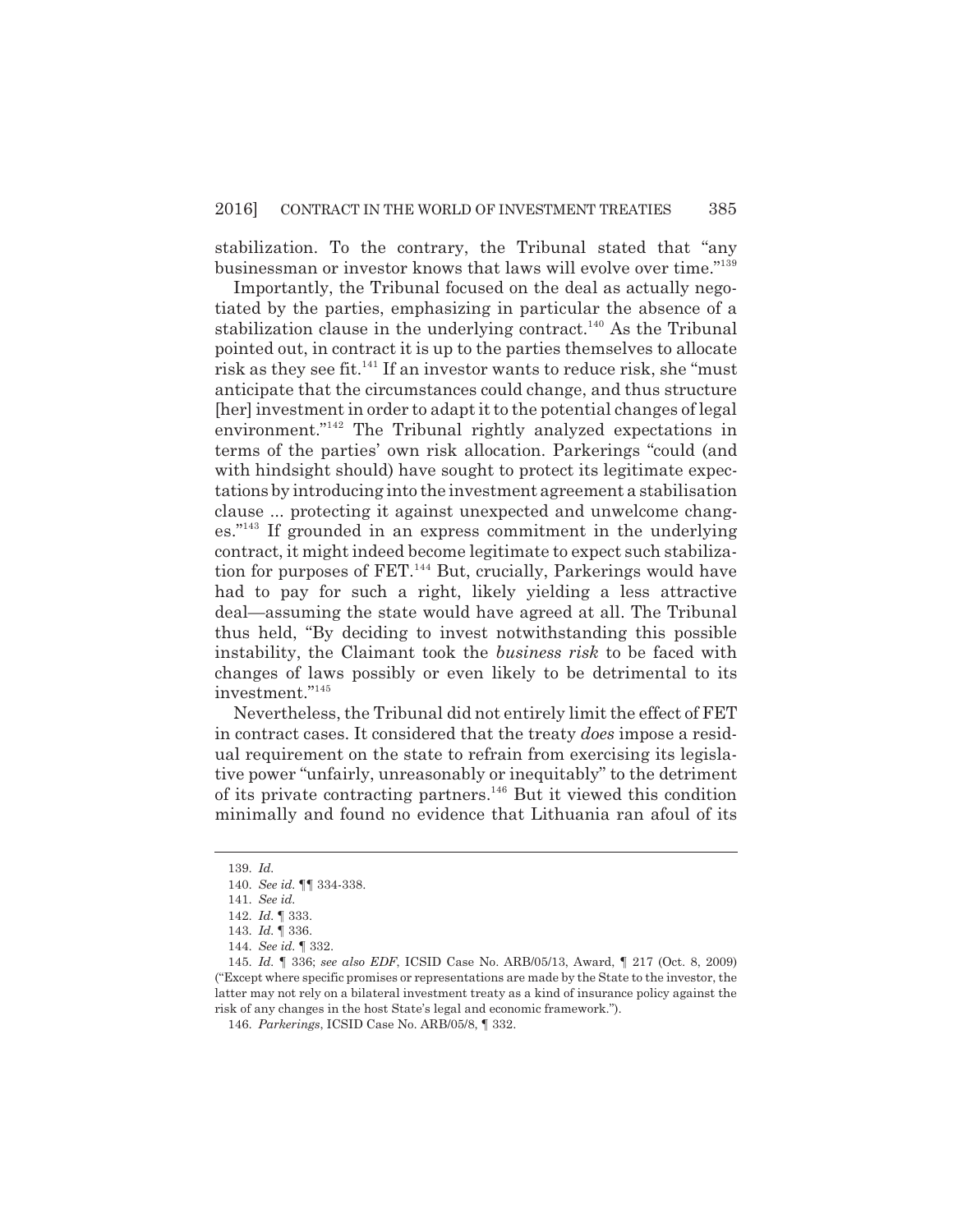obligations under the BIT. $^{147}$  In other words, for the Tribunal, FET imposes certain minimum levels of treatment on contracts, though the treaty standard's protection of legitimate expectations can be ratcheted up where the contract itself contains specific commitments like a stabilization clause or other heightened guarantee.<sup>148</sup> Left open is the borderline question of whether even the minimal vision of FET could be ratcheted down by the contracting parties by sufficiently explicit waiver. Nothing in the Tribunal's reasoning excludes the possibility that such conditions are themselves mere defaults (or sticky defaults). Ultimately, the line between the contents of FET and the treaty/contract question remains muddy. What is clear is that, for this line of cases, the content of an investor's legitimate expectations in contract cases depends mightily on what the state and foreign investor worked out in their deal.

The two lines of cases discussed above diverge sharply as to the *content* of legitimate expectations in FET. *CMS Gas*, *Enron*, and *Sempra* contemplate an objective test with strong stabilization effects.<sup>149</sup> *Parkerings* and its ilk contemplate a much more minimal test of fairness and reasonableness that is not based purely on the material effects of legislative change.<sup>150</sup> But they also differ on the separate issue of the relationship between treaty and contract. Abstracting from the substantive content of FET, both lines of cases seem to assume the treaty standard represents a background rule against which all contracting takes place. But they differ on whether and to what extent the underlying deal is relevant to determining just what the guarantee of legitimate expectations might entail. The implication of the *Argentine Gas Cases* is that legitimate expectations is comprehensive and effectively mandatory.

<sup>147.</sup> *See id.* ¶¶ 336-338.

<sup>148.</sup> *See id.* ¶ 332; *see also EDF*, ICSID Case No. ARB/05/13, ¶ 217; *Philip Morris v. Uruguay*, ICSID Case No. ARB/10/7, Award, ¶ 423 (July 8, 2016) ("[C]hanges to general legislation (at least in the absence of a stabilization clause) are not prevented by the fair and equitable treatment standard if they do not exceed the exercise of the host State's normal regulatory power ... and do not modify the regulatory framework relied upon by the investor at the time of its investment 'outside of the acceptable margin of change.'" (quoting Claimants' Memorial on the Merits ¶ 243, *Philip Morris v. Uruguay*, ICSID Case No. ARB/10/7)).

<sup>149.</sup> *See Sempra*, ICSID Case No. ARB/02/16, Award, ¶ 304 (Sept. 28, 2007); *Enron*, ICSID Case No. ARB/01/3, Award, ¶ 268 (May 22, 2007); *CMS Gas*, ICSID Case No. ARB/01/8, Award, ¶¶ 280-281 (May 12, 2005).

<sup>150.</sup> *See Parkerings*, ICSID Case No. ARB/05/8, ¶¶ 336-338.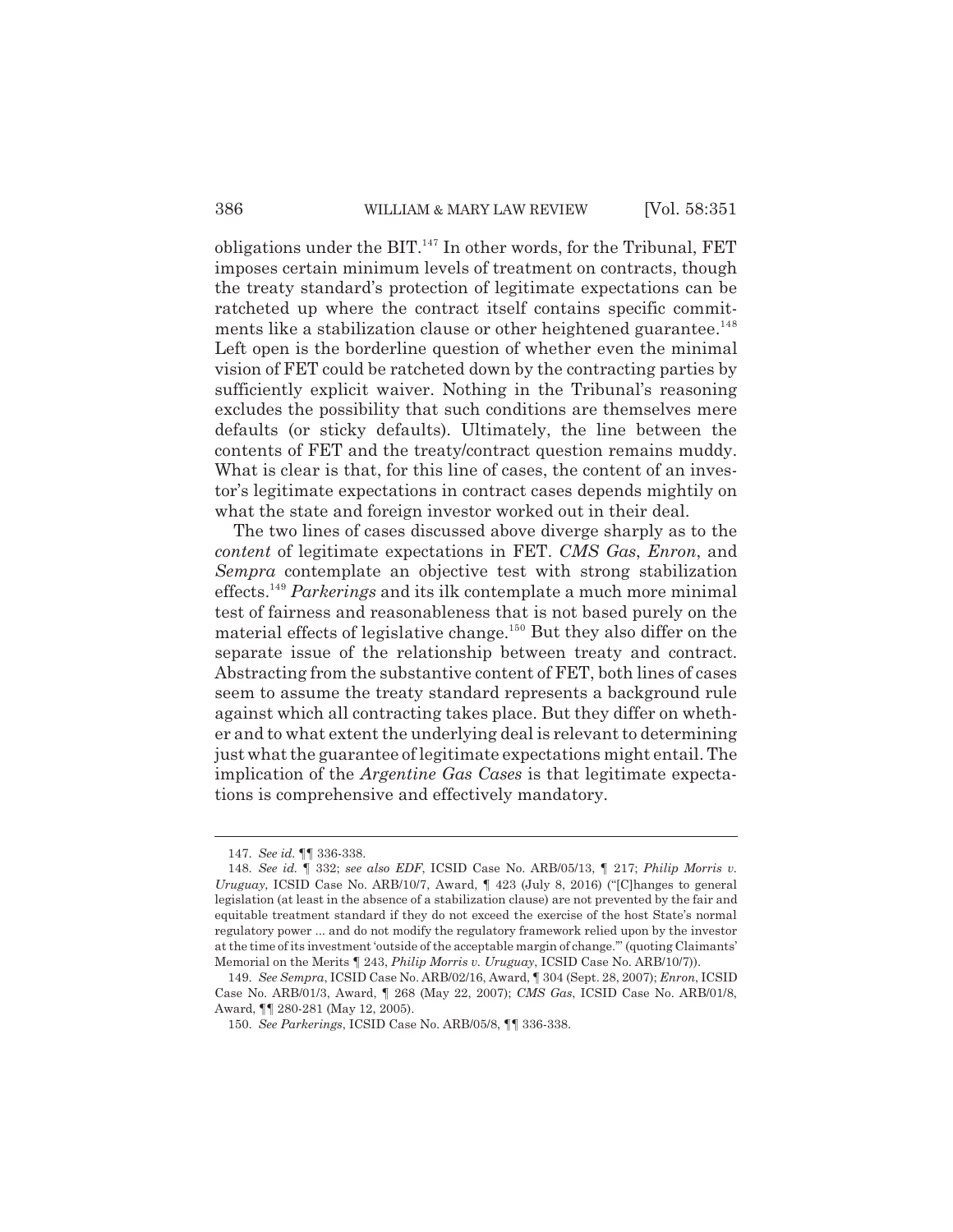This is particularly clear in *Sempra*, which, like *SGS v. Paraguay*, forcefully frames FET as a treaty obligation totally distinct and severable from the contract—one which applies in full force on top of any investment contract, regardless of what the contract says.<sup>151</sup> By contrast, the implication of *Parkerings* and its ilk is that FET's contents depend mightily on what the contracting parties actually agreed. On this reading, FET includes a minimal core, but it clearly acts as a kind of default—it can be ratcheted up by the contracting parties and arguably even watered down.

For analytical purposes I have tried to keep separate the question of FET's content and that of its relationship to investment contracts. However, it bears noting that in the real world—the world actually lived by parties engaged in negotiating investment projects— these questions surely interrelate. Indeed, the content of the FET standard will turn out to matter quite a bit, from the perspective of contract theory, when we turn to the normative question of how adjudicators *ought* to resolve the treaty/contract question.<sup>152</sup> If FET is an extremely robust standard of protection incorporating a stabilization requirement, then it will be critical to the state (and arguably to investors) to be *able* to contract around it. However, the sting of the problem dissipates as the interpretation of FET narrows. Even if the core of FET is mandatory with respect to contracts, but limited to something like a guarantee that the state will use its sovereign powers in good faith, its consequences would be far less intrusive.

#### *C. Damages*

The realm of potential interactions between treaty and contract on questions of substantive law goes well beyond standards of treatment like FET and expropriation. Indeed, investment treaties create fulsome regimes of background rules which, if applicable, would

<sup>151.</sup> *See Sempra*, ICSID Case No. ARB/02/16, ¶¶ 296-304. This formalistic recitation obscures the material relationship between these instruments. From the point of view of two contracting parties negotiating ex ante, the question of whether their deal will create a stabilization obligation for the state by triggering a treaty obligation will absolutely bear on the material meaning of the contract. If known and understood, it would be viewed as an implied price term that obviously affects the allocation of risk.

<sup>152.</sup> *See infra* Part III.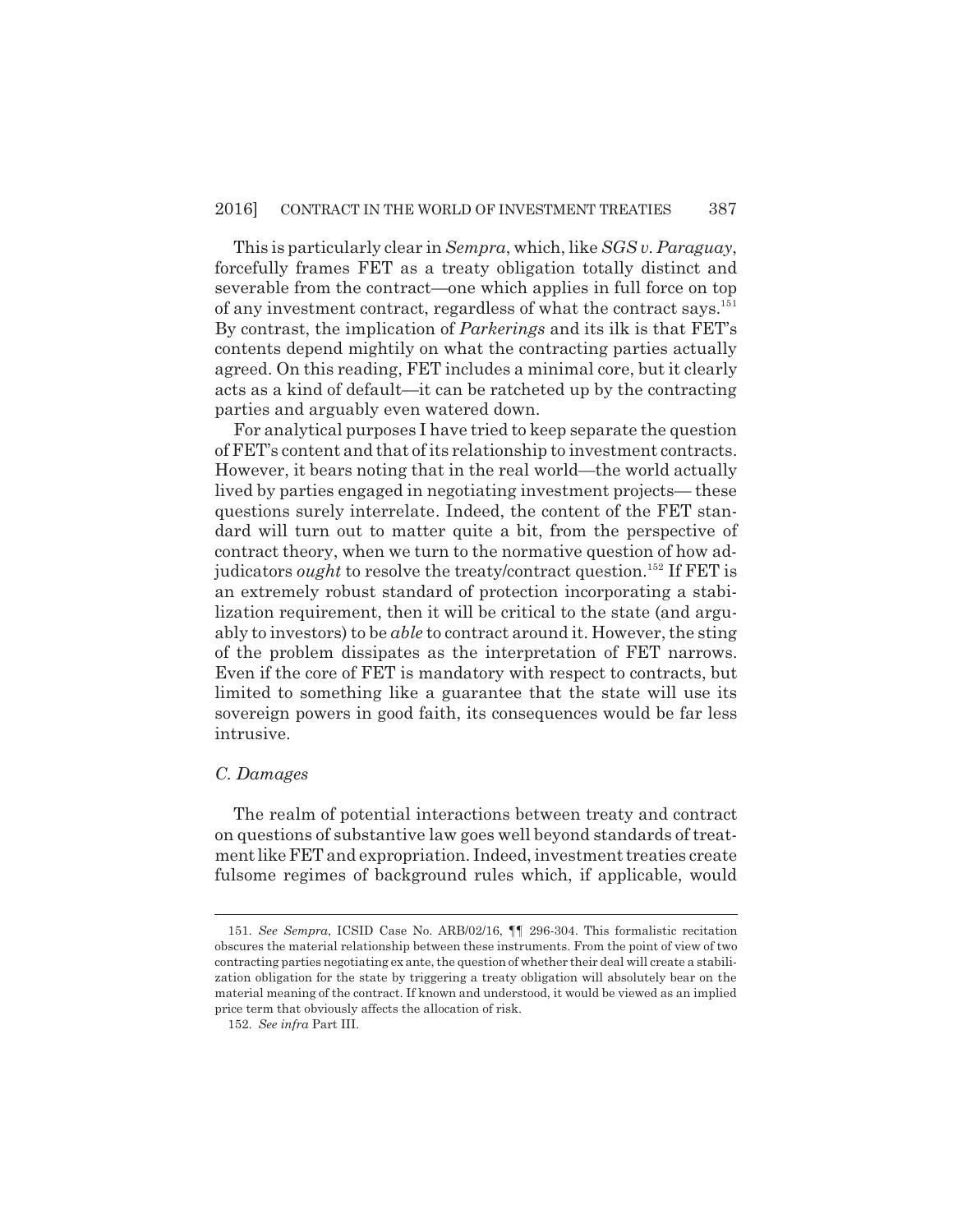cover most aspects of the life of the contract. Of these, rules on the measure and calculation of damages are among the most important.

All contracts entail rules on damages—either in their express terms, or by default under the law of the contract. Often, in national legal orders, contracts with the state are not automatically subject to the fullest measure of expectation damages. In such instances, where the government opts to breach, investors are typically entitled to some lesser measure—like recuperation of reasonable reliance damages.<sup>153</sup> The rationale is typically an entrenchment concern about regulatory autonomy and the possibility of chill—a worry that one government might tie the hands of future governments through privatization contracts.<sup>154</sup> By contrast, the usual measure of damages in international investment law is, today, fair market value  $(FMV)$ <sup>155</sup>. In cases involving the expropriation of property, FMV is typically measured in terms of the present value of the asset, taking into account its capacity to generate income over time.<sup>156</sup> Applied to contracts, this measure of damages is more or less equivalent to expectation damages. If the law of the contract calls for mere reliance damages by default, but the investment treaty calls for FMV, which controls? And what happens when the parties explicitly negotiate for a particular measure of damages, say in a liquidated damages clause? Here again, the cases display significant variation without much outright discussion of the issue.

Notably, investment treaties do not usually include express, general provisions on damages applicable to each and every treaty standard.<sup>157</sup> Typically, provisions on expropriation do include language on compensation—usually invoking FMV.<sup>158</sup> But standards like FET tend to be laconic on the issue, leaving much up to the adjudicator's discretion.<sup>159</sup> Suffice it to note, for present purposes,

<sup>153.</sup> *See* Serkin, *supra* note 9, at 916; *see also* Daniel R. Fischel & Alan O. Sykes, *Government Liability for Breach of Contract*, 1 AM. L. & ECON. REV. 313, 316 (1999).

<sup>154.</sup> *See* Serkin, *supra* note 9, at 894-96; *see also* Arato, *supra* note 2, at 273.

<sup>155.</sup> *See* Factory at Chorzów (Ger. v. Pol.), Merits, 1928 P.C.I.J. (ser. A) No. 17, at 47 (Sept. 13).

<sup>156.</sup> *See, e.g.*, *id.*

<sup>157.</sup> *See* Pierre-Yves Tschanz & Jorge E. Viñuales, *Compensation for Non-Expropriatory Breaches of International Investment Law: The Contribution of the Argentine Awards*, 26 J. INT'L ARB. 729, 729-30 (2009).

<sup>158.</sup> *See* SERGEY RIPINSKY & KEVIN WILLIAMS, DAMAGES IN INTERNATIONAL INVESTMENT LAW 78-79 (2008).

<sup>159.</sup> *See* Alvarez & Khamsi, *supra* note 114, at 404-05; Tschanz & Viñuales, *supra* note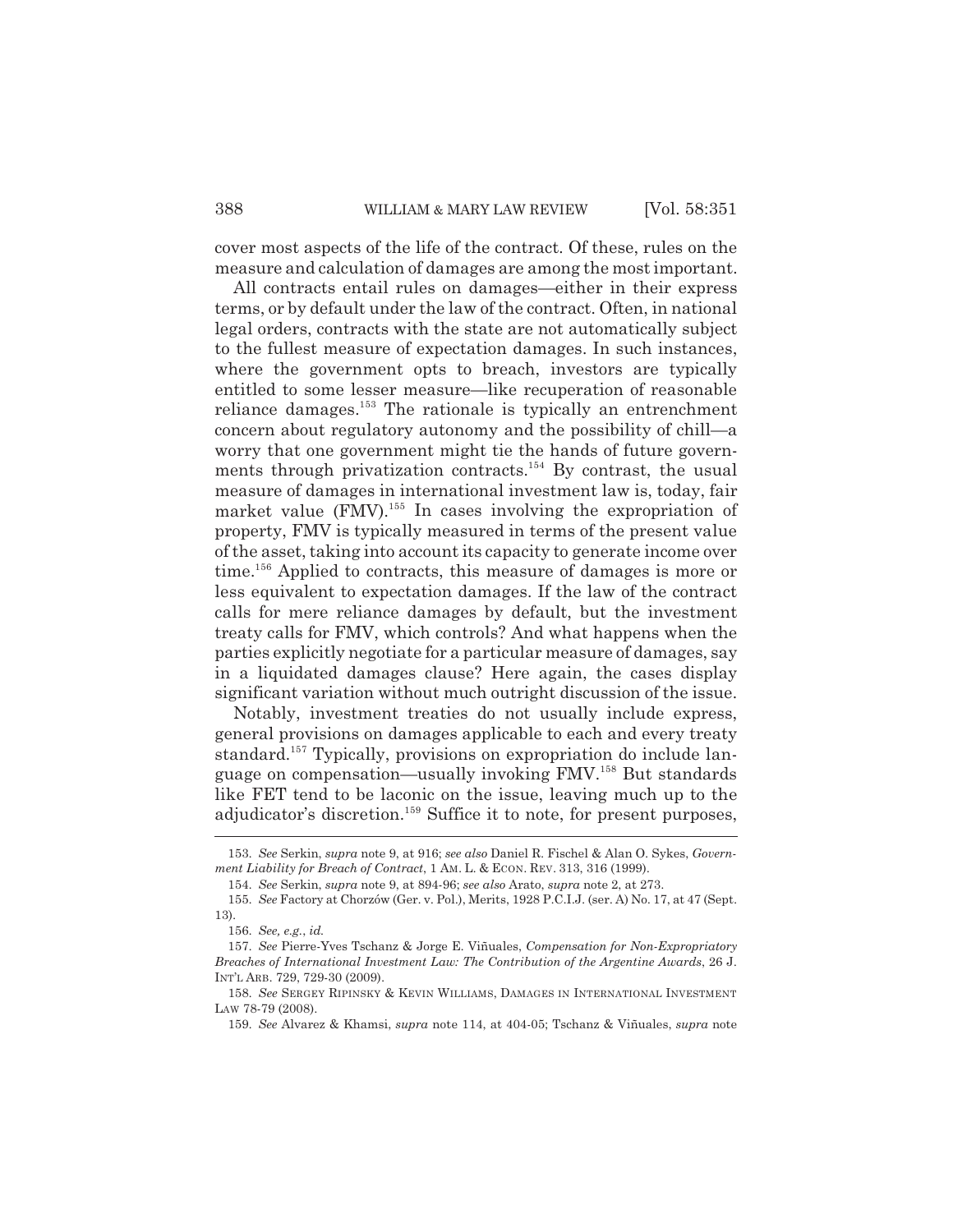that the tendency is to read FET in light of customary international law principles of compensation applicable in relations between states, which ultimately means FMV.<sup>160</sup>

Some cases simply assume that, once a treaty breach is involved, damages must be assessed under international law principles. *CMS Gas*, *Sempra*, and *Enron* are typical in this regard. Again, these Tribunals each found Argentina in breach of FET for enacting emergency measures that severely diminished the value of the investors' contracts.161 Once these Tribunals determined that the state had violated FET, they simply assumed that the appropriate measure of damages was to be drawn from international law—meaning, in their view, FMV.<sup>162</sup> Under that rubric, the Tribunals measured each private party's losses in light of expected future earning potential over the thirty-five-year life of the contract, calculated via discounted cash flow (DCF) analysis—which amounts to a sophisticated approach to expectation damages in the context of long-term investment contracts.<sup>163</sup>

While each of the *Enron*, *Sempra*, and *CMS Gas* Tribunals took pains to explain why FMV was the appropriate measure for assessing violations of FET as a matter of international law, none even considered whether international law was the right place to look in cases arising out of contracts. None examined whether the appropriate measure of damages might rather be found in the underlying contract over which the claim arose—either in its express terms or in the default rules of the law of the contract (Argentine law in each case). They simply took as a given that international law supplied the answer.<sup>164</sup> Under this rule, contracting parties would have to

<sup>157,</sup> at 733.

<sup>160.</sup> *See* Alvarez & Khamsi, *supra* note 114, at 405; Tschanz & Viñuales, *supra* note 157, at 735.

<sup>161.</sup> *See Sempra*, ICSID Case No. ARB/02/16, Award, ¶ 304 (Sept. 28, 2007); *Enron*, ICSID Case No. ARB/01/3, Award, ¶ 268 (May 22, 2007); *CMS Gas*, ICSID Case No. ARB/01/8, Award, ¶ 281 (May 12, 2005).

<sup>162.</sup> *See Sempra*, ICSID Case No. ARB/02/16, ¶¶ 400-403; *Enron*, ICSID Case No. ARB/01/3, ¶¶ 359-363; *CMS Gas*, ICSID Case No. ARB/01/8, ¶ 410.

<sup>163.</sup> *See Sempra*, ICSID Case No. ARB/02/16, ¶ 416; *Enron*, ICSID Case No. ARB/01/3, ¶¶ 384-385; *CMS Gas*, ICSID Case No. ARB/01/8, ¶ 411.

<sup>164.</sup> A similar issue regarding investment contracts and FMV arose in *ExxonMobil v. Venezuela* and *ConocoPhillips v. Venezuela*. *See* Venez. Holdings B.V. v. Bolivarian Republic of Venez., ICSID Case No. ARB/07/27, Award (Oct. 9, 2014) [hereinafter *ExxonMobil*]; *ConocoPhillips*, ICSID Case No. ARB/07/30, Decision on Jurisdiction and Merits (Sept. 3,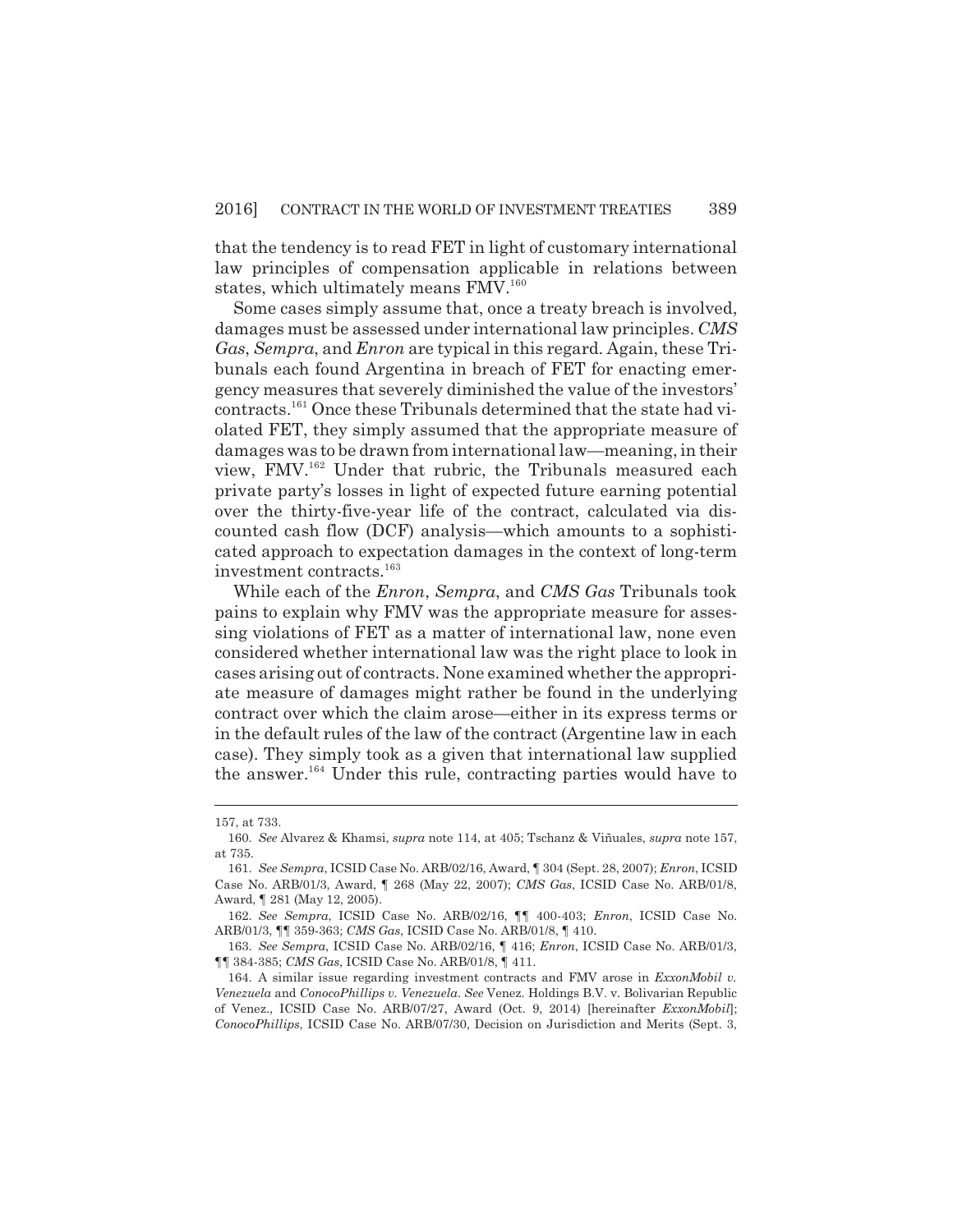assume, ex ante, that investment treaties displace domestic contract law on the question of damages in FET (and expropriation) cases, establishing expectation damages as the new background rule. And, while it is not entirely clear how sticky such a rule might be, from the way these tribunals formalistically severed treaty and contract, the strong implication is that expectation damages qua FMV should be understood as effectively mandatory.<sup>165</sup> It seems unlikely that these tribunals would have been swayed by even express contractual provisions on damages.<sup>166</sup>

Other tribunals have taken a more nuanced approach to damages in disputes arising out of investment contracts, more mindful of the parties' underlying contractual arrangements. *Kardassopoulos v. Georgia* addressed the issue in particularly clear dicta. Seemingly echoing the *Argentine Gas Cases*, the *Kardassopoulos* Tribunal noted that the claims were treaty-based—grounded in violations of

<sup>2013).</sup> These cases involved similar underlying oil contracts, which contained specific clauses limiting contractual damages. *ExxonMobil*, ICSID Case No. ARB/07/27, ¶ 61; *ConocoPhillips*, ICSID Case No. ARB/07/30, ¶¶ 375-376. In these cases, the contracts were between investors and state-owned entities. Like the *Argentine Gas Cases*, the *ExxonMobil* Tribunal held that the appropriate damages rule under the applicable BIT was FMV (for an expropriation claim). It ignored, and thereby effectively displaced, the contractual limitations on compensation explicitly incorporated in the contract—finding those limitations opposable only to the stateowned entity that was formally party to the contract, and not the State itself. *ExxonMobil*, ICSID Case No. ARB/07/27, ¶ 373. The issue has yet to be addressed fully by the Tribunal in *ConocoPhillips* (the Tribunal has yet to rule on damages at time of writing). Yet, Arbitrator Georges Abi-Saab raised the issue preemptively in a dissent to the Decision on Jurisdiction and Merits (prior to his resigning from the tribunal for health reasons). *See ConocoPhillips*, ICSID Case No. ARB/07/30, Dissenting Opinion of Georges Abi-Saab to Decision on Jurisdiction and Merits (Feb. 19, 2015). In Abi-Saab's view, even if the treaty imposes an FMV standard, any express limitations on profits must be considered in assessing the contract's fair market value for purposes of assessing compensation or damages. *Id.* ¶ 34 ("[T]he calculation of the market value of the nationalized investment *in casu—*consisting of contractual rights ... has necessarily to take into account (i.e., to pass by or be filtered through) the compensation clauses of these Agreements which quantify and limit those rights protected by the BIT."). In other words, for Abi-Saab, FMV cannot act to impose a measure of expectation damages blind to express provisions in the contract that limit compensation, because that would *overstate* the contract's value on the open market. Crucially, he explains that this conclusion rests "not only on legal, but also on economic grounds." *Id.* ¶ 35. Futher, he explains "how can any *homo economicus* exercising rational choice as a 'willing buyer' of ConocoPhillips shares or contractual rights in the Strategic Association Agreements, calculate the price he would be willing to pay, without factoring in (or taking into account) the terms of the compensation clauses of the Agreements?" *Id.* ¶ 37.

<sup>165.</sup> *See, e.g.*, *Sempra*, ICSID Case No. ARB/02/16, ¶ 401.

<sup>166.</sup> *See, e.g.*, *ExxonMobil*, ICSID Case No. ARB/07/27, ¶¶ 61, 373.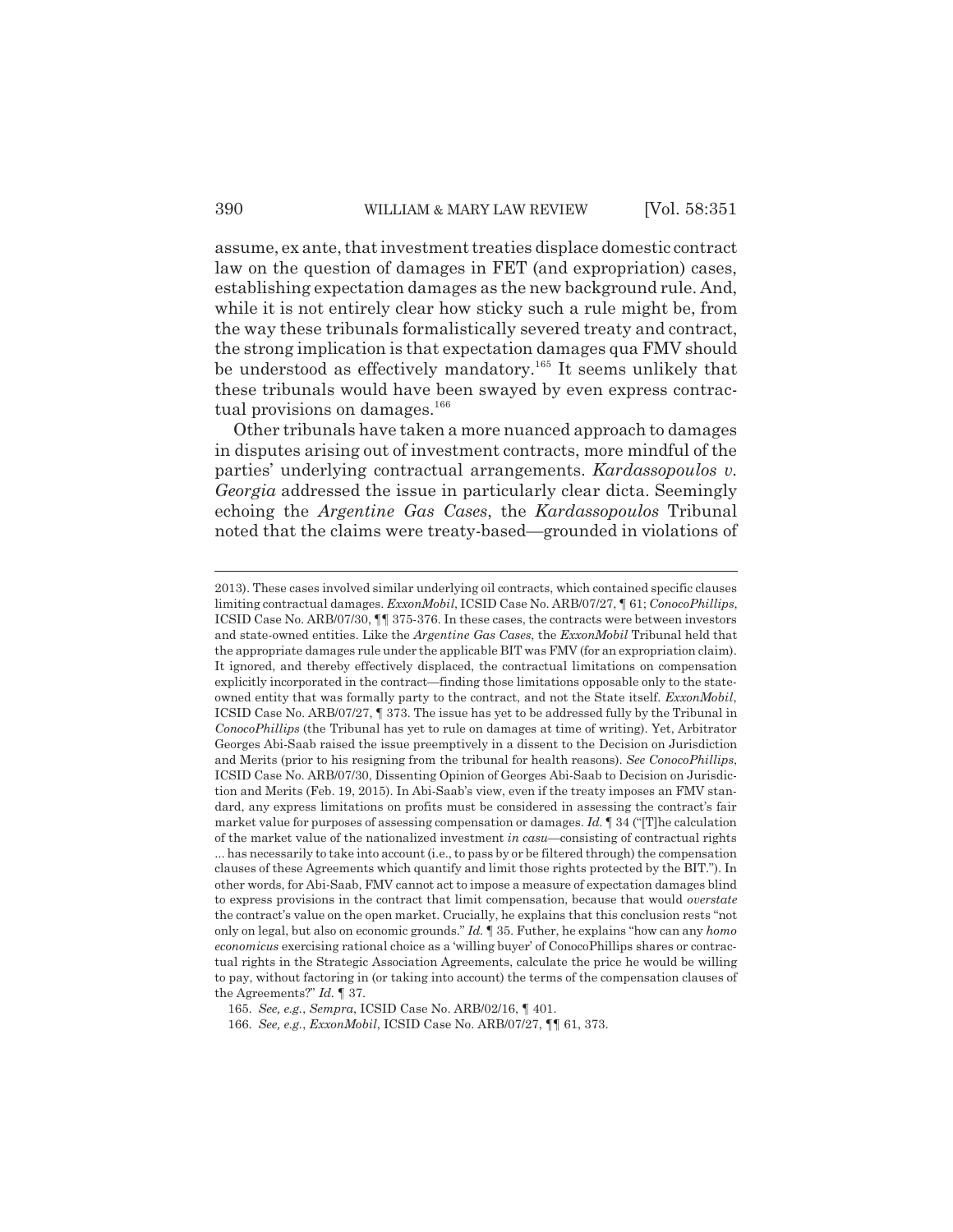FET and expropriation.<sup>167</sup> As a result, for the Tribunal, "the relevant provisions for the purpose of both liability and quantum are contained in the treaties and, more broadly, international law"<sup>168</sup> which, for both claims, turned out to be FMV.<sup>169</sup> However, the Tribunal did not treat the separation between treaty and contract as entirely strict. It noted that its "finding is without prejudice to a host State and an investor's ability to contractually limit the compensation which may be owed following an expropriation where a treaty is also in play."<sup>170</sup> The Tribunal added that it would be "loathe to accept the categorical denial of such an arrangement ... as a matter of law."<sup>171</sup> Clearly, in its view, the treaty rule on damages is only a default.

Going further, the Tribunal began to consider how informed parties might contract around a treaty on questions of damages asking, in other words, how sticky the treaty default might be. The Tribunal drew attention to an exchange with the Claimants at oral argument, where the latter hesitantly acknowledged that investors and governments could contract around an investment treaty through a clear liquidated damages clause or other cap on damages.<sup>172</sup> One of the arbitrators (Vaughn Lowe) pressed the Claimants on this point, asking the crucial question of what such a clause would look like if the parties intended to contract around the treaty.<sup>173</sup> The Claimants responded that to validly contract out, the clause "would [have to] say, 'notwithstanding article 11 of the Energy Charter Treaty, the parties hereby agree that', or it would say, 'Notwithstanding the provisions of public international law.'"<sup>174</sup> The Claimants' point was similar to that of the *Crystallex* Tribunal in the context of forum selection: that contracting out would be possible if the contractual language indicated both parties' awareness of

<sup>167.</sup> Kardassopoulos v. Republic of Georg., ICSID Case Nos. ARB/05/18 & ARB/07/15, Award, ¶¶ 480-481 (Mar. 3, 2010) [hereinafter *Kardassopoulous*].

<sup>168.</sup> *Id.* ¶ 480.

<sup>169.</sup> *See id.* ¶¶ 501-504, 533-534.

<sup>170.</sup> *Id.* ¶ 481.

<sup>171.</sup> *Id.*

<sup>172.</sup> *See id.*

<sup>173.</sup> *See id.* (discussing Hearing Transcript at 71-75, *Kardassopoulos*, ICSID Case Nos. ARB/05/18 & ARB/07/15 (Mar. 3, 2010)).

<sup>174.</sup> *Id.* (quoting Hearing Transcript at 71-75, *Kardassopoulos*, ICSID Case Nos. ARB/05/18 & ARB/07/15 (Mar. 3, 2010)).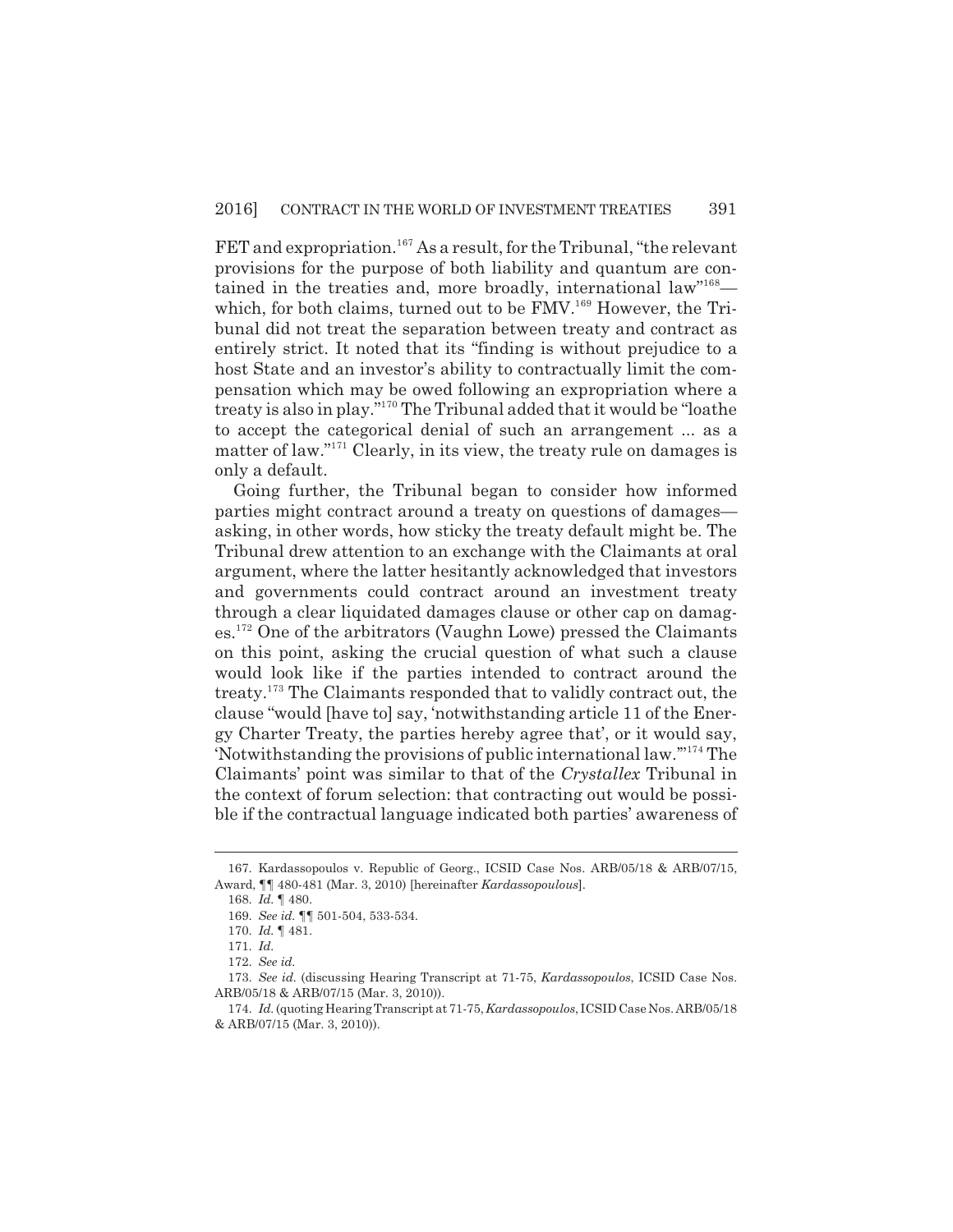the existence of the relevant treaty standards.<sup>175</sup> Put in contracttheoretical terms, on the Claimants' understanding, the treaty rules on damages would thus represent a fairly sticky default, whose stickiness would be justified on an information-sharing rationale.<sup>176</sup>

Ultimately, however, *Kardassopoulos* did not decide the issue. In the end the Tribunal did not inquire into whether the contract or treaty took precedence in this case because it determined that the question would make no material difference.<sup>177</sup> In view of the particular stabilization clauses in the underlying contract, the Tribunal considered that "the result would be the same as the application of international law principles of compensation."<sup>178</sup> The Tribunal thus disposed of the damages issue under the FMV principles of the relevant treaties.

From the ex ante contracting perspective, the *Argentine Gas Cases* and *Kardassopoulos* offer two competing answers to the treaty/contract issue. Each of these cases accepts that FMV reflects the correct approach to damages under FET (meaning expectation damages in contract cases). However, the former cases simply assume that a violation of FET invokes the international law standard of damages, whatever the contract (or law of the contract) provides.<sup>179</sup> *Kardassopoulos*, by contrast, acknowledges that the contracting parties can control damages in their own arrangements if they do so expressly.<sup>180</sup> From the contracting perspective, the former approach positions treaty damages as something like a mandatory background rule. The latter rather understands treaty damages as a default—leaving it unclear just how sticky a default it might be.<sup>181</sup>

<sup>175.</sup> *Compare id.*, *with Crystallex*, ICSID Case No. ARB(AF)/11/2, Award, ¶ 482 (Apr. 4, 2016).

<sup>176.</sup> The *Kardassopoulos* discussion is exceptionally helpful analytically because, like *Crystallex*, it raises the all important question of how a sticky default might be contracted around—a point even domestic courts frequently elide, but which strongly tests the rationale behind the rule's stickiness. *See* Ayres, *supra* note 27, at 2092-96.

<sup>177.</sup> *See Kardassopoulos*, ICSID Case Nos. ARB/05/18 & ARB/07/15, ¶ 483.

<sup>178.</sup> *Id.* ¶ 482.

<sup>179.</sup> *See Sempra*, ICSID Case No. ARB/02/16, Award, ¶¶ 400-403 (Sept. 28, 2007); *Enron*, ICSID Case No. ARB/01/3, Award, ¶¶ 359-363 (May 27, 2007); *CMS Gas*, ICSID Case No. ARB/01/8, Award, ¶ 410 (May 12, 2005).

<sup>180.</sup> *See Kardassopoulos*, ICSID Case Nos. ARB/05/18 & ARB/07/15, ¶¶ 480-481. 181. *See id.* ¶¶ 480-482.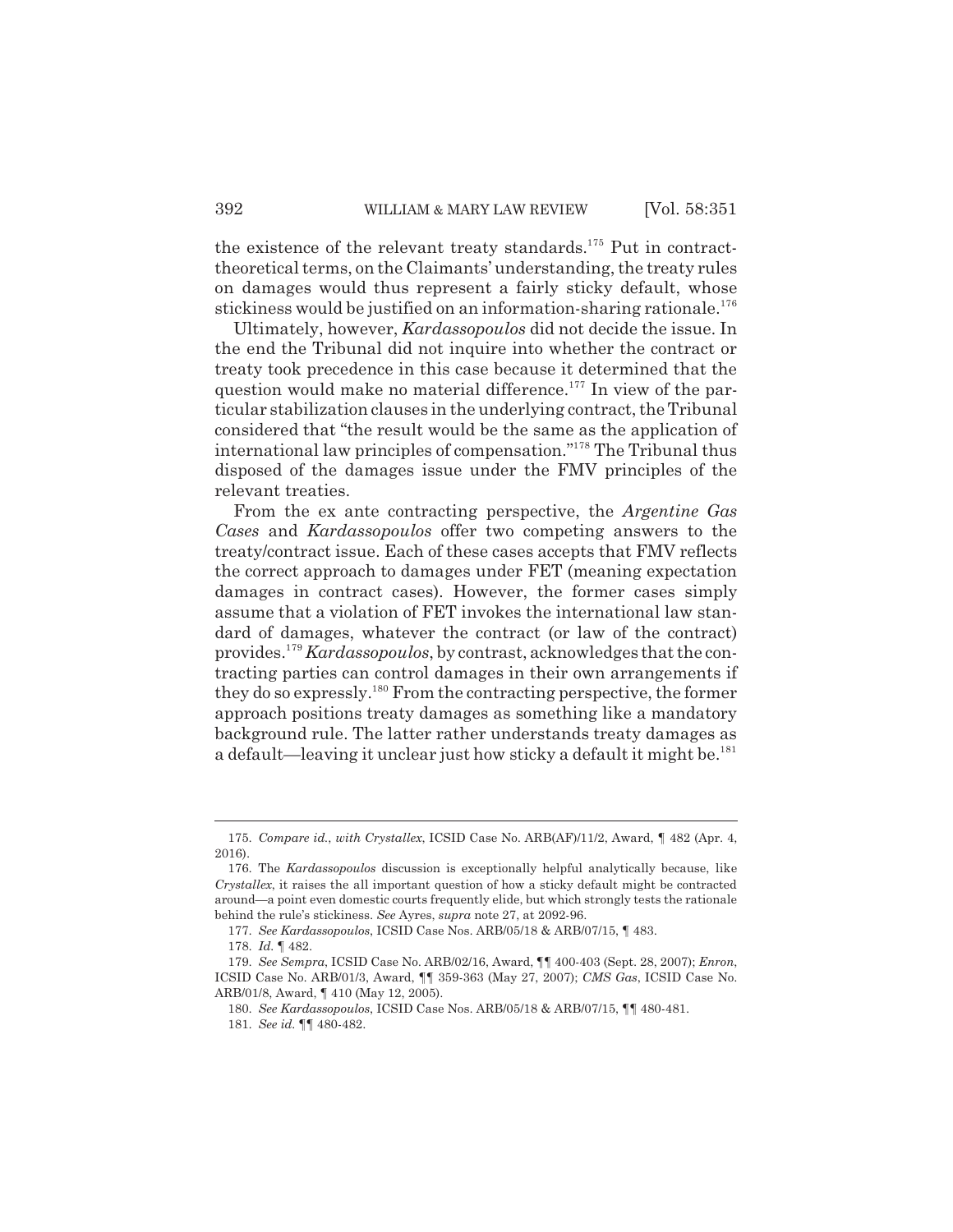### *D. Jurisprudential Uncertainty*

The jurisprudence on the treaty/contract issue lies in disarray. The question is handled irregularly within and across all treaty issues, from forum selection to substantive obligations and damages. Such uncertainty is a real problem in private law. From the ex ante perspective, states and foreign investors cannot be confident about the meaning of any contract they ultimately adopt. Will the contract be augmented by the background norms set by an applicable investment treaty? If so, are such provisions mandatory, or are they subject to negotiation—can the parties opt out of treaty arrangements if they prefer to allocate risk in a different way? And, if the treaty rules are mere defaults, how sticky are they? Must parties do anything specific to contract around their parameters, to ensure that tribunals give force to their choices? The cases give wildly different answers to these questions, typically without much explanation.<sup>182</sup> Such uncertainty is problematic, to say the least, in the sensitive realm of high risk, high value foreign investment projects—where it can strongly affect the state's regulatory capacities and where disputes often turn into "bet-the-company" cases.

As a first step, it is essential to see how tribunals' implicit choices affect investment contracts, and what they mean for future contractual negotiations between states and foreign investors. It is crucial, in this regard, to get past the formalistic idea that treaty and contract claims are on purely separate tracks. Treaty and contract cannot be neatly separated. In Crawford's words, "treaties and contracts are different things. But they are not clean different things ... between them there is no great gulf fixed."<sup>183</sup> And as Arbitrator Abi-Saab puts it, to simply "assert ... that the treaty applies, without taking into consideration the terms of the contract, amounts to revising and rewriting the contract."<sup>184</sup> Taking the ex ante perspective of states and foreign investors—as contracting

<sup>182.</sup> Only a handful of cases address the treaty/contract issue directly. *See, e.g.*, *Crystallex*, ICSID Case No. ARB(AF)/11/2, Award, ¶¶ 481-482 (Apr. 4, 2016); *Kardassopoulos*, ICSID Case Nos. ARB/05/18 & ARB/07/15, ¶ 211; *SGS v. Philippines*, ICSID Case No. ARB/02/6, Decision of the Tribunal on Objections to Jurisdiction, ¶ 92 (Jan. 29, 2004).

<sup>183.</sup> Crawford, *supra* note 4, at 373.

<sup>184.</sup> *ConocoPhillips*, ICSID Case No. ARB/07/30, Dissenting Opinion of Georges Abi-Saab to Decision on Jurisdiction and Merits, ¶ 29 (Feb. 19, 2015).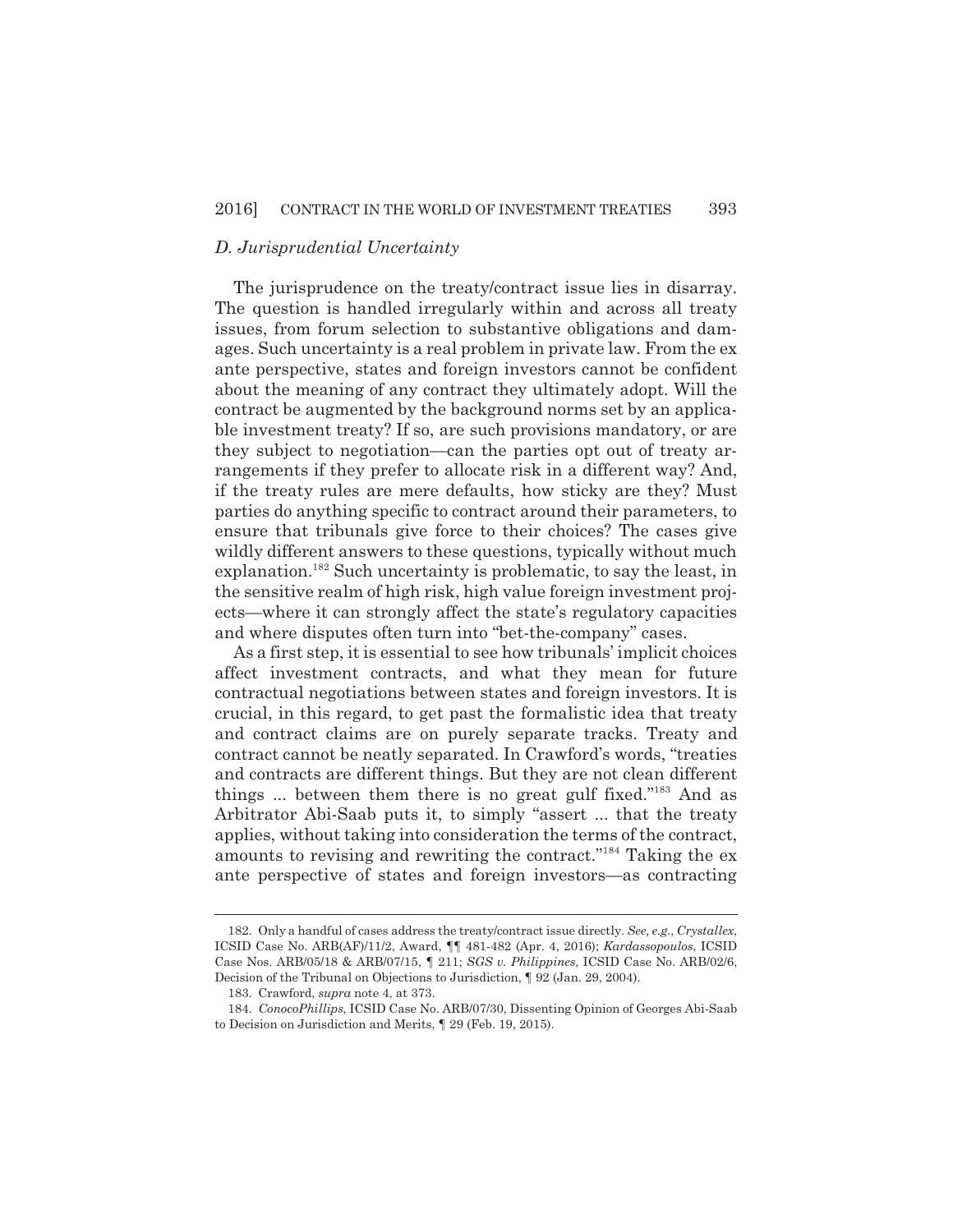parties—helps to clarify how these messy interactions might be better harmonized.

Under most interpretations, where a treaty claim arises out of a contract dispute, the treaty adds (or can add) *something* to the contract—whether a heightened standard of treatment under FET, a new measure of damages, or access to international fora. Cases like *SGS v. Paraguay* and the *Argentine Gas Cases* insist that these additions arise purely out of the treaty and are completely separate from the contract.<sup>185</sup> But this reasoning is overly formalistic—focused too much on the general relationship between international and national sources of law, and not enough on the private law logic of those very contracts the treaty seeks to protect.<sup>186</sup>

From the ex ante perspective of the parties to an investment contract, the strict separation refrain only obscures the treaty's material, economic effect on the contract. Formalities aside, if the contracting parties are aware that an overarching treaty will add to or alter their bargain, they will have to consider such alterations materially part of the deal. From their point of view, the treaty creates a fairly comprehensive set of background rules supplementing their arrangements. Parties with any sophistication will have to price these norms into their contract, or weigh whether to contract around them.

From this vantage point, it becomes clear how much it matters *how* we think about these background norms—a point distinct from the *content* of the treaty provisions, and obscured by the neat separation of treaty claims from contract claims. If, as in the strict separation logic, an investor's treaty rights cannot be affected or

<sup>185.</sup> *See, e.g.*, *Sempra*, ICSID Case No. ARB/02/16, Award, ¶ 310 (Sept. 28, 2007); *see also supra* notes 83-89, 129-30 and accompanying text.

<sup>186.</sup> Contrast this to the logic of the CISG, as an international treaty which clearly seeks to erect international background rules to govern transnational sales contracts, but which explicitly allows private nonstate actors to contract around its terms. *See* CISG, *supra* note 3, art. 6. Nothing about the *general* relationship between international law and national law prevents an international treaty from envisioning—even encouraging—private parties to opt out through their transnational contracts. To the contrary, enshrining the capacity to opt out is one of the CISG's central features. Though investment treaties differ from the CISG in their silence on this issue, it is important to see how nothing about the general relationship between international and national law bars treaties from establishing a more integrated approach oriented toward private-party choice. The real question tribunals should be asking is what kind of relationship, between treaty and contract, BITs envision, interpreted in light of their object and purpose to protect and promote foreign direct investment.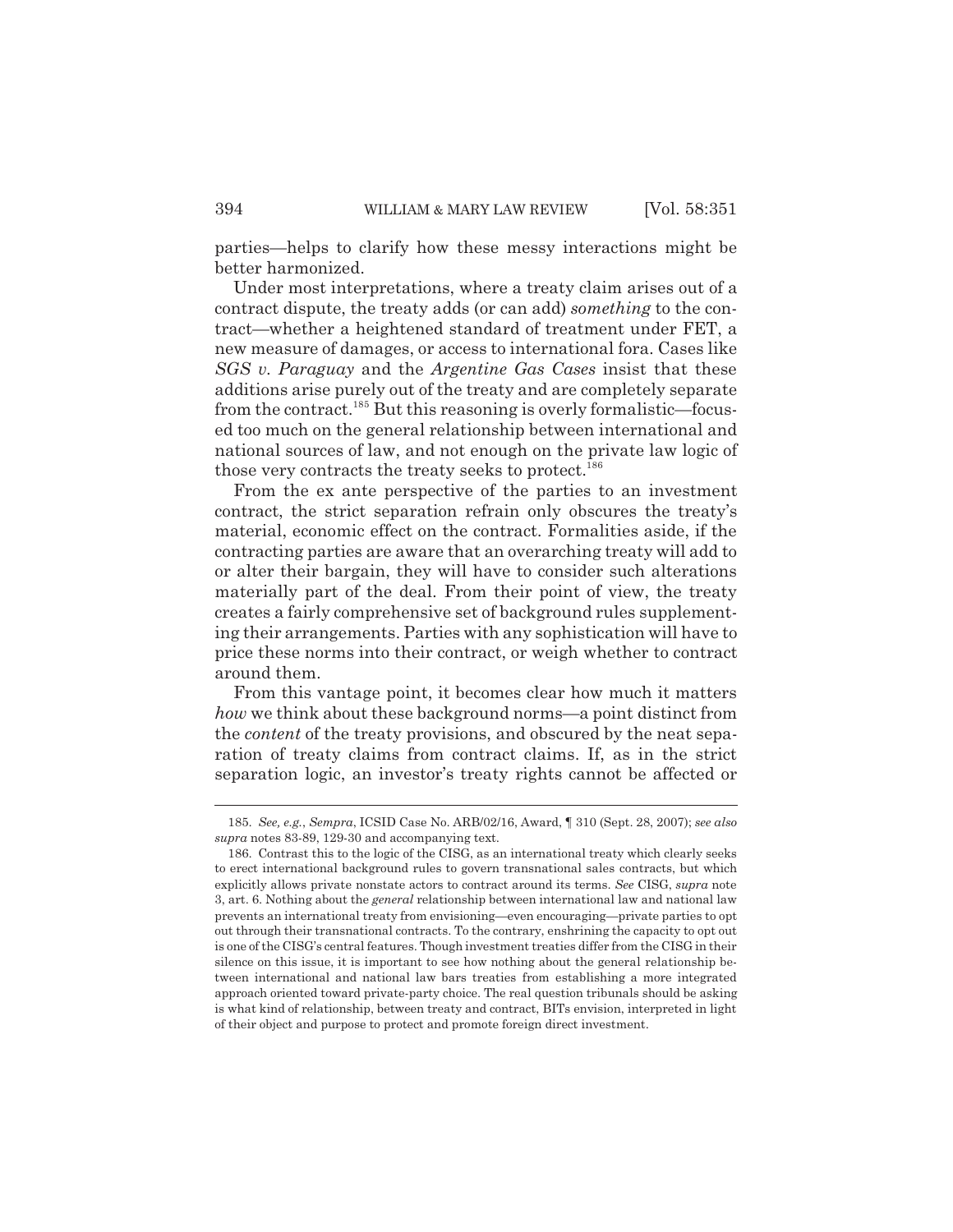disclaimed by the terms of the contract, then the treaty provisions act as mandatory investment protections and cramp the parties' ex ante ability to efficiently allocate risk. But if the treaty rules are defaults, as in the reading of *Kardassopoulos*, *Crystallex*, and *SGS v. Philippines*, the parties may then dicker over them in their negotiations as they would with any other price term.<sup>187</sup> On this reading, the treaty may well change the baseline for negotiations by supplanting potentially more lenient default structures in the national law of the contract, perhaps putting the state more on the back foot. But the parties will still be able to negotiate over the ultimate allocation of risk and reward.

It matters how investment treaties interact with contracts, and it is troubling that on this issue the cases have been irregular, inconsistent, and often markedly unclear.<sup>188</sup> There do seem to be trends. Tribunals apparently tend more toward making assumptions that render investment treaty provisions effectively mandatory, as in the *Argentine Gas Cases* and *SGS v. Paraguay*. <sup>189</sup> But a significant minority of tribunals have taken party choice in contract more seriously, viewing investment treaties as defaults of varying degrees of stickiness. As in *Kardassopoulos* and *Crystallex*, some tribunals have viewed treaty provisions as highly sticky defaults, which apply unless the contracting parties opt out with exceedingly clear and specific language. $190$  And a handful of others buck the trend even further, as in *SGS v. Philippines* and *Oxus*, viewing treaty provisions as simple default rules, wholly subject to contracting party choice.<sup>191</sup> These variations are not limited to any particular

<sup>187.</sup> *See, e.g.*, *Kardassopoulos*, ICSID Case Nos. ARB/05/18 & ARB/07/15, ¶¶ 216-223; *see also supra* notes 90-97 and accompanying text.

<sup>188.</sup> *Compare SGS v. Philippines*, ICSID Case No. ARB/02/6, Decision of the Tribunal on Objections to Jurisdiction, ¶ 134 (Jan. 29, 2004) (viewing treaty dispute resolution provisions as defaults), *with Crystallex*, ICSID Case No. ARB(AF)/11/2, Award, ¶ 482 (Apr. 4, 2016) (viewing treaty dispute resolution provisions as highly sticky defaults), *and SGS v. Paraguay*, ICSID Case No. ARB/07/29, Decision on Jurisdiction, ¶¶ 138-142 (Feb. 12, 2010) (viewing treaty dispute resolution provisions as mandatory).

<sup>189.</sup> *See also, e.g.*, *ExxonMobil,* ICSID Case No. ARB/07/27, Award, ¶¶ 61, 373 (Oct. 9, 2014); *see also supra* notes 86-88, 150 and accompanying text.

<sup>190.</sup> *See Crystallex*, ICSID Case No. ARB(AF)/11/2, ¶ 482; *Kardassopoulos*, ICSID Case Nos. ARB/05/18 & ARB/07/15, ¶ 481.

<sup>191.</sup> *See SGS v. Philippines*, ICSID Case No. ARB/02/6, ¶ 134; *Oxus*, UNCITRAL, Final Award, ¶ 958 (Dec. 17, 2015); *see also BIVAC v. Paraguay*, ICSID Case No. ARB/07/9, Decision of the Tribunal on Objections to Jurisdiction, ¶ 148 (May 29, 2009).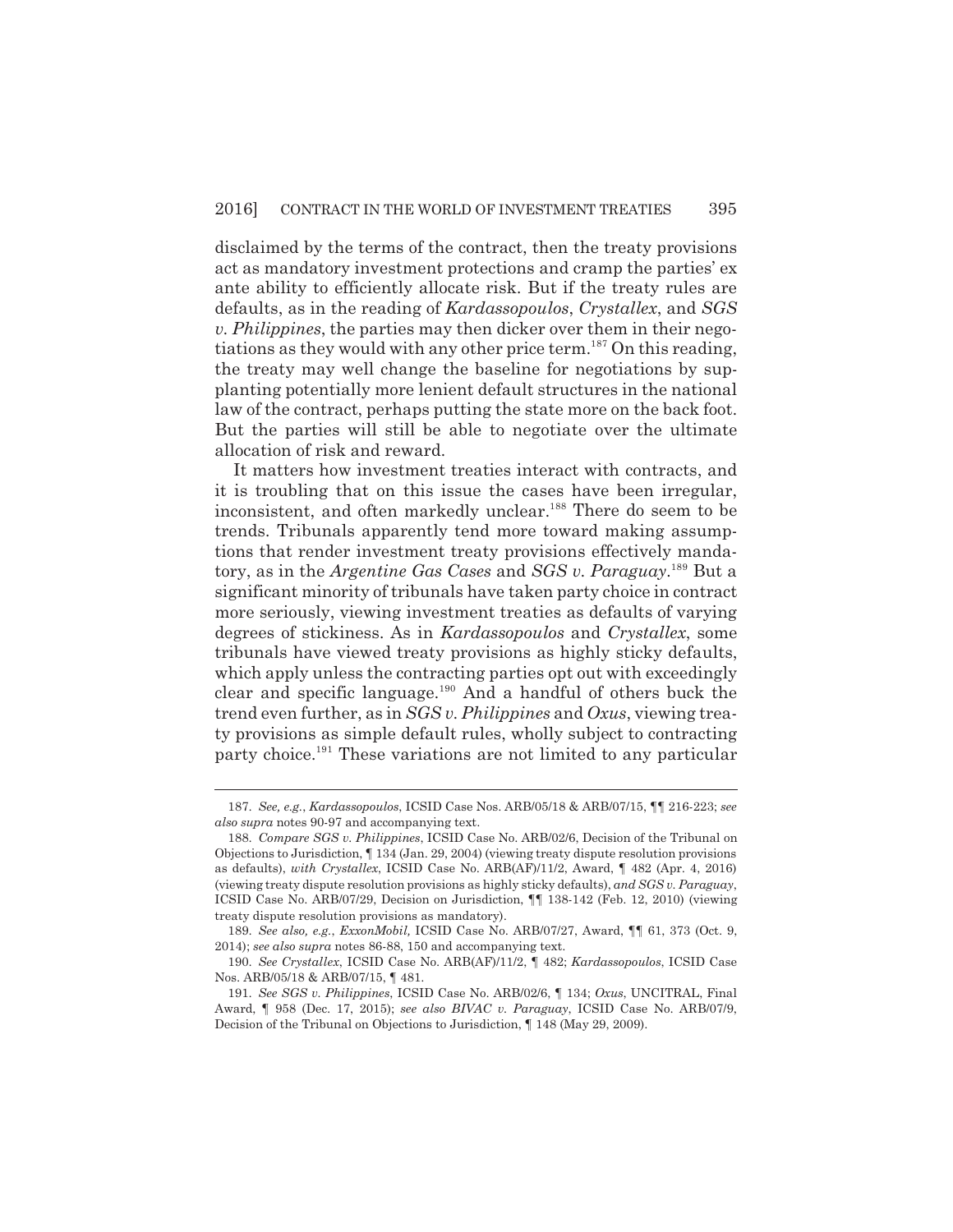treaty provision or issue, and they are occurring with increasing frequency.

The main goal of this Part has been to highlight and analyze the disorder in the case law on the interaction between treaty and contract. One normative point should, however, already be obvious. The current state of uncertainty is hugely problematic from the ex ante perspective of contracting parties—states and foreign investors who cannot be confident about the material meaning of any contractual arrangements under the shadow of an investment treaty. This makes planning extremely difficult and expensive, as rational states and investors will have to build insurance into their arrangements. And it adds significant transaction costs to the contracting process. If sufficiently well understood, such uncertainty risks seriously chilling contractual relations between states and foreign investors—precisely the opposite of what investment treaties seek to achieve.

The next Part shifts more fully from the descriptive to the normative. I start from the position that certainty and consistency of any kind would already be a boon.<sup>192</sup> However, I argue that tribunals' apparent tendency to privilege treaty norms over negotiated contract provisions reflects the wrong approach from the perspective of contract theory—in most, though perhaps not all, instances.

#### III. EFFICIENCY, AUTONOMY, AND THE FUNCTION OF CHOICE

Thus far I have argued that the moment investment treaties are made to apply to contracts, they establish some kind of international law of contracts. Given that the treaties are invariably laconic on this issue, however, it is difficult to determine just what kind of law they create. Investment treaties clearly establish full panoplies of substantive and procedural rules that relate to all investments in

<sup>192.</sup> Note that the problem of uncertainty is not likely to improve through arbitral action alone, given that investment tribunals are constituted on a one-off basis with total discretion to reinvent the wheel on this issue in each case. *See* Arato, *supra* note 2, at 289, 294. Treaty change is necessary—either to clarify the treaty/contract relationship as is done in the CISG, or—more radically—through instituting a centralized investment court along the lines recently championed by the European Union. But note, on this issue, change need not be systemic to have an important effect—it is not essential that all investment treaties change all at once. Clarifying the treaty/contract relationship in any one treaty will have the effect of enhancing certainty for its state parties and all covered investors. *See infra* Conclusion.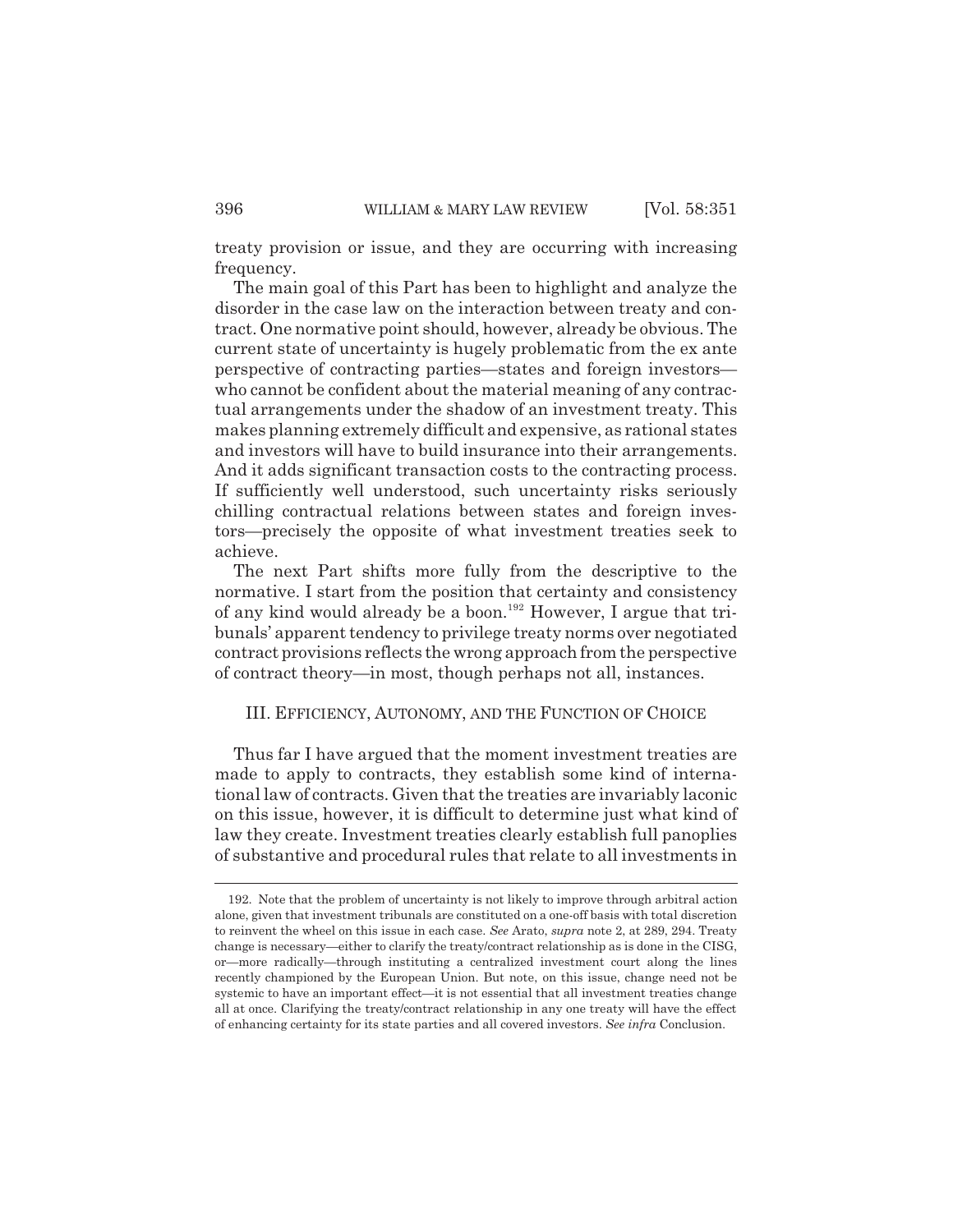some way. Their application to contracts might be fully extensive supplying norms ranging from breach, defenses, and damages to forum selection. Investment treaties might also be read more narrowly, as applying to contracts more minimally than they would to assets like real property. Likewise, these treaty rules might be read as rigid provisions that apply over and above the parties' choices, or more flexibly as defaults to be contracted around. On all these questions the treaties remain silent—and the jurisprudence has oscillated among these possibilities, compounding the uncertainty facing states and investors contemplating contractual relations. An international law of contracts is gradually emerging, but its contours are yet to be defined.

This Part examines how the treaty/contract issue ought to be approached. Contrary to arbitral tendencies, I suggest that it should generally be presumed that explicit contractual provisions prevail over treaty provisions as the authentic expression of the contracting parties' division of risk. In the first place, as a matter of treaty interpretation under international law, a general presumption that treaties create mere defaults is essential to the object and purpose of these treaties—to protect and promote foreign direct investment. There are also strong policy reasons for understanding most treaty rules as mere defaults, grounded in both the logic of private law and in concern for public regulatory values. But this conclusion is not an absolute. Even on these rationales there may be reasons why, in certain limited cases, treaty rules ought to be understood as sticky defaults. By hypothesis, I explore the possibility that forum selection clauses and the general exceptions provisions might be justifiable candidates. It may even be that some treaty provisions ought to be understood as mandatory. Still, crucially, I argue that these choices must be justifiable in light of both the positive law of the treaty and the private and public values it seeks to promote.

Especially since the nature of the treaty/contract relationship is generally undecided in treaty text, the first touchstone for treaty interpretation must be the investment treaty's object and purpose.<sup>193</sup> This entails, in most cases, the twin overarching goals of protecting

<sup>193.</sup> *See* Vienna Convention on the Law of Treaties art. 31(1), May 23, 1969, 115 U.N.T.S. 331, 340 ("A treaty shall be interpreted in good faith in accordance with the ordinary meaning to be given to the terms of the treaty in their context and in light of its object and purpose.").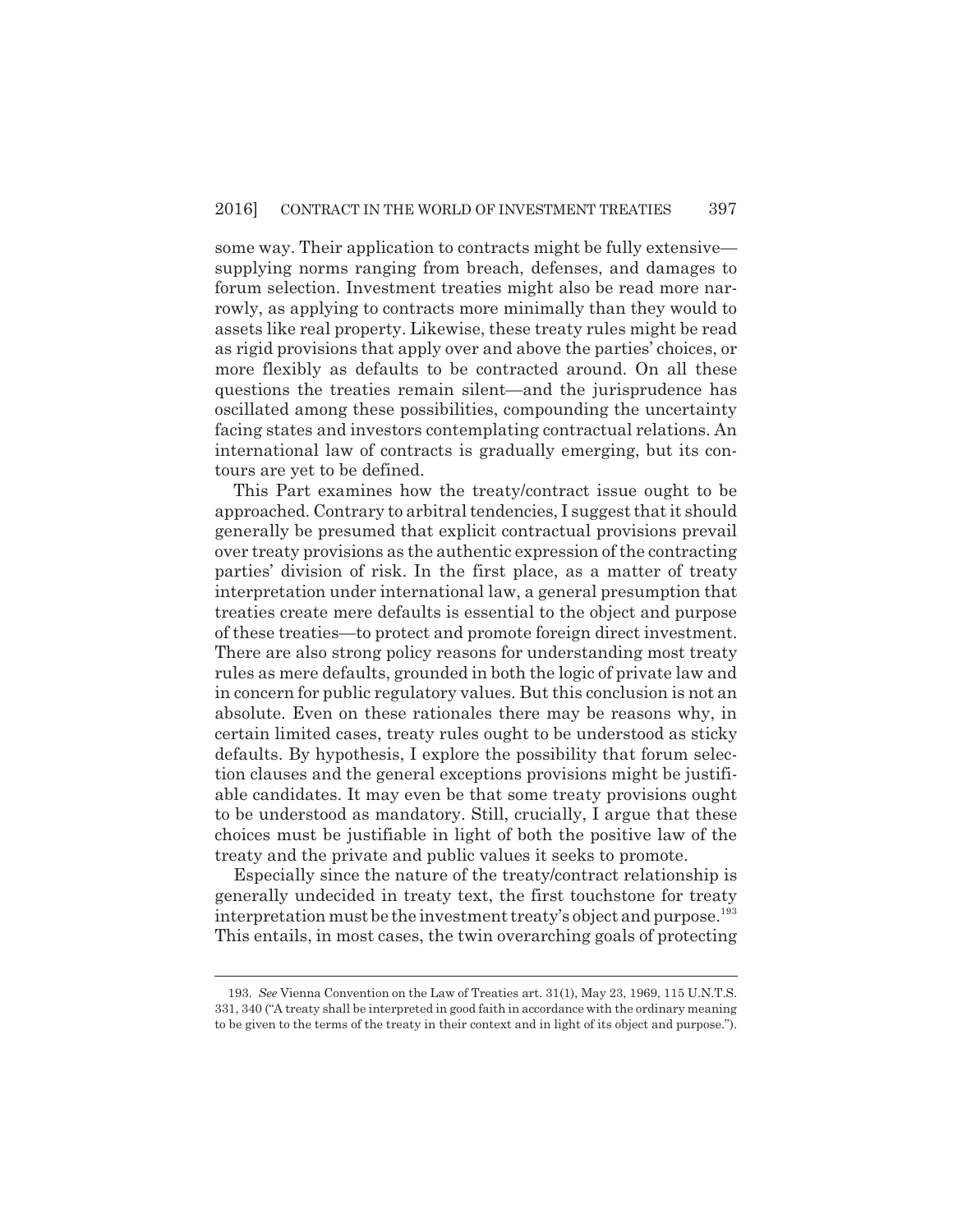and promoting investments. Investment treaties are not solely about endowing foreign direct investment with protections as a matter of justice or fairness to the investors. Rather, states agree to afford such protections in order to *encourage* investment, which they view as essential drivers of development and a key component of diversified economic health.<sup>194</sup> If states did not want to induce investment, they would not sign modern investment treaties.

Yet different provisions may well serve these treaties' goals in different ways. There is no reason to assume that answers to the treaty/contract issue must be the same across all provisions of an investment treaty. Neither the treaties nor customary international law require any single generalizable approach. True, as Professor Crawford notes, the customary conflicts rule applies in investorstate arbitration—whereby international law prevails over domestic law in case of conflict.<sup>195</sup> But a conflict would arise only if we assume the treaty creates mandatory rules. As Professor Craswell explains, a contract does not conflict with a contrary default rule in any meaningful way, since the key function of default rules is to give way to the choices of the parties.<sup>196</sup> And the relationship between international law and national law poses no particular problem in this regard, as is clearly evident in the realm of transnational sale of goods. The multilateral CISG is, after all, almost completely comprised of default rules, which private actors can freely contract around.<sup>197</sup> The real problem in investment law is that, while the treaties expressly apply to contracts-as-investment, they completely fail to address how treaty and contract thus interrelate. In the absence of any other general rules of international law on point, the issue of how contract relates to treaty must be asked anew vis-à-vis each particular treaty, and each particular treaty provision, bearing

<sup>194.</sup> *See* DOLZER & SCHREUER, *supra* note 6, at 22, 29-30; Anne van Aaken & Tobias A. Lehmann, *Sustainable Development and International Investment Law: A Harmonious View from Economics*, *in* PROSPECTS IN INTERNATIONAL INVESTMENT LAW AND POLICY 317, 329-32 (Roberto Echandi & Pierre Sauvé eds., 2013);Anthea Roberts, *Triangular Treaties: The Extent and Limits of Investment Treaty Rights*, 56 HARV. INT'L L.J. 353, 380 (2015); Yackee, *supra* note 12, at 398. For a more nuanced take, see José E. Alvarez, *A BIT on Custom*, 42 N.Y.U. J. INT'L L. & POL. 17, 41-42 (2009) (rejecting a "mono-causal" explanation of why States sign BITs, and advancing a number of important geo-political considerations in play).

<sup>195.</sup> *See* Crawford, *supra* note 4, at 353.

<sup>196.</sup> *See* Craswell, *supra* note 7, at 1.

<sup>197.</sup> *See* CISG, *supra* note 3, art. 6.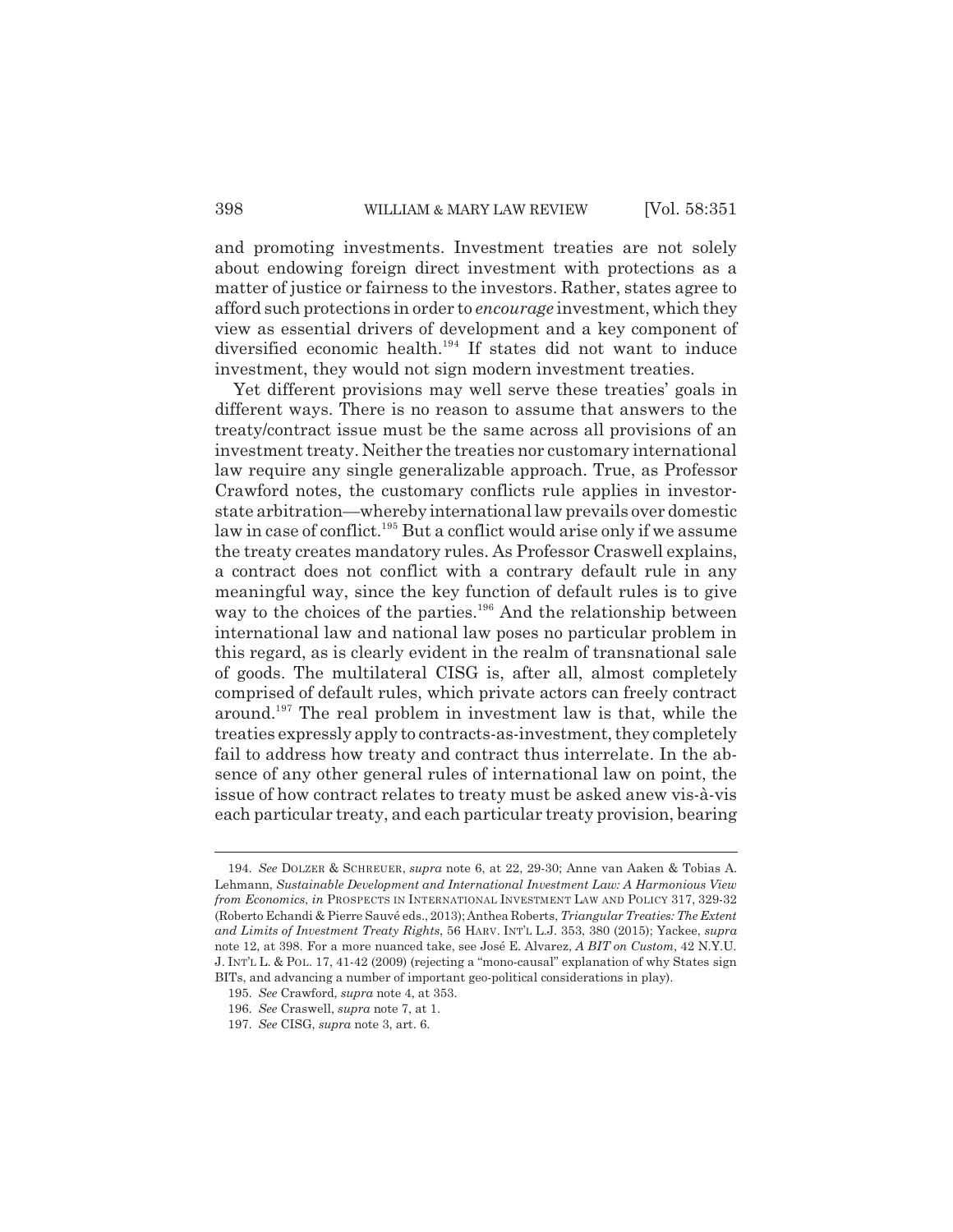in mind the overarching object and purpose to protect and promote foreign direct investment. The outstanding question is whether there might yet be some guiding principle, and, if so, where to find it.

What is clear is that, to the extent treaties apply to contracts, the point is in part to protect the parties' contractual arrangements. Certainly investment treaties are meant to provide an added level of security to the parties' relations. But the point is just as surely to do so in a way that encourages contractual relations between states and foreign investors—to better enable the parties to plan together and allocate risk in their joint affairs—not to make planning more difficult. From this point of view, it would be quite problematic if treaties were to stand in the way of the parties' ability to allocate risk as they see fit—at least as a general matter. Bearing in mind that treaties apply to investment contracts *in order to protect the bargain*, and to promote such bargaining in the future, it stands to reason that treaty protections should not generally denature contractual arrangements freely negotiated by states and foreign investors. If the goals of the treaty are understood as calling for *respect* for investment contracts, then it stands to reason that the guiding principle to resolving the treaty/contract question should be drawn from within the private law logic of contract.<sup>198</sup>

#### *A. The Function of Choice in the Logic of Contract*

It is useful to consider more closely the core conceptual difference in the logics of contract and property, in light of the goals of investment treaties to protect and promote foreign direct investment. With property, protection and promotion demand a certain kind of application of the treaty rules. To act as inducements, the treaty rules will have to impose a regular set of protections for foreignowned property. The regularity of these protections, along with the levels of protection and the availability of an international forum are the incentives to invest. With contracts, the situation is different. Here, foreigners and sovereigns negotiate the risks themselves in the first cut. They structure and govern their own

<sup>198.</sup> *See* DAGAN & HELLER, *supra* note 16; Gunther Teubner, *Substantive and Reflexive Elements in Modern Law*, 17 LAW & SOC'Y REV. 239, 254-56 (1983).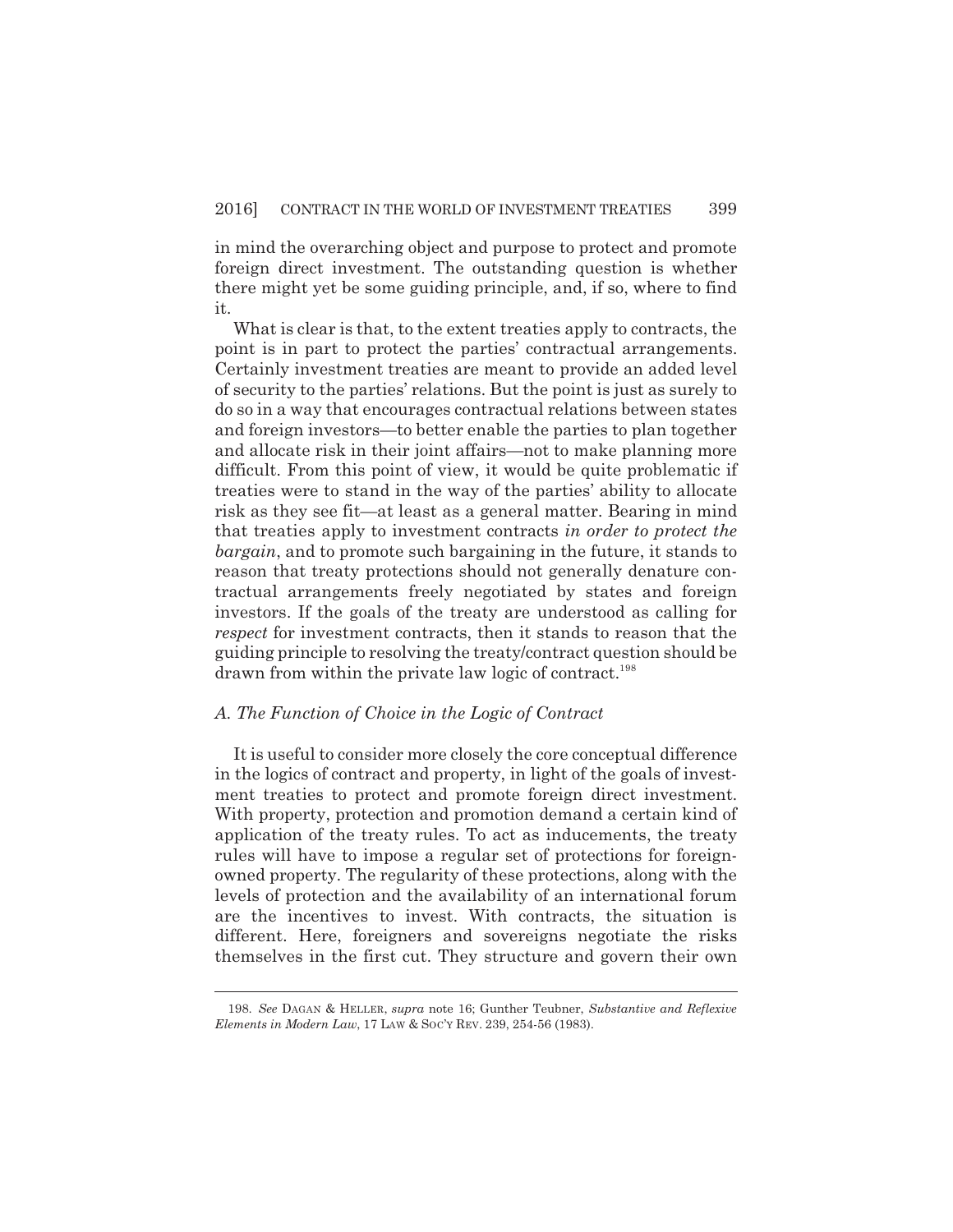relationships. In this context, it is no longer clear that superimposing treaty protections on the asset in question—a carefully negotiated allocation of rights, duties, and risks—will have a positive effect on promoting investment. For the most part, ex ante, states and investors alike will want their own choices to control. Anything they cannot control will have to be priced into the contract. Too much rigidity can seriously undercut the parties' ability to reach efficient outcomes, and too much stickiness can make the transaction costs of drafting intolerably high.

Put another way, in most instances, the closer that treaties come to imposing property-style rules on contracts, the more pressure they will put on the desirability of contracting in the first place. And herein lies the problem with the current tendency among investment tribunals, who do just that when they assume that treaty rules simply prevail over contract provisions negotiated by the parties.<sup>199</sup> Property and contract have quite distinct organizational logics—and only the logic of contract serves to adequately guide the disposition of investment treaty provisions in relation to investment contracts. In light of the objects and purposes of investment treaties, there is good reason to distinguish between property and contract here and to treat contract claims with quite a bit more nuance than we have seen.

The basic organizing principle in the logic of contract is choice. There are, of course, great debates about the ultimate value (or values) of contract—whether it is the autonomy of the parties, $200$  or a more utilitarian vision of efficiency.<sup>201</sup> This is not the place to wade deep into that discourse. Suffice it to say that, across all these visions of contract, *choice* is ultimately fundamental. The centrality of choice is obvious for those that emphasize autonomy and promise as the moral and legal core of contract.<sup>202</sup> But choice has just as

<sup>199.</sup> *See, e.g.*, *SGS v. Paraguay*, ICSID Case No. ARB/07/29, Decision on Jurisdiction, ¶¶ 37-42 (Feb. 12, 2010); *Sempra*, ICSID Case No. ARB/02/16, Award, ¶¶ 372-373 (Sept. 28, 2007); *Enron*, ICSID Case No. ARB/01/3, Award, ¶¶ 202-209 (May 27, 2007); *CMS Gas*, ICSID Case No. ARB/01/8, Award, ¶¶ 115-123 (May 12, 2005).

<sup>200.</sup> *See, e.g.*, DAGAN & HELLER, *supra* note 16 (manuscript at chs. 4-7); FRIED, *supra* note 14, at 71-73; Kraus, *supra* note 15, at 1611-19; Seana Valentine Shiffrin, *Promising, Intimate Relationships, and Conventionalism*, 117 PHIL. REV. 481, 520 (2008).

<sup>201.</sup> *See, e.g.*, Schwartz & Scott, *supra* note 21, at 552.

<sup>202.</sup> *See, e.g.*, FRIED, *supra* note 14, at 71-73; Kraus, *supra* note 15, at 1611-19; Shiffrin, *supra* note 200, at 520.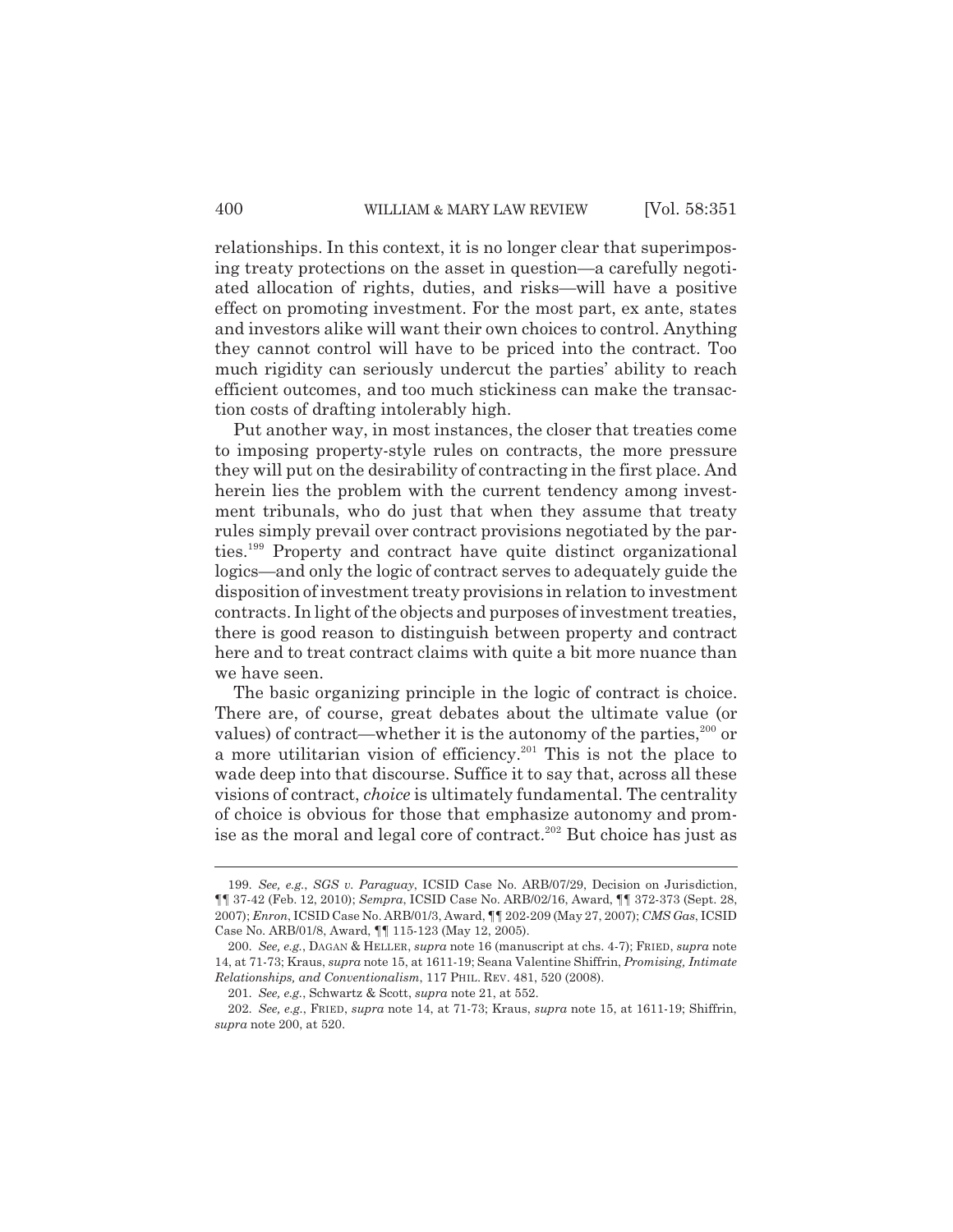significant a function in utilitarian theories of contract. In the law and economics approach of scholars like Professors Schwartz and Scott, efficiency is the central value—not autonomy—but, critically, efficiency is left up to the market.<sup>203</sup> Party choice is still given as much respect as possible because, on this view, the parties are usually themselves better positioned to allocate risk efficiently than courts or legislatures—particularly in the case of sophisticated parties engaged in commercial contracts.<sup>204</sup> Cutting a middle path between these classic theories, one recent and compelling account makes choice the centerpiece. Professors Dagan and Heller's liberal "choice theory of contract" gives autonomy pride of place but builds efficiency into the theory as one of the primary goods contracting parties seek to achieve (along with community).<sup>205</sup> This approach usefully distinguishes between types of contracts as an important aspect of choice. In at least some kinds of contracts, particularly commercial contracts between sophisticated parties, efficiency is all the parties seek to achieve—and we can assume that their choices are oriented toward such outcomes.<sup>206</sup> In other kinds of contracts, values like community might be emphasized—as with marriage contracts or nonprofit charters.<sup>207</sup> Thinking about contracts in terms of types may affect our assumptions about just what the parties have chosen in particular instances and may give reason to nudge parties one way or another through sticky defaults and mandatory rules. But ultimately, on this theory, the point of contract law is to prioritize choice—to make choice meaningful. The bottom line is, whether we emphasize efficiency or autonomy and whatever values particular parties emphasize in particular contracts, it should be clear that choice lies at contract's heart.

The logic of contract law is thus inextricably oriented around respect for party choice: choices about what kinds of contract to adopt, and choices about the terms within any particular contract.<sup>208</sup> To the extent that investment treaties apply to contracts, they create contract law—and this law should resonate with contract's basic

<sup>203.</sup> *See* Schwartz & Scott, *supra* note 21, at 618.

<sup>204.</sup> *See id.*

<sup>205.</sup> *See* DAGAN & HELLER, *supra* note 16.

<sup>206.</sup> *See id.* (manuscript at ch. 6).

<sup>207.</sup> *See id.*

<sup>208.</sup> *See id.*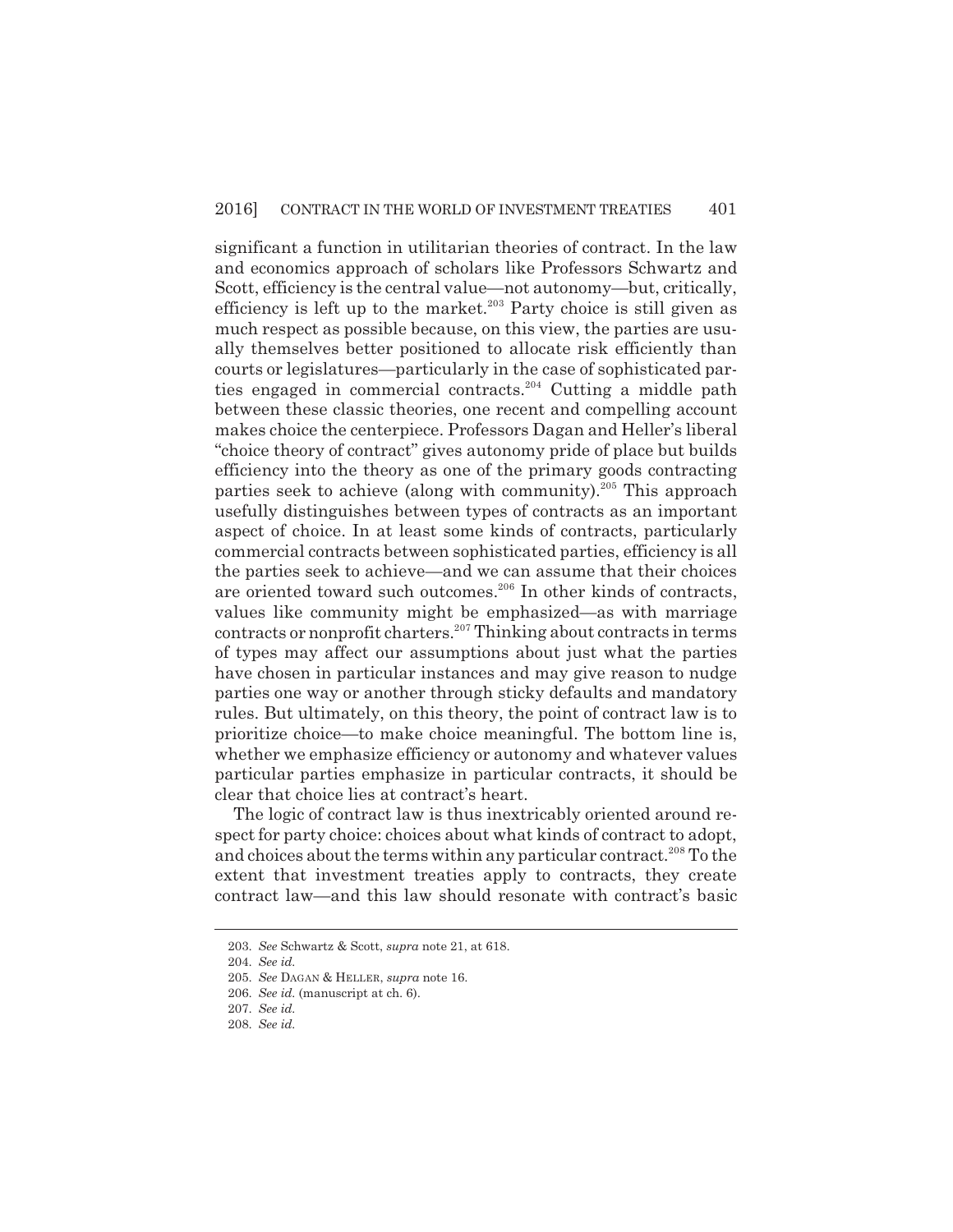logic. In determining the interaction between investment treaty and state contract, the first principle should be respect for the contracting parties' own choices—though this surely means treaties will apply differently to contracts than other assets like real property, or, for that matter, sovereign debt or intellectual property.<sup>209</sup> Treaties, in other words, should not normally be used to rewrite contractual arrangements.<sup>210</sup> Whatever their content, the basic presumption should be that investment treaty norms apply to contracts as no more than defaults, which the parties are free to contract around.

# *B. Valuing of Choice in the Law and Policy of Foreign Direct Investment*

Beyond bringing the burgeoning investment treaty law on contracts into greater coherence with contract theory, the choiceoriented approach advocated here offers tangible policy payoffs for international investment law. Most debates in the field treat the interests of states and investors as essentially zero-sum. The battle lines tend to be drawn over how much investment treaties constrict the state's policy space, $^{211}$  or how much they undercut its sovereign authority.<sup>212</sup> Too often this debate is portrayed as a conflict between

<sup>209.</sup> *See Philip Morris v. Uruguay*, ICSID Case No. ARB/10/7, Award, ¶ 481 (July 8, 2016) (recalling that trademarks are not normally insulated from regulatory interference, the Tribunal explained that "if investors want stabilization they have to contract for it").

<sup>210.</sup> *See* Crawford, *supra* note 4, at 373.

<sup>211.</sup> *See, e.g.*, Markus Wagner, *Regulatory Space in International Trade Law and International Investment Law*, 36 U. PA. J. INT'L L. 1, 8-10 (2014).

<sup>212.</sup> Critics have tried to reconceive international investment law in public law terms in hopes of rebalancing the regime toward states. *See* William W. Burke-White & Andreas von Staden, *Private Litigation in a Public Law Sphere: The Standard of Review in Investor-State Arbitrations*, 35 YALE J. INT'L L. 283, 304-08 (2010) (invoking the "margin of appreciation"); Mattias Kumm, *An Empire of Capital? Transatlantic Investment Protection as the Institutionalization of Unjustified Privilege*, EUR. SOC'Y INT'L L. REFLECTIONS, May 25, 2015, at 1, 4 n.2, 7 (invoking "proportionality" and "subsidiarity"); Alec Stone Sweet, *Investor-State Arbitration: Proportionality's New Frontier*, 4 LAW & ETHICS HUM.RTS. 47, 76 (2010) (invoking "proportionality"); *see also* Stephan W. Schill, *Deference in Investment Treaty Arbitration: Reconceptualizing the Standard of Review*, 3 J. INT'L DISP. SETTLEMENT 577, 579-80 (2012). I am sympathetic to public law scholars' concern about the threat the regime poses to public values. But I am skeptical of the too-easy invocation of national or transnational public law doctrines as a panacea for global investment law—for both principled and contingent reasons, given current institutional arrangements. *See* Julian Arato, *The Margin of Appreciation in International Investment Law*, 54 VA. J. INT'L L. 545, 548-52 (2014); *see also Philip Morris v. Uruguay*,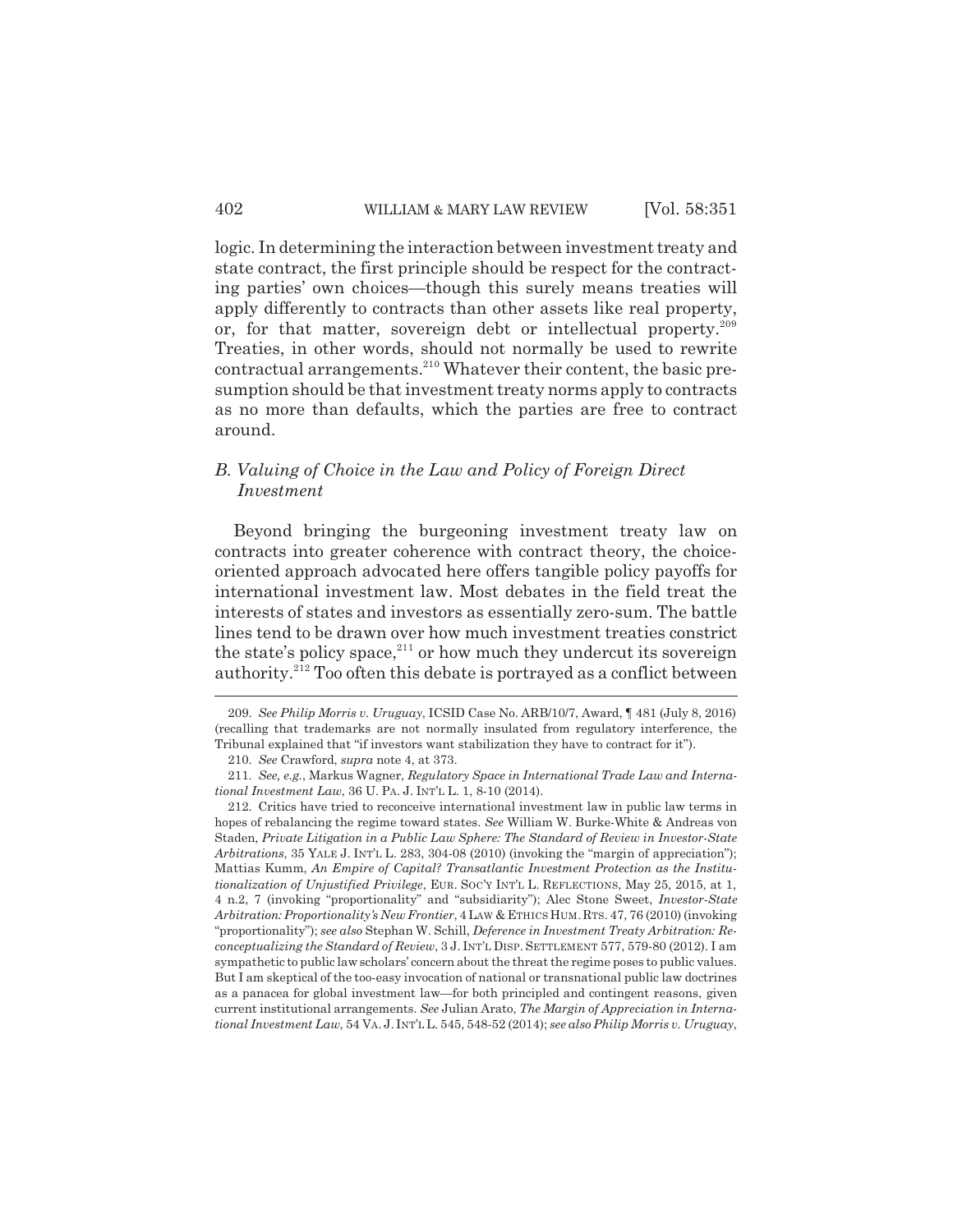commercial lawyers who tend to be "investor-friendly" and "statefriendly" public lawyers—as if private law is intrinsically insensitive to public regulatory values. $213$  The approach advocated here belies this false distinction, to the benefit of states and investors alike. The treaty/contract issue is not zero-sum. The question of whether a treaty or contract norm gets priority does not easily divide into "investor-friendly" and "state-friendly" approaches. At least from the ex ante perspective, neither rigidity nor flexibility clearly favors one party or the other. Indeed, rigidity generally undermines *both* sides' interests ex ante, while flexibility is generally the optimal approach.<sup>214</sup>

The basic problem is that too much rigidity prevents states from adequately managing the significant risks entailed in high-value contracts with private parties—not least to their long-term regulatory autonomy. And this in turn constricts investors' capacity to bargain in inefficient ways. Take, for example, a typical damages rule. It is usually understood that the proper measure of damages for a violation of FET is FMV, which amounts to expectation damages in contract cases.<sup>215</sup> But the parties might want to negotiate over contractual damages. What if the parties would prefer to limit damages in some way? What if, for example, capping damages turns out to be the key to achieving an optimal price—or even to securing a deal at all?

From the state's perspective, the stickier the FMV rule, the more difficult it becomes for states to manage risks to their capacity to

ICSID Case No. ARB/10/7, Concurring and Dissenting Opinion of Arbitrator Gary Born, ¶¶ 190-191 (July 8, 2016) (rejecting the majority's transposition of the margin of appreciation into international investment law).

<sup>213.</sup> This is assuredly not true. As this Article has sought to demonstrate in one particular area, a nuanced approach to private law can be highly sensitive to public values. *See, e.g.*, DAGAN, *supra* note 17. Particularly in the transnational context, the power of contract can be highly liberating for states concerned to protect their public values.

<sup>214.</sup> Notably, even ex post, it is not clear that any particular resolution to the treaty/contract issue will always hew toward one party or the other. Take, for example, a rule that treaty dispute resolution clauses are mere defaults. This cut against the Claimants in *SGS v. Philippines*, where the exclusive forum selection clause in the underlying contract prevented bootstrapping the contract claims to the level of the treaty via the umbrella clause. *See supra* notes 77-82 and accompanying text. But the same rule cut against the Respondent in *Oxus*, where the Respondent was equally barred from bringing counterclaims against the Claimant under a contract that exclusively selected domestic courts for dispute resolution. *See supra* notes 101-02 and accompanying text.

<sup>215.</sup> *See* Tschanz & Viñuales, *supra* note 157, at 737.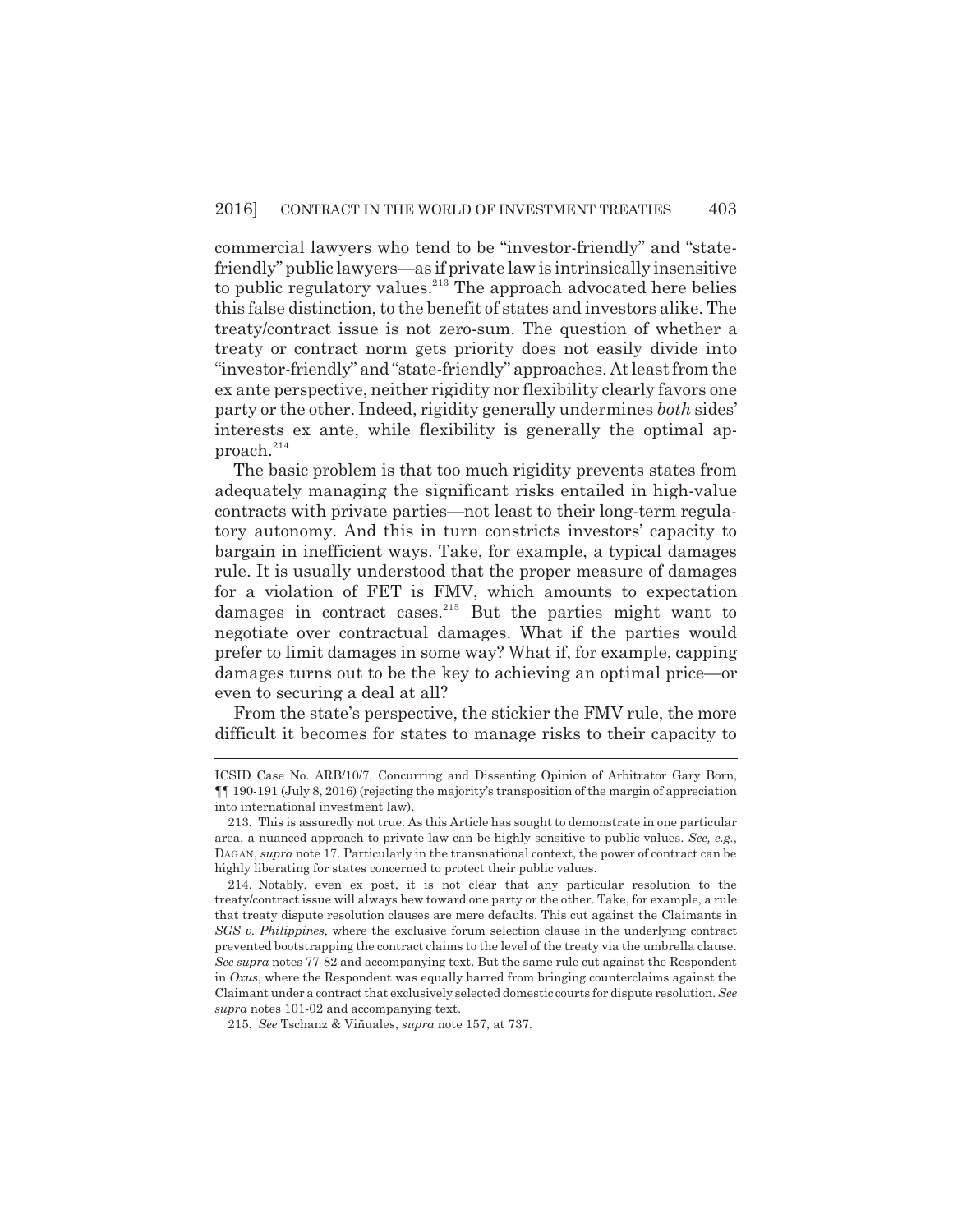regulate in the future. High-value contracts with foreign investors will have an unavoidable chilling effect on subsequent regulation, which may in turn chill the prospect of contracting. This is all the more problematic when it comes to contracts in sensitive areas like the extractive industries or water services, which are perennially likely to generate risks to health and environment. And the chilling effects will be felt all the more acutely by emerging economies. With an overly rigid rule, a rational state will have to price such risks into their contracts.

And herein lies the problem for investors, who may well want to shoulder more risk—or certain kinds of risk—in the hopes of securing a better price. While it may seem, at the point of litigation, that any investor would want an investment treaty to offer as much protection to the private party as possible, the matter has to be assessed ex ante. If the treaty protections imposed on a contract are too great, the state may be pushed into offering investors less attractive investment opportunities in order to insure itself, or it may even be dissuaded from contracting under the shadow of the treaty altogether. Such chilling effects are precisely the opposite of what these treaties seek to achieve: the protection *and promotion* of foreign direct investment.

By contrast, much of the sting of even highly investor-friendly rules would be removed if they merely provided default baselines if, for example, the parties can contract around the presumption of FMV, that is, expectation damages, inhering in the treaty. True, the state might find itself on the back foot in contract negotiations—as compared to negotiating a similar contract with its own national, where the domestic law of the contract entails a lesser measure (such as reliance damages) by default.<sup>216</sup> But, much more importantly, the power would still lie with the contracting parties to allocate the risks between themselves.

Prioritizing choice in investment contracts benefits the state by enabling it to control the scope of possible future liability. Contract represents the crucial tool for states to structure projects with investors in ways that allocate risk at tolerable levels. To the extent that states are concerned about the possible effects of high-value investment contracts on their capacity to regulate in the future,

<sup>216.</sup> *See* Serkin, *supra* note 9, at 916.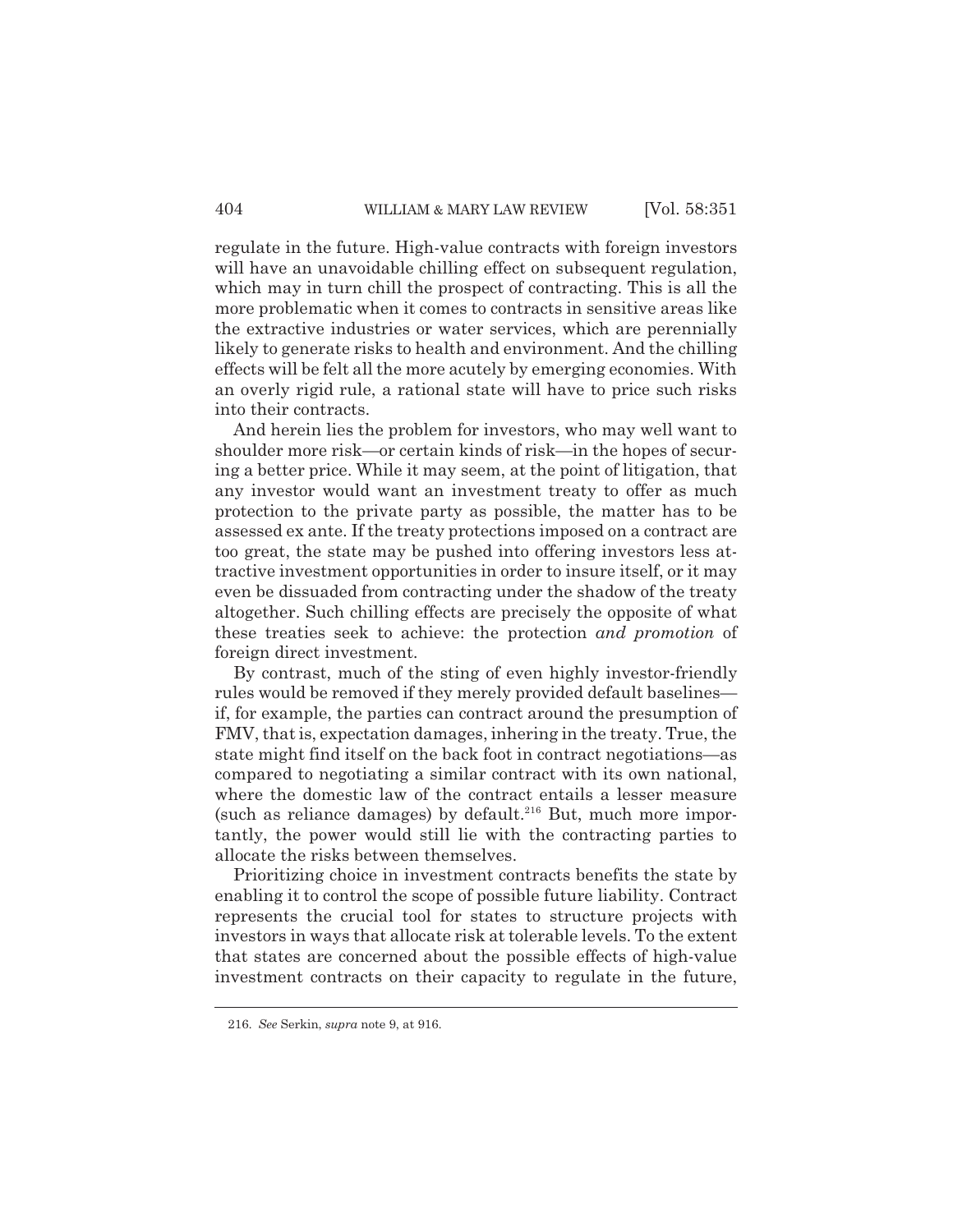they ought to be able to insure against such risks in the structure of the deal. But these strategies only mitigate risk if such contractual choices are ultimately given effect. If highly protective treaty provisions are treated as mandatory rules, as is apparently implied by the rigid interpretations of investment treaties espoused by cases like *CMS Gas* and *SGS v. Paraguay*, it becomes much more difficult for states to manage their risks ex ante. The consequences of such a rule are not limited to regulatory chill, but also inefficient contracting and potentially contractual chill. If treaty provisions, like a robust version of legitimate expectations or expectation damages, are effectively mandatory, states will have to price these background norms into their deals with foreign investors in order to insure themselves—and, in some instances, the risks might dissuade them from contracting at all. Perhaps counterintuitively, the basic rule that contractual choices ought to be given priority over treaty norms *enhances* the autonomy of the state.

The choice-oriented approach benefits investors as well. It might seem that foreign investors would want investment treaties to afford as much protection as possible. This would certainly appear to be the case from a glance at any investor's brief at the point of litigation, when investors are often engaged in bet-the-company cases. And it may be that, as far as assets like real property go, the more treaty protection offered, the better the inducement to invest. But this is not the case in contract. Ex ante, particular investors may be happy to bargain over certain provisions. For example, an investor may not assign high value to the availablity of international fora if she trusts the state's national courts. To the extent that the state party values avoiding international arbitration, the investor should be able to offer waiving investor-state dispute settlement to secure some other benefit. More generally, investors may *want* to take on some risk—no business venture is risk free, and in at least some cases and the appeal of foreign investment is the possibility of taking on elevated risks in the hopes of high rewards. As importantly, sometimes such risks can be more efficiently managed in other ways, for example through political risk insurance.<sup>217</sup> Investors surely want some measure of security in

<sup>217.</sup> Public and private insurers offer investors insurance against political risks. DOLZER & SCHREUER*, supra* note 6, at 228-29. The Multilateral Investment Guarantee Agency (MIGA)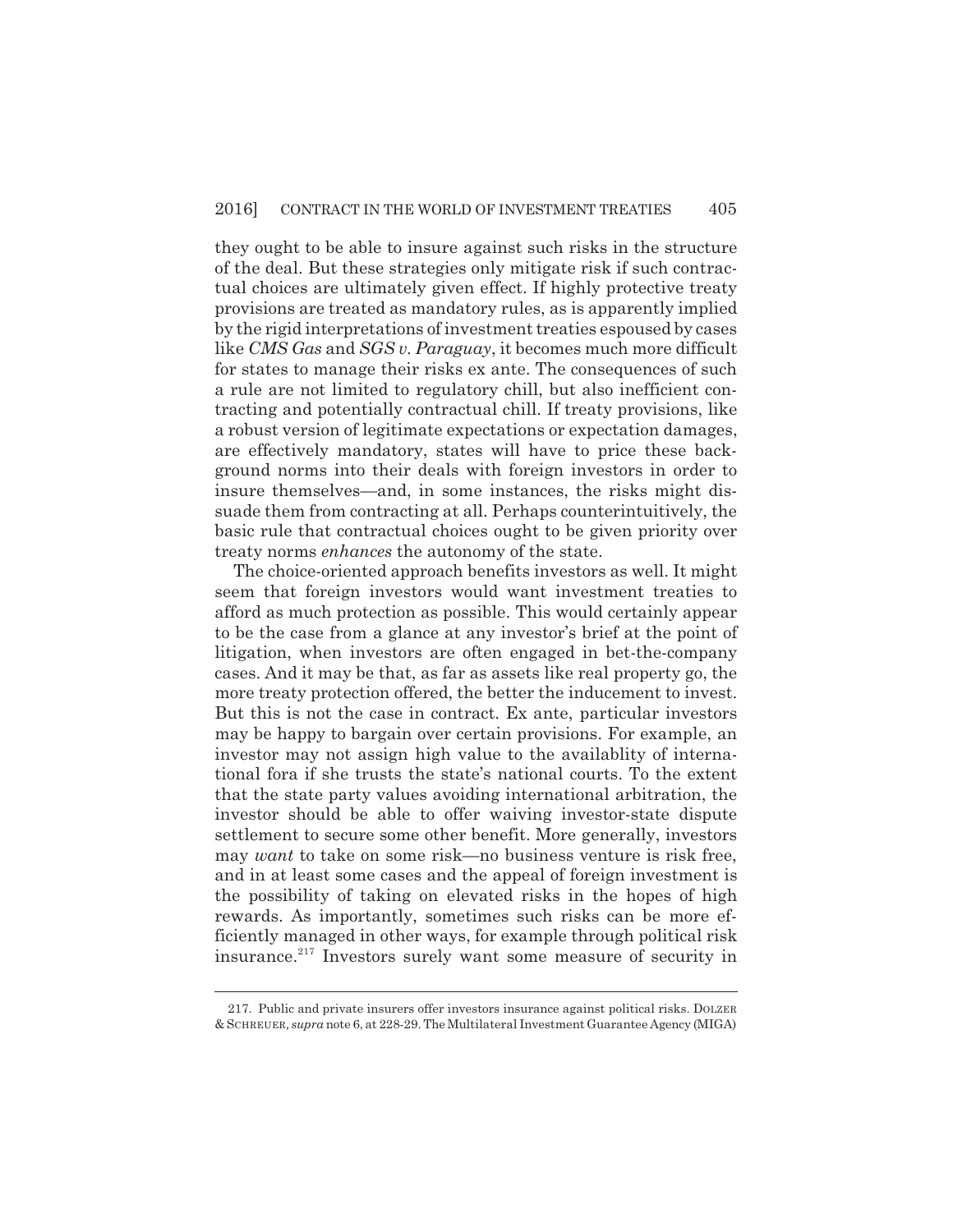engaging with foreign sovereigns but may not value maximizing security at the expense of everything else. Certainly, at the least, rational investors will want states to be *able* to negotiate over risk. If treaties create rigid rules that mandate certain allocations of risk, investors may not be able to secure the risk profile they want. If the investor wants to shoulder some of the risk, say, by waiving arbitration or agreeing to a liquidated damages provision, she should be able to make a meaningful offer to do so.

Finally, generally speaking, neither party would want too many treaty provisions to be sticky, at risk of ballooning the transaction costs of drafting. There may be some special exceptions where good policy reasons require making certain provisions more difficult to contract around—which I consider further below.<sup>218</sup> But, in general, all parties should prefer to have confidence that their choices will be enforced without having to engage in too many drafting acrobatics.

The point is that, at least ex ante, investors and states alike should prefer an arrangement in which the treaty enables them to allocate risk as they see fit. The investor still gets a sizeable benefit from these treaties, which generally put in place highly protective provisions on breach, defenses, damages, and forum selection by default. Thus, the State begins negotiation somewhat on the back foot. But at the same time, the State will still be able to manage its risk so long as the parties' contractual choices ultimately take precedence over the background treaty norms.

#### *C. Justifying Constraints on Choice*

Insofar as investment treaties apply to contracts, their provisions should be presumptively understood as doing so only by way of defaults. The general rule should be that the contracting parties' choices prevail over background treaty protections. Yet there may

is a good example. The MIGA is an international institution connected to the World Bank. *See id.* It offers prospective investors an array of schemes to insure themselves against political and regulatory risks. *See id.* As importantly, it acts as an important go-between facilitating relationships between investors and states before disputes arise and in their early stages—often obviating the need for dispute resolution. *See generally Overview*, MULTI-LATERAL INV.GUARANTEE AGENCY, www.miga.org/who-we-are [https://perma.cc/JL4D-ZZWZ].

<sup>218.</sup> *See infra* notes 232-40 and accompanying text.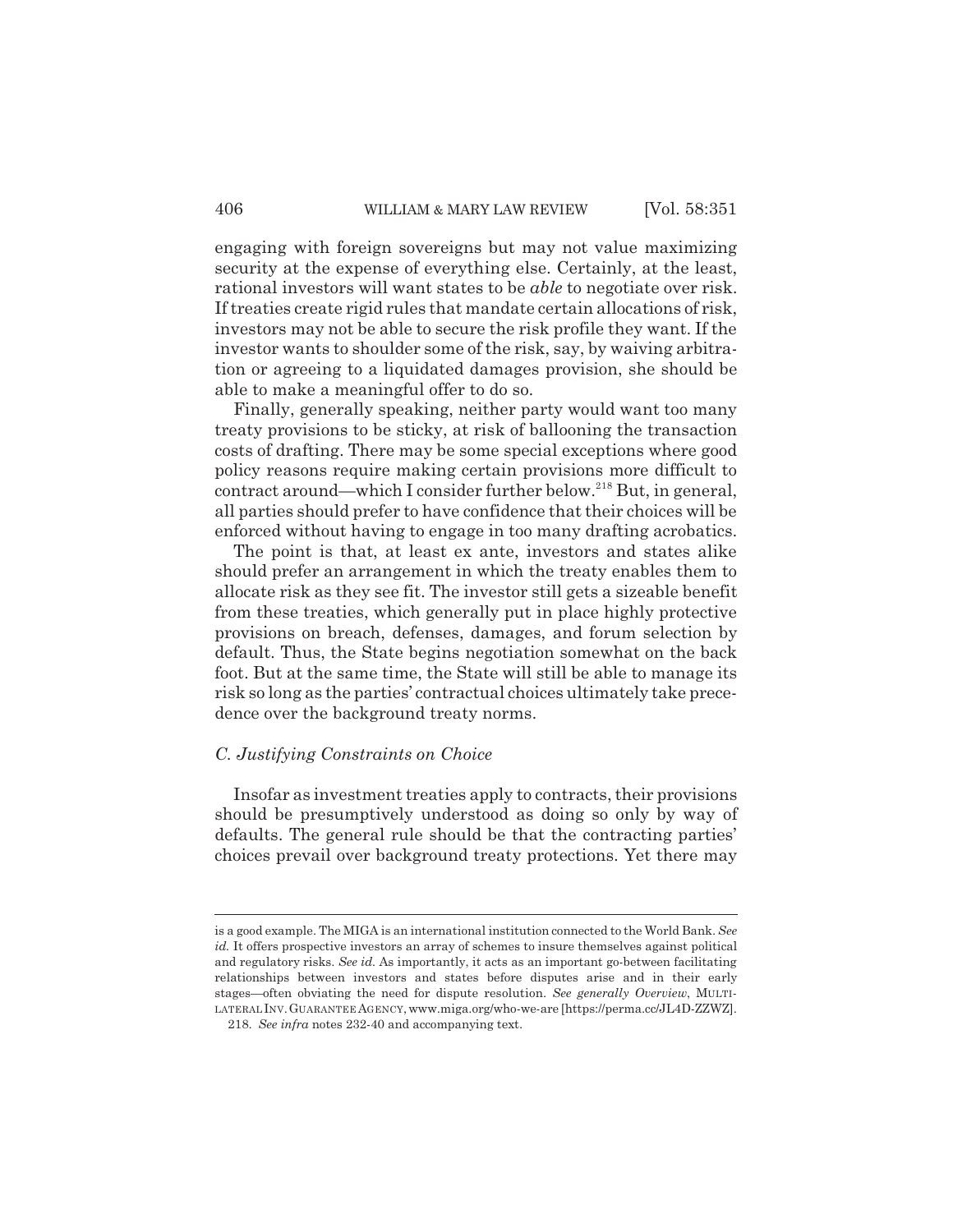still be instances in which constraints on party choice might be justifiable.

Though they differ widely in extent, most national legal orders do incorporate some limits on contracting parties' capacity to choose how to structure their arrangements—partially (via sticky defaults) or completely (via mandatory rules).<sup>219</sup> Such constraints on party choice are usually justified in one of two broad ways: on grounds intrinsic to the logic of contract or on the basis of external values. The first type of justification considers sticky defaults and mandatory rules appropriate where they serve to *enhance* party autonomy, for example by putting the parties on equal footing or by correcting for certain market failures.<sup>220</sup> These kinds of constraints serve to ensure the rules of the game, protect basic fairness among contracting parties, and the like. A second type of justification for constraining choice relies on extrinsic values including, classically, mandatory rules invalidating contracts of enslavement or contracts to commit a crime. $221$ 

The same logic might apply to the treaty/contract issue in international investment law. Although in general there are strong reasons to allow parties to contract around treaty norms, there may be specific instances in which it makes sense to treat a particular treaty provision—or aspects of it—as sticky or mandatory. And as in national law, such reasons might be either intrinsic to the logic of contract, or extrinsic in the service of some other value.

Again, it must be borne in mind that the treaties do not clearly resolve the matter one way or the other, in general or vis-à-vis any of their norms. So interpreters are left to explore the issue on the basis of principles. Given the importance of the basic principle supporting party choice in investment contracts, $^{222}$  significant caution should be exercised here. A first corollary is that any such departure from the general rule favoring contractual choice must be justifiable and justified—not simply assumed, as several of the cases have been wont to do.<sup>223</sup> Ideally, we would also expect that, in

<sup>219.</sup> *See, e.g.*, Ayres & Gertner, *supra* note 15, at 87.

<sup>220.</sup> *See, e.g.*, Ayres, *supra* note 27, at 2095-96.

<sup>221.</sup> *See* Anthony T. Kronman, *Paternalism and the Law of Contracts*, 92 YALE L.J. 763, 764-65 (1983).

<sup>222.</sup> *See supra* Part III.A.

<sup>223.</sup> *See, e.g.*, *Sempra*, ICSID Case No. ARB/02/16, Award (Sept. 28, 2007); *Enron*, ICSID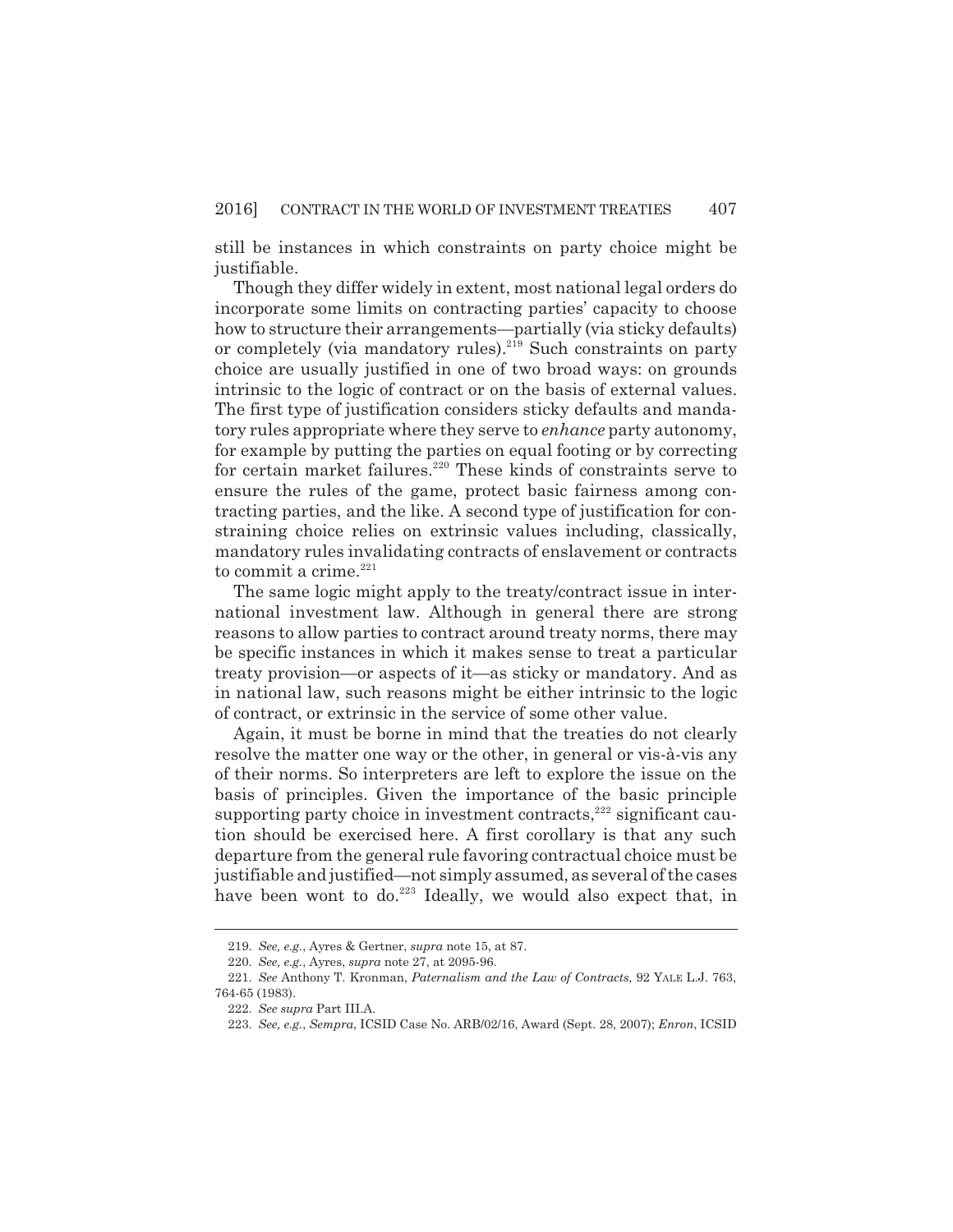determining that a default is sticky, a tribunal would afford some explanation of *how* the parties could have contracted out—for the benefit of future contracting parties.<sup>224</sup> A second corollary is that there are strong reasons to limit the pool of such exceptions. The greater the number of sticky treaty defaults, the more complicated drafting becomes—which has an exponential effect on transaction costs.<sup>225</sup> There may be reasons to deviate from the general rule in some cases, but such sticky defaults should be based on especially compelling reasons and not be stricter than necessary.

Keeping these principles in mind, it is easier to start with the possibility of intrinsic justifications for constraints on contractual choice in investment treaties. The example of forum selection clauses provides a plausible example where stickiness might be justified—though I raise it only by hypothesis here, in full recognition that there may be countervailing reasons to limit investor-state dispute settlement to a default rule. As discussed above, the *SGS* cases reveal two distinct visions of interaction between contract and treaty on the issue of forum selection.<sup>226</sup> *SGS v. Philippines* privileges the contracting parties' choice to *exclusively* select national courts for the resolution of all disputes arising out of the contract—thereby displacing the treaty forum.<sup>227</sup> On this view, the treaty does not rewrite the contract.<sup>228</sup> *SGS v. Paraguay*, by contrast, privileges treaty over contract.<sup>229</sup> There, even an express

Case No. ARB/01/3, Award (May 22, 2007); *CMS Gas*, ICSID Case No. ARB/01/8, Award (May 12, 2005).

<sup>224.</sup> Ayres, *supra* note 27, at 2055 ("[I]n deciding any contractual issue concerning defaults, judges should presumptively provide ... contractual language that would allow future contractors to achieve the results desired by the losing party." (emphasis omitted)); s*ee, e.g.*, *Crystallex*, ICSID Case No. ARB(AF)/11/2, Award,  $\P$  482 (Apr. 4, 2016) (suggesting that a contractual exclusive forum selection clause will only be effective to waive treaty arbitration if it mentions the investment treaty by name).

<sup>225.</sup> *See* Ayres, *supra* note 27, at 2055.

<sup>226.</sup> *See SGS v. Paraguay*, ICSID Case No. ARB/07/29, Decision on Jurisdiction, ¶¶ 128- 129 (Feb. 12, 2010); *SGS v. Philippines*, ICSID Case No. ARB/02/6, Decision of the Tribunal on Objections to Jurisdiction, ¶¶ 139-143 (Jan. 29, 2004).

<sup>227.</sup> *See SGS v. Philippines*, ICSID Case No. ARB/02/6, ¶ 143; *accord BIVAC v. Paraguay*, ICSID Case No. ARB/07/9, Decision of the Tribunal on Objections to Jurisdiction, ¶ 152 (May 29, 2009).

<sup>228.</sup> Crawford, *supra* note 4, at 374. Crawford, incidentally, chaired the *SGS v. Philippines* tribunal. *See ConocoPhillips*, ICSID Case No. ARB/07/30, Dissenting Opinion of Georges Abi-Saab to Decision on Jurisdiction and Merits (Feb. 19, 2015).

<sup>229.</sup> *See SGS v. Paraguay*, ICSID Case No. ARB/07/29, ¶¶ 128-129.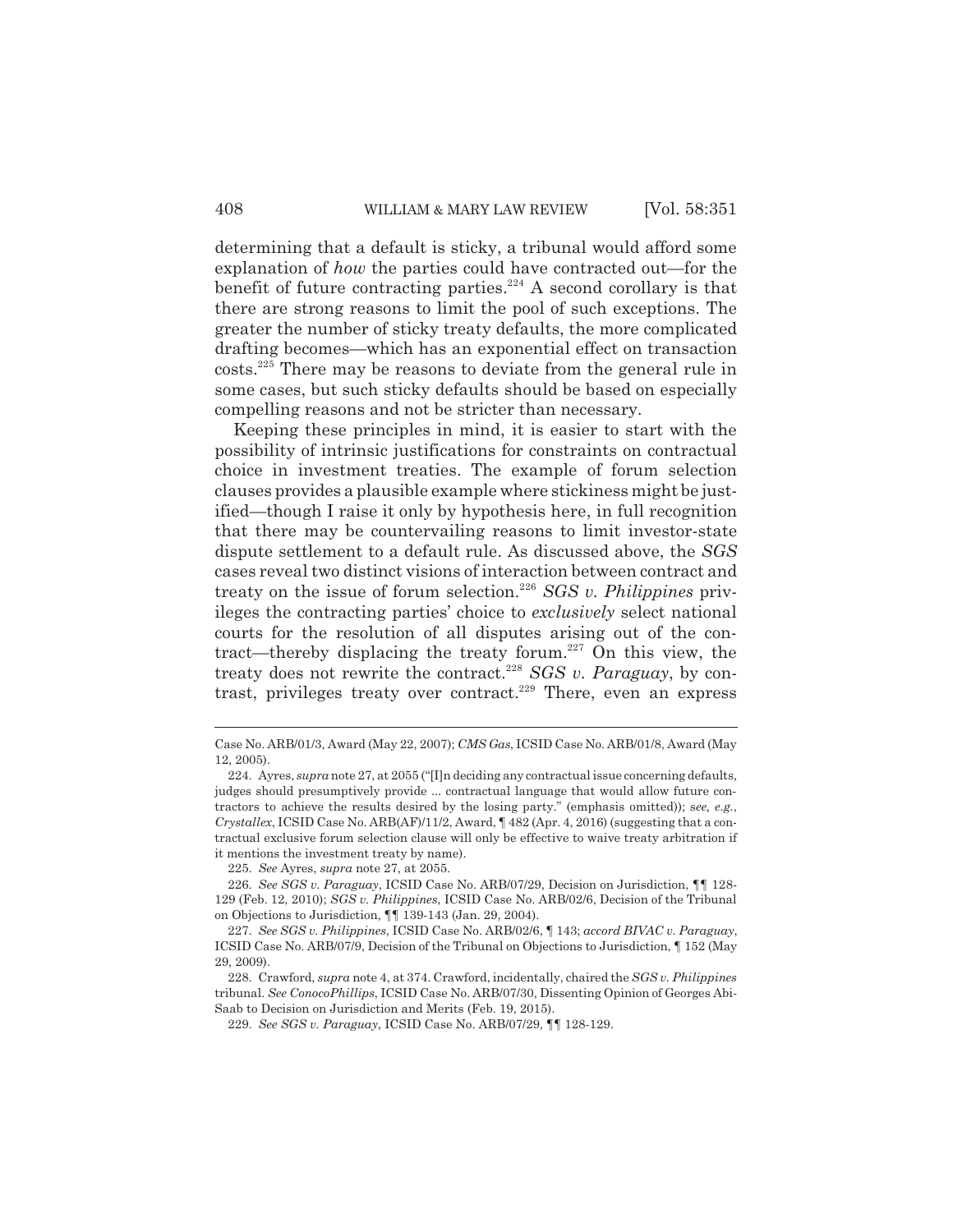clause exclusively selecting national courts does not waive the investor's right to international arbitration under the treaty.<sup>230</sup> On this view, from the ex ante perspective, the treaty provisions must be understood as effectively mandatory. As argued above, the *SGS v. Paraguay* interpretation rests on a faulty premise that treaty and contract are radically separate, which should be discarded.<sup>231</sup> There is no good reason why fully informed and sophisticated investors and sovereign states should not be *able* to structure their investments around treaty jurisdiction. Indeed, investors may well want to disclaim such rights if doing so can fetch them a better price especially if they are sufficiently confident in the national courts. But that does not mean such a provision should be easy to contract around.

Though treaty provisions on international dispute resolution should certainly be understood as defaults, there may be reason to treat them as relatively sticky. The argument would start by recalling that investment treaties are international agreements between states to reciprocally protect one another's nationals.<sup>232</sup> Yet there is real concern about whether investors are fully aware of their treaty rights in making the decision to invest abroad—indeed, the empirical evidence shows that, with the exception of repeat players in certain fields, like oil and gas, investors are often not aware that they might be empowered to compel a host state into international arbitration.<sup>233</sup> Arguably, states have an interest in preserving their nationals' access to treaty fora when they invest abroad *whether they know it or not*. The argument would stress that the goal of protecting and promoting foreign direct investment is not just to induce private actors to invest, but also to de-escalate disputes between sovereigns over their treatment of one another's nationals. By letting investors press their own claims directly, investment treaties free home states from the responsibility of espousing their aggrieved nationals' claims against foreign host states, and further free them from resolving such disputes through self-help countermeasures. But at the same time, these interests may not be absolute. States may be perfectly happy for their

<sup>230.</sup> *See id.* ¶¶ 125, 128-129.

<sup>231.</sup> *See supra* Part II.D.

<sup>232.</sup> *See* Yackee, *supra* note 12, at 398.

<sup>233.</sup> *See id.* at 400.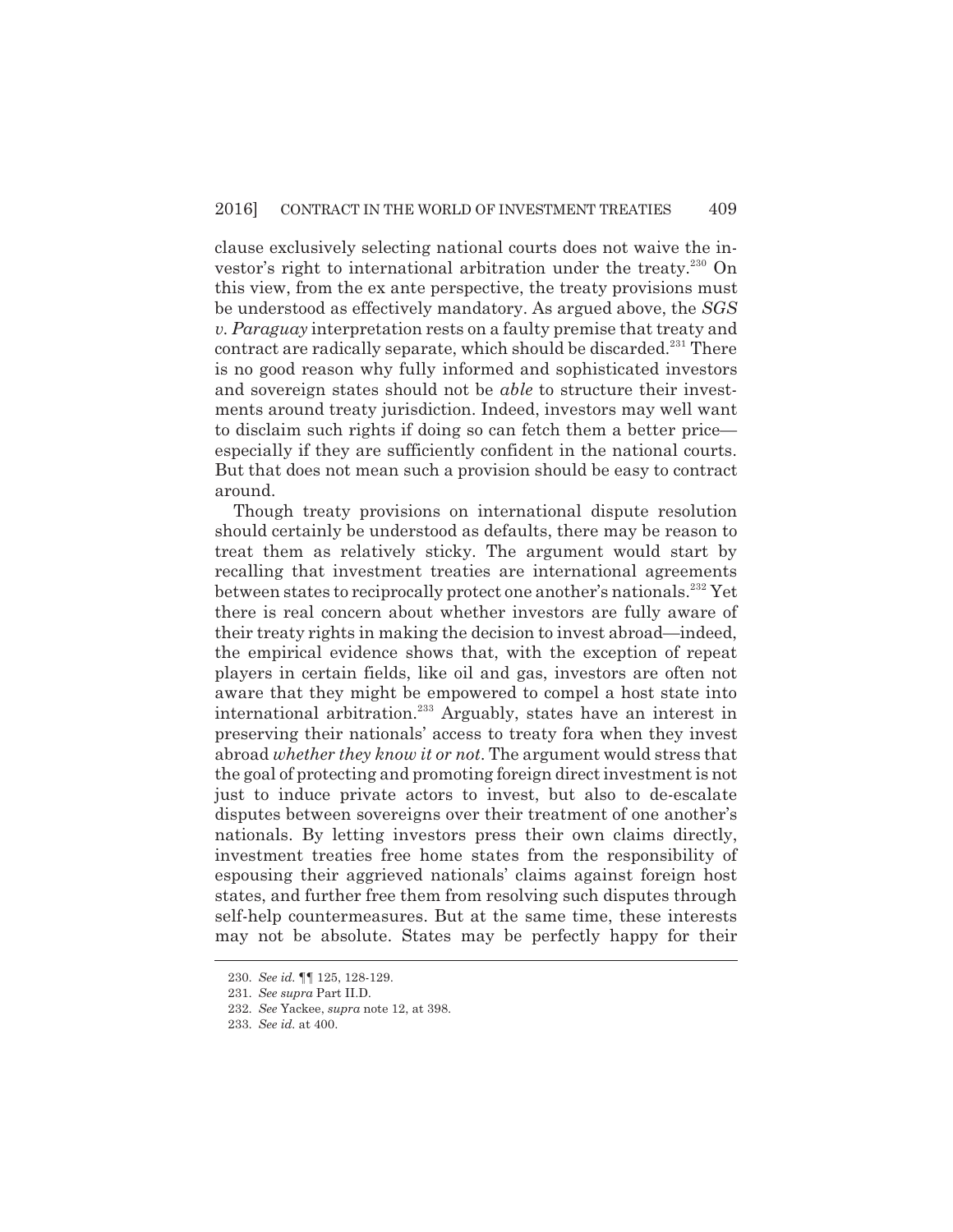nationals to *intentionally* negotiate over access to investor-state dispute settlement, in hopes of securing a better price. The states' interest in preserving their nationals' access to arbitration may thus be outweighed by an interest in efficiency where states can be sure their investors are negotiating in full knowledge of their treaty rights. It might be that the real issue is thus ensuring that investors have access to adequate information in negotiating over dispute settlement fora. If so, then there may be cause to push states to convey information to putative investors about their default rights to treaty fora, where they may not otherwise be aware of what they are giving up.

If such concerns about information asymmetries were sufficiently compelling, treaty provisions on dispute resolution might justifiably act as a sticky default. The function of constraining choice, here, would be to force states to convey information about treaty rights to foreign investors—as apparently envisioned by the Tribunal in *Crystallex*. <sup>234</sup> Fully informed contracting parties could still get around such a clause, but only by including language evidencing that all sides were sufficiently informed. On this view, even the following clause might not suffice: "*all disputes shall be resolved exclusively before the courts of [x country]*." Though expressly exclusive, such a clause would not guarantee against the relevant information asymmetries. On this view, to contract around the treaty, states would have to ensure that the contractual clause put the investor on sufficient notice, for example by stating "notwithstanding the [BIT]," or "notwithstanding the existence of any international fora."<sup>235</sup> Such clauses would ensure that the investor had been aware of her rights and was thus satisfied with the contract's reallocation of risks.

<sup>234.</sup> *See Crystallex*, ICSID Case No. ARB(AF)/11/2, Award, ¶ 482 (Apr. 4, 2016).

<sup>235.</sup> *See, e.g.*, *id.* In another instance, Colombia contemplated this sort of reasoning in a 2014 draft concession contract, which sought to waive "investment arbitration contemplated in any [BIT] or other international treaty." Contrato de Concesión Bajo el Esquema de App No. [\*] de [\*]" [Model Agreement] (Colom.), *translated in* Strong, *supra* note 69, at 692. As an aside, it would be wiser for the *state* to opt for a more general waiver clause, rather than mentioning any particular BIT by name, because arbitral jurisprudence generally allows corporate investors to change their nationality to access myriad treaties with relative ease—even *after* executing the contract. *See* Arato, *supra* note 2, at 275-76.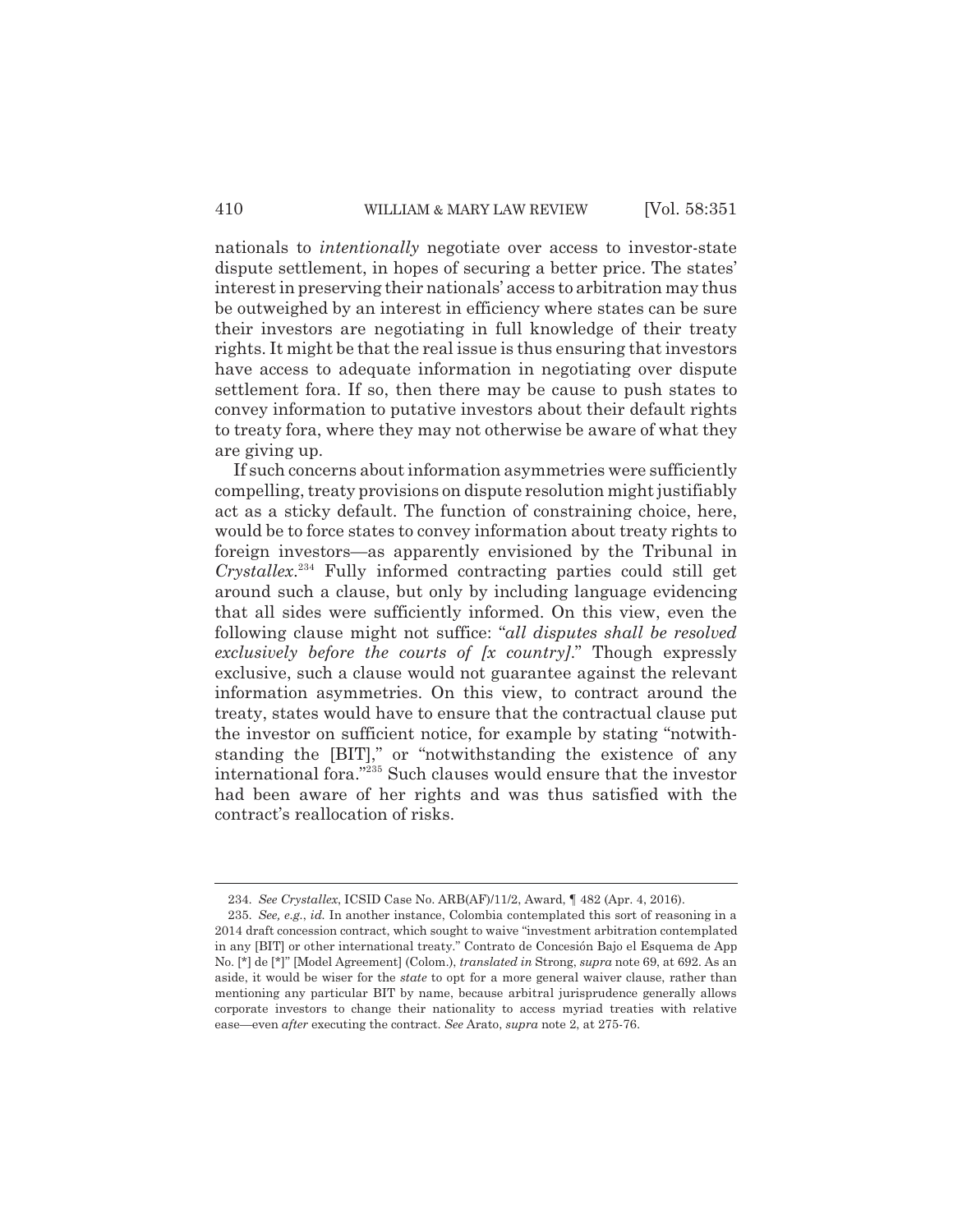Notice that this account is also similar to the Claimants' argument in *Kardassopoulos*, on the question of liquidated damages.<sup>236</sup> In my view, however, stickiness makes less sense in that context. Sophisticated commercial parties can be presumed to be sufficiently well versed in the different measures of damages available, and how to negotiate over damages, reducing concerns about information asymmetries considerably. For example, there is little reason to worry about whether foreign investors would not be aware of the precise meaning of a damages cap—whether or not they knew of the existence of the treaty. And there is good reason to limit stickiness in investment treaties. Though forum-selection might be a special case, there is generally not sufficient reason to question the substantive deal between the parties. Conversely, going too far with insisting that particular treaty provisions ought to be sticky would have the perverse effect of ballooning drafting costs unnecessarily, by forcing the parties to disclaim the treaty by name any time they expect a contractual provision to deviate from its terms.

There may indeed be compelling reasons for viewing treaty provisions on forum selection as sticky defaults. International dispute resolution by nonnational arbitrators is, after all, the central structural innovation of the investment treaty regime—on which all confidence in the application of other treaty standards is based and on which the key enforcement mechanisms rely. $237$  Given its structural and institutional functions, there are arguably special reasons to ensure that parties are sufficiently aware of what they are giving up—which may justify stickiness in this limited context. But this rationale should not be taken too far vis-à-vis other treaty standards.

And what of extrinsic values? It is possible that some treaty rules might be justifiably considered sticky, or made sticky, for reasons wholly external to the logic of contract—for example, in the service of protecting the state's capacity to engage in environmental or public health regulation. A rationale for stickiness, in such contexts,

<sup>236.</sup> *See Kardassopoulos*, ICSID Case Nos. ARB/05/18 & ARB/07/15, Award, ¶ 481 (Mar. 3, 2010).

<sup>237.</sup> The status of investor-state judgments as *international arbitral* awards links them to extremely powerful mechanisms for the enforcement like the New York Convention on foreign arbitral awards—allowing investors to effectively pursue delinquent states' assets across the globe. DOLZER & SCHREUER*, supra* note 6, at 310.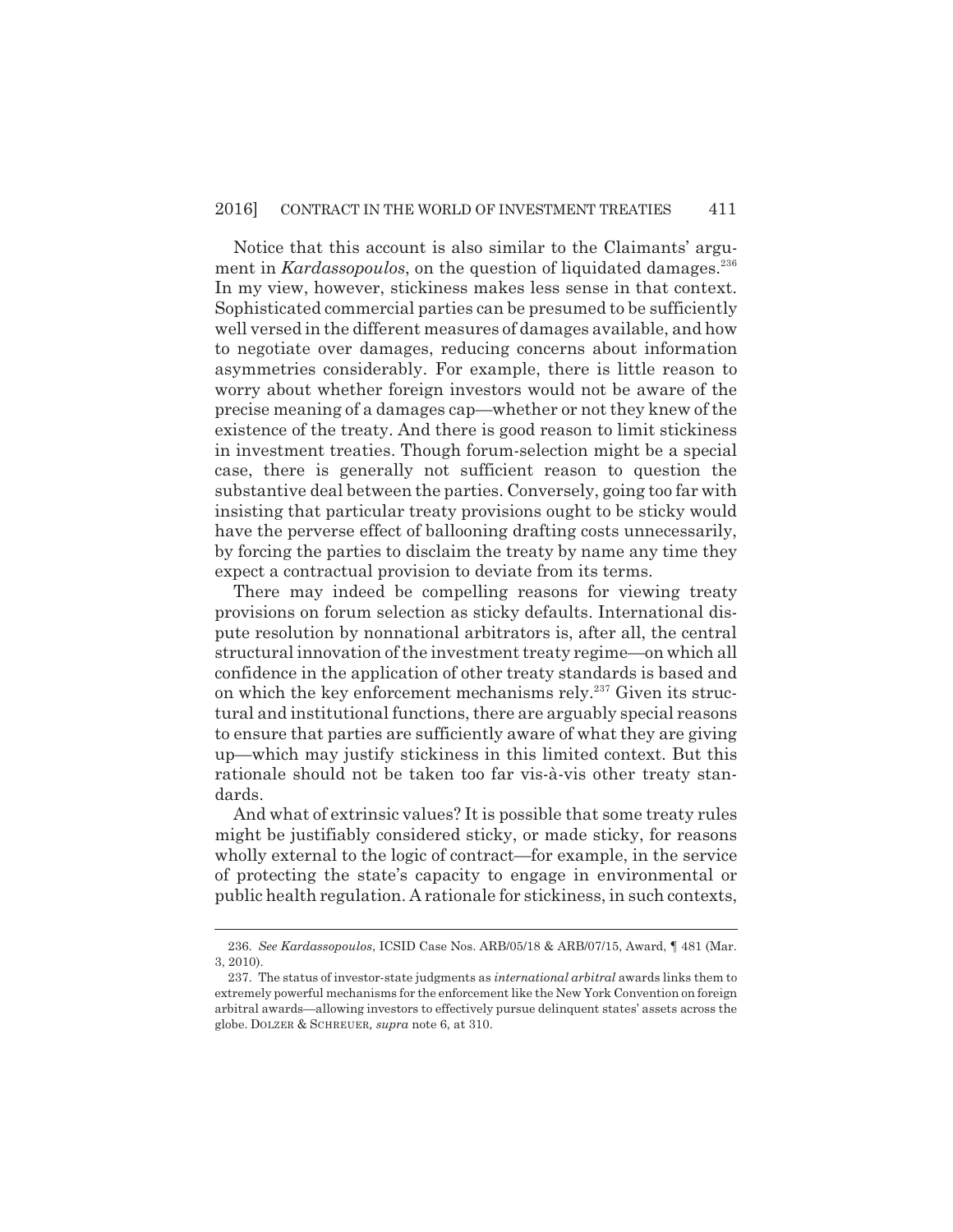would involve a classic concern about agency costs. The point is best expressed through a hypothetical. The state's capacity to regulate in the public interest is an omnipresent controversy in international investment law. Investment treaties tend not to include general exceptions provisions granting states carve-outs for bona fide regulation in the public interest.<sup>238</sup> But occasionally, such clauses appear, typically modelled on the WTO General Agreement on Tariffs and Trade (GATT).<sup>239</sup> For example, the 2012 Canada—China BIT provides a long list of carve-outs on the model of GATT Article XX, covering, inter alia, regulation in the interest of protecting public health, the environment, public morals, and more. $240$ 

Imagine a hypothetical investment treaty on this model, which includes a typical FET protection, along with a clause modeled on GATT Article XX, exempting the state from liability for any measures necessary to secure public health, environmental protection, and public morals. An investor negotiates and executes a contract to explore dolomite in the state with a relatively low-level official in the ministry of finance (or even a representative of a state-owned entity). Assume the contract includes a robust stabilization clause, guaranteeing the investor full compensation for any subsequent regulation that undermines the value of the contract. A year later, the legislature passes sweeping environmental reforms that reduce the investor's future profitability by 60 percent, and the investor brings suit under the Treaty. Can the State take advantage of the exceptions clause, or does the contract's stabilization clause prevail over the State's treaty protection? In other words, is the exceptions clause a mere default, a sticky default, or is it mandatory?

Since the hypothetical is speculative, we can skip the technical question of proper treaty interpretation and start with the normative question: What would be the rationale for making such an

<sup>238.</sup> *See* Céline Lévesque & Andrew Newcombe, *Canada*, *in* COMMENTARIES ON SELECTED MODEL INVESTMENT TREATIES 53, 88 (Chester Brown ed., 2013). Increasingly treaties have incorporated more specific clauses to that effect with regard to indirect expropriation claims, but generally not in the context of FET. *See* Arato, *supra* note 2, at 263-64.

<sup>239.</sup> General Agreement on Tariffs and Trade, Oct. 30, 1947, 61 Stat. A11, 55 U.N.T.S. 194 [hereinafter GATT].

<sup>240.</sup> Agreement for the Promotion and Reciprocal Protection of Investments, Can.-China, art. 13, Sept. 9, 2012 [hereinafter China-Canada BIT], http://unctad.org/Sections/dite\_tobe deleted/iia/docs/bits/canada\_china.pdf [https://perma.cc/3Q3F-BMME]. Several of Canada's BIT's include clauses of this kind. *See* Lévesque & Newcombe, *supra* note 238, at 88.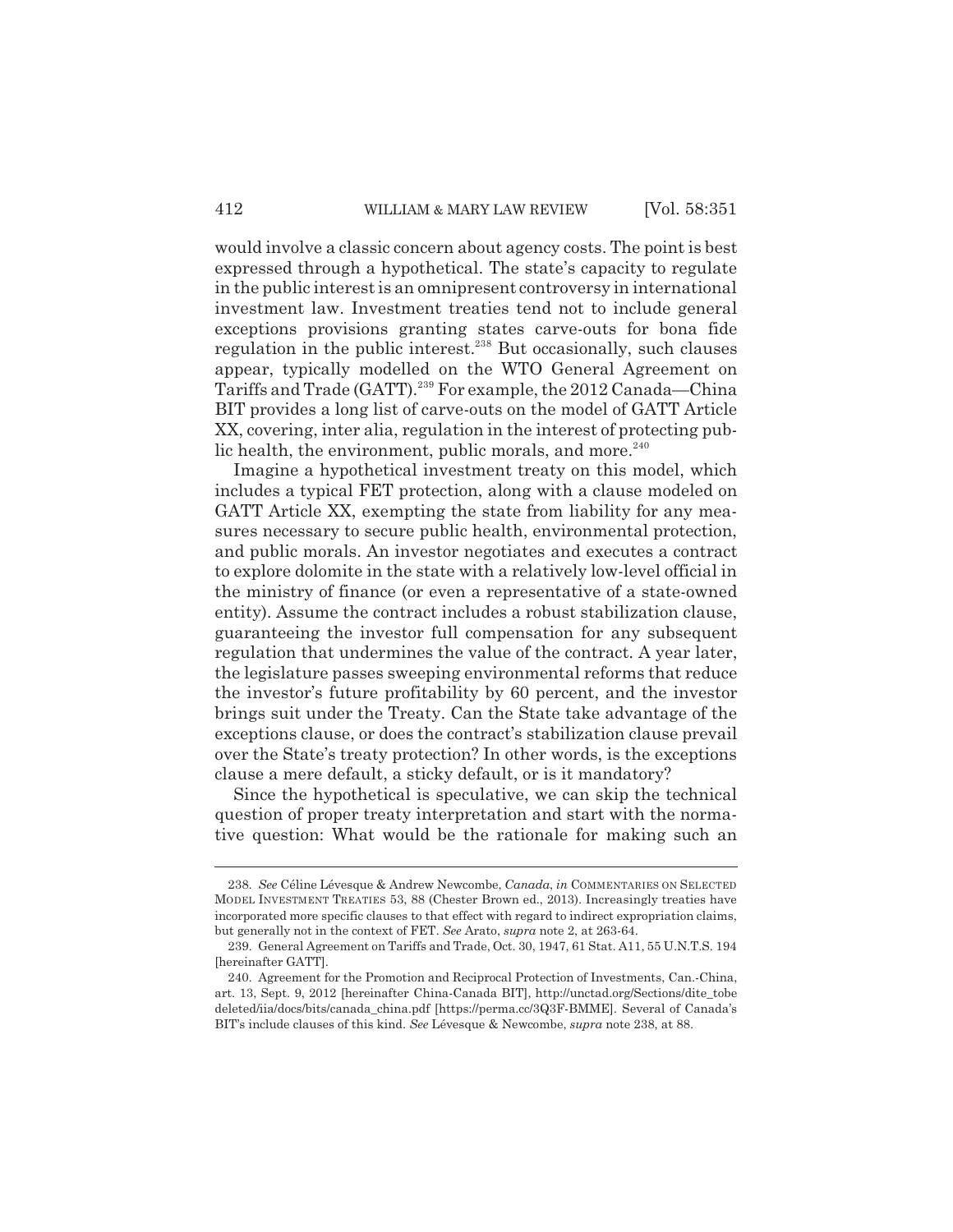exceptions clause difficult to contract around? In my view, there is a compelling argument about agency costs here. The reality of foreign direct investment is that major investment projects are often executed by relatively low-ranking state actors—and often employees of state-owned enterprises. Many states lack the resources (or expertise) to rigorously vet these contracts across all government agencies for whom they might be relevant. If a hypothetical treaty exceptions clause were a mere default, a contractual stabilization clause like the above would seem to have the effect of abrogating the exception completely. States might thus be justifiably worried about the possibility of lower-level officials without all relevant expertise waiving the state's regulatory exemptions under the treaty. Making the treaty exceptions sticky or mandatory would go a long way toward addressing these agency costs. A mandatory rule would eliminate such costs completely, though at the expense of some of the State's bargaining power should it affirmatively want to offer such a stabilization clause in full knowledge of the consequences. A sticky default rule, dependent on a "notwithstanding international law" clause, would at least help ensure that the state officials were contracting on behalf of the state with adequate information.

Agency costs might provide a good justification for making a general exceptions provision resistant to contractual opt-out. If states were to contemplate enacting such a clause, they might take pains to make it sticky or even mandatory. Of course, if they were so inclined, it would be safest to do so explicitly in the treaty text—in the mode of the CISG, or in national contract law—by indicating whether the clause could be waived at all, and if so, through which magic words. We need not speculate about how an interpreter should address this question absent any affirmative treaty language. Suffice it to say that extreme caution would be appropriate.

Framed in formal international legal terms, treating a *limited* set of treaty norms as sticky defaults could—in principle—resonate with the object and purpose of investment treaties. But such instances would have to be strictly justified. The treaties' twin goals are, again, to protect and promote foreign direct investment.<sup>241</sup> In the context of contractual investments, this means respecting the parties' bargains. In most cases, this will mean privileging the parties'

<sup>241.</sup> *See* Yackee, *supra* note 12, at 398.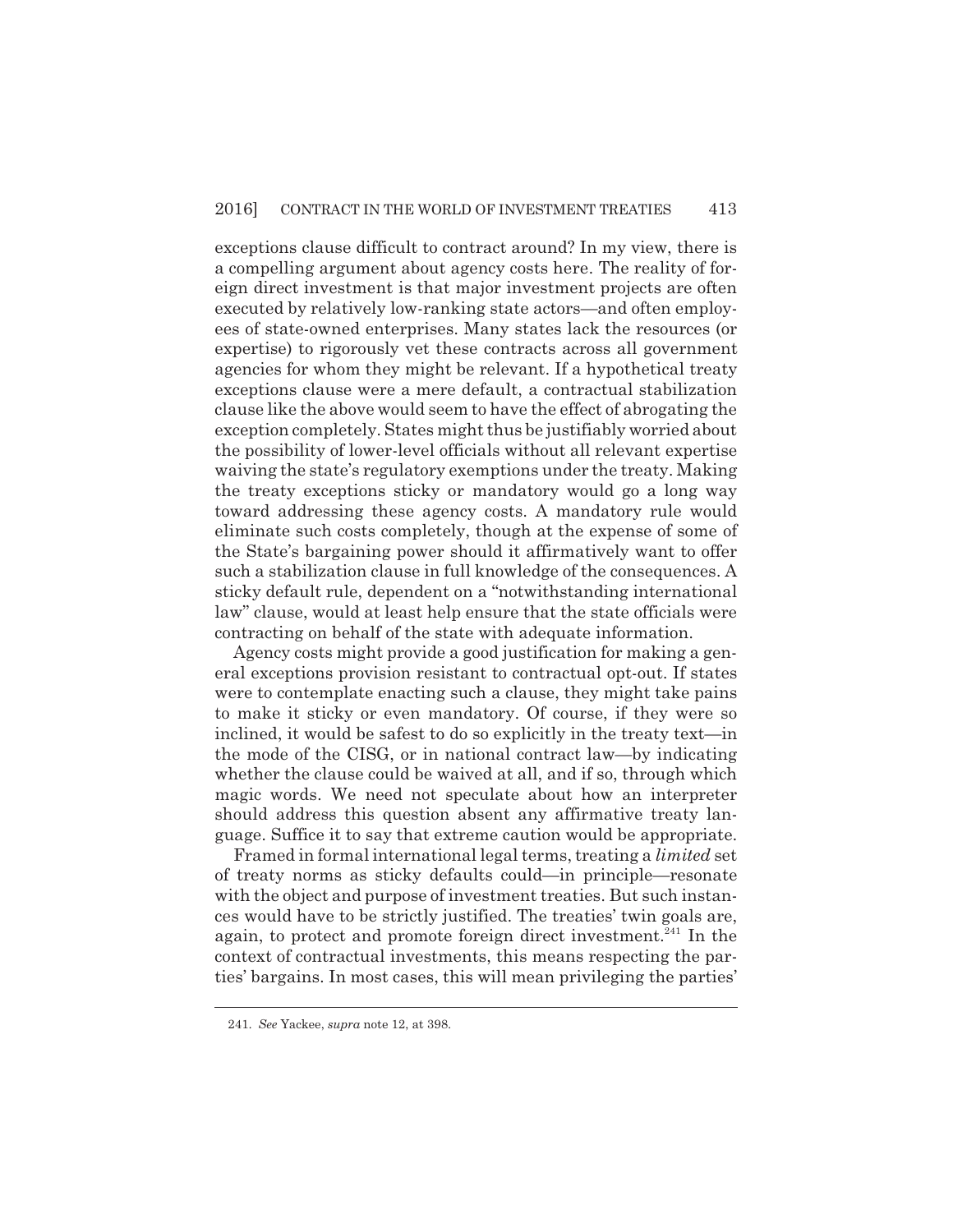choices. However, partially constraining choice may occasionally be necessary to ensure that the law is protecting real bargains— ensuring that they are arms-length deals between sufficiently sophisticated parties. And treaty parties may well seek to constrain party choice in the service of values wholly extrinsic to the logic of contract. This may mean that some treaty norms are properly understood as stickier than others.

## CONCLUSION: TOWARD REFORMING THE INTERNATIONAL LAW OF INVESTMENT CONTRACTS

Investment treaties are creating a new international law of contracts, governing arrangements between states and foreign investors. But they are largely silent about what kind of law they create, and in particular how their norms relate to the express choices made by states and foreign investors in their covered contracts.<sup>242</sup> I have argued that the jurisprudence on this issue is remarkably inconsistent and unclear, creating significant uncertainty for states and investors alike.<sup>243</sup> Moreover, uncertainty is not the only problem. Though tribunals have resolved the issue in all kinds of ways, the tendency appears to favor privileging treaty norms over the parties' duly negotiated contractual arrangements often based on the assumption that treaty and contract can be neatly separated. As mere domestic law, the assumption goes, a contract can never vitiate a treaty right. The tendency toward interpreting investment treaties rigidly vis-à-vis investment contracts benefits neither states nor investors ex ante. Rigidity unnecessarily constrains the state's capacity to safeguard its future regulatory autonomy, $244$  and inefficiently constrains each party's negotiating power. An international law of investment contracts is indeed emerging, in fits and spurts, but it has a long way to go toward achieving the nuance and systematicity appropriate to a global regime of private law.

The key to resolving the treaty/contract issue lies in appreciating the function of choice in the logic of contract.<sup>245</sup> As a matter of

<sup>242.</sup> *See* Arato, *supra* note 2, at 546.

<sup>243.</sup> *See supra* Part II.

<sup>244.</sup> *See supra* Part III.B.

<sup>245.</sup> *See supra* Part III.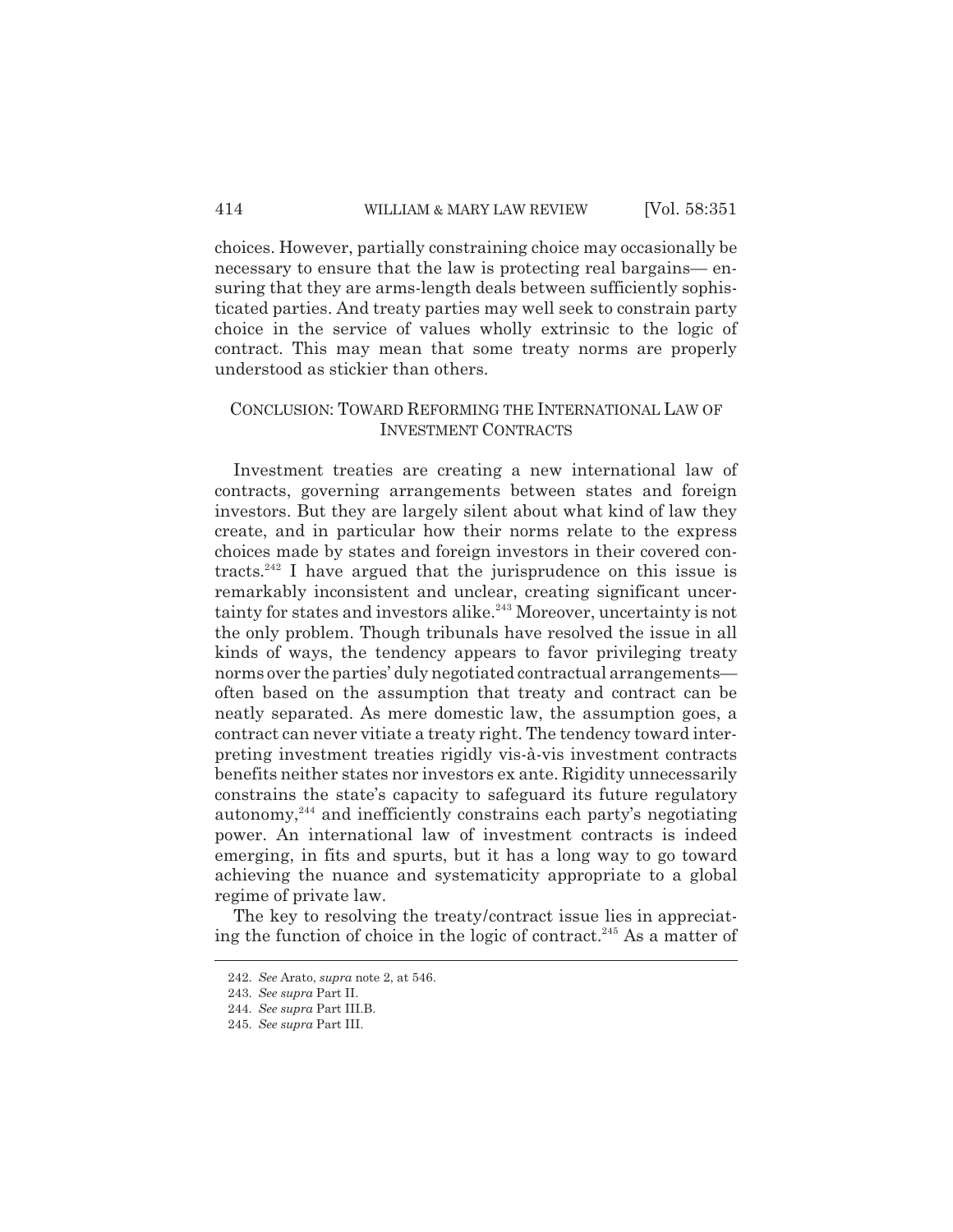formal treaty interpretation, the investment treaty's object and purpose of protecting and promoting investment is generally best served by prioritizing the choices made by states and foreign investors in their contracts. Protecting an investment contract generally means respecting the terms of the bargain actually struck by the contracting parties, rather than invoking the treaty to rewrite it.

At the same time, prioritizing party choice has tangible policy benefits for both states and foreign investors. As a policy matter, prioritizing choice is optimal from the ex ante perspective of both states and investors. Privileging contractual choice in investment law is, unsurprisingly, the best way to enable investors to secure efficient contracts with foreign sovereigns. But it is equally the best way to empower states, without giving up on all security for investors. Contractual freedom here *enables* states to manage risk to their regulatory capacities. Privileging choice recognizes that the contracting parties are best positioned to regulate their interactions themselves and empowers them to do so. This means understanding treaty norms as mere defaults, which can be overturned by any explicit contract language (if not choice of law).

Insofar as they relate to contracts, investment treaties should be presumptively interpreted in such a way as to prioritize party choice. As a corollary to that principle, however, a degree of constraint on party liberty can be autonomy-enhancing in some instances.<sup>246</sup> Privileging the treaty over terms in the contract may make sense under certain limited circumstances—as, for example, a sticky default in cases when informational asymmetries seem likely to create a market failure or otherwise undermine the goals of the investment treaty. Given their centrality in the investment treaty system, forum selection provisions might be a plausible candidate. $247$  Constraints on choice might also be justified on the basis of values completely extrinsic to contract—as might be the case with general exceptions clauses in certain BITs modelled on GATT Article XX.<sup>248</sup> But in any case, adjudicators ought to view

<sup>246.</sup> *See* Ayres & Gertner, *supra* note 15, at 97.

<sup>247.</sup> *See supra* Part II.A.

<sup>248.</sup> *See supra* notes 238-39 and accompanying text.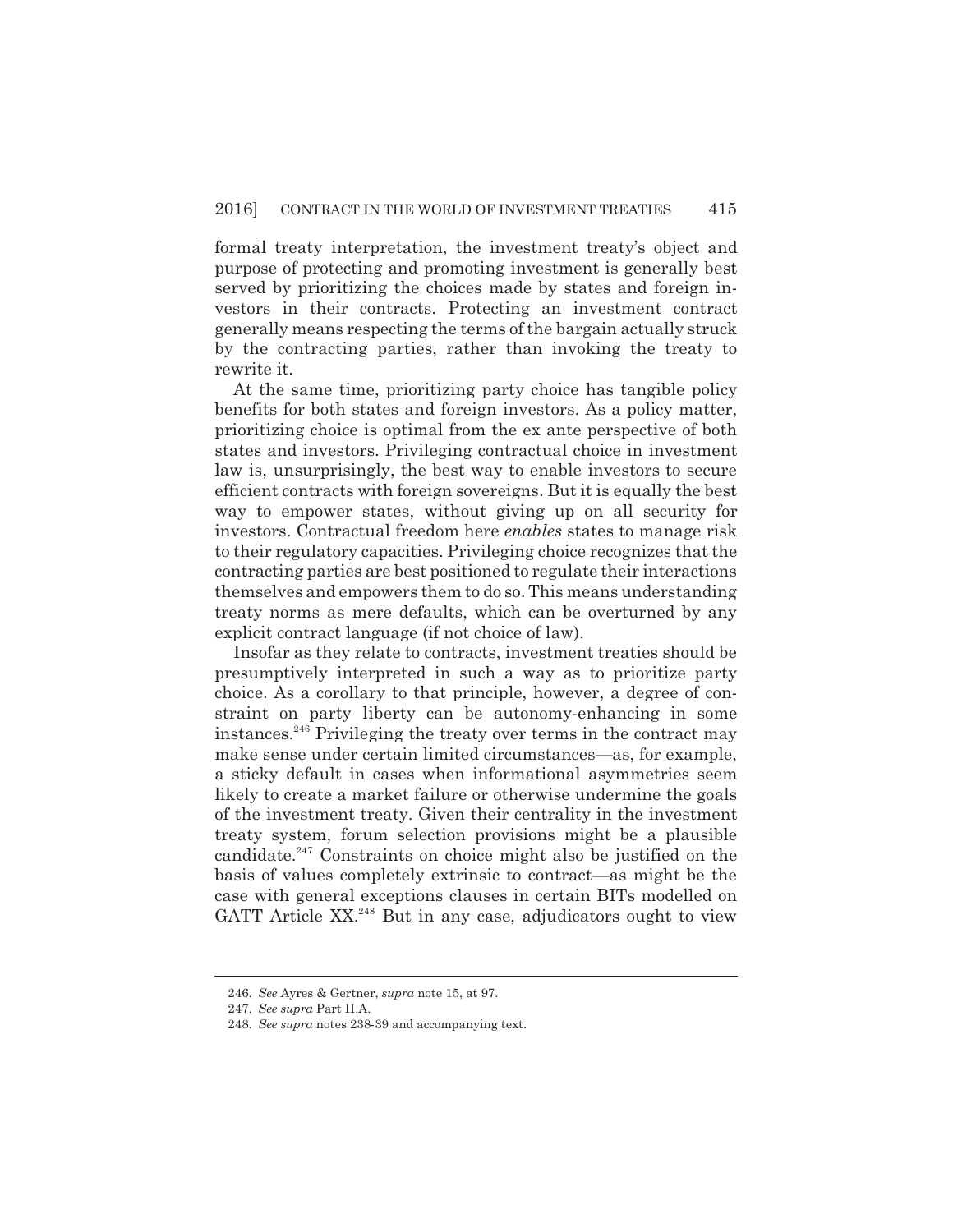such situations as exceptional, and carefully justify deviation from the norm of privileging party choice.

Investment treaties have given rise to an international law of investment contracts, if only in fits and spurts. To constitute a fully coherent and legitimate system of contract law, the regime must better appreciate the function of choice in the logic of contract. In other words, I am arguing that the regulatory ideal of an international law of investment contracts would presumptively prioritize the choices of contracting parties against a system of mostly default background rules. Needless to say, this discussion cannot be complete without acknowledging the significant institutional difficulties with moving toward that ideal in a systematic way.

As should by now be clear, international investment law is frustratingly fragmented—comprised of thousands of treaties, which are interpreted with semiprecedential effect on an ad hoc basis, by one-off arbitral panels.<sup>249</sup> As a result, there is little hope for a quick global fix to the treaty/contract question—short of the seemingly remote possibilities of erecting a single multilateral investment agreement or a coherent judicial system for investor-state dispute settlement. Absent major institutional change, these problems are not likely to be resolved by a single legislative action or a single authoritative interpretation.

The real prospects for reform are piecemeal. Arbitral interpretation provides one limited path, even under the constraint of our current fragmented institutions. Arbitrators can certainly do better to consider and respect the choices made by states and investors as contracting parties. And, as importantly, they can generally do better to justify their reasoning in resolving the relationship between treaty and contract, one way or the other. Though it might not do much to resolve the problem of uncertainty, tribunals should still err on the side of giving effect to the parties' contractual bargain absent strong reasons for restricting party choice in some way.<sup>250</sup>

But by far the most legitimate pathway for reform lies with the treaty-making power. States themselves can best resolve the treaty/contract problem by reworking their treaties to specify how

<sup>249.</sup> *See supra* Part II.

<sup>250.</sup> *See supra* Part III.